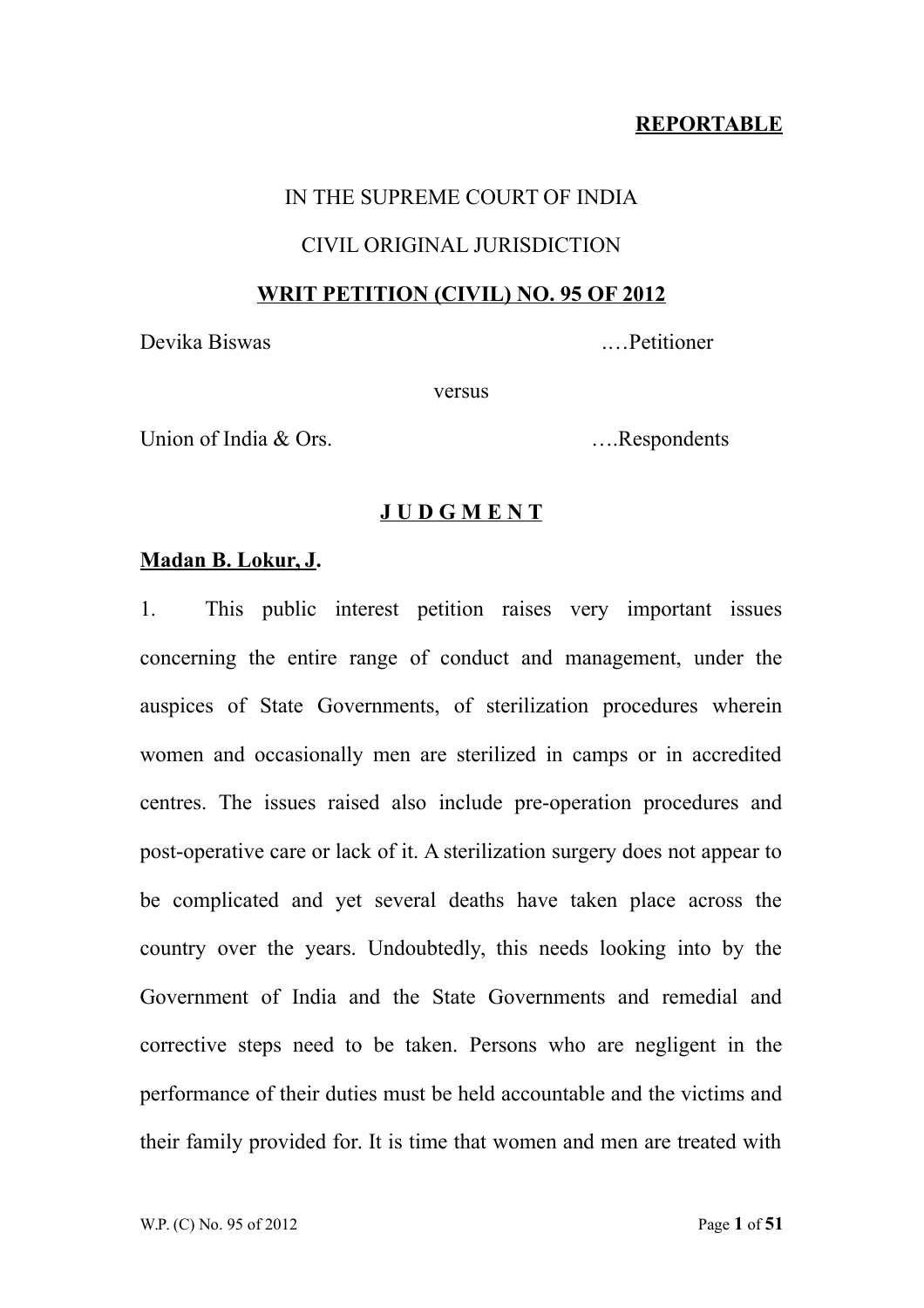respect and dignity and not as mere statistics in the sterilization program.

2. The petitioner Devika Biswas is a public spirited individual of Araria district in Bihar. She is a health rights activist with extensive professional experience in the development and health sectors. She has worked in Uttar Pradesh, Delhi, Jharkhand and Bihar in her capacity as a health rights activist. She has also been associated with the Integrated Child Development Scheme in Bihar and has published articles and books in her field of specialization.

3. Sometime in 2005 the issue of sterilization procedures for females and males under the Population Control and Family Planning program or the Public Health program of the Government of India came up for consideration before this Court in a petition filed by Ramakant Rai. The petition was substantially decided by this Court on 1st March 2005 by passing several directions. The directions are reported as *Ramakant Rai (I) & Anr. v. Union of India & Ors*. [1](#page-1-0)

4. Pursuant to the directions given by this Court, the Government of India published a Quality Assurance Manual for Sterilization Services (in 2006); Standards for Female and Male Sterilization (in 2006); and Standard Operating Procedures for Sterilization Services in Camps (in 2008). These manuals really form the procedural and substantive basis for conducting sterilization procedures both of females and males in the country under the population control and family planning program or the

<span id="page-1-0"></span><sup>&</sup>lt;sup>1</sup> (2009) 16 SCC 565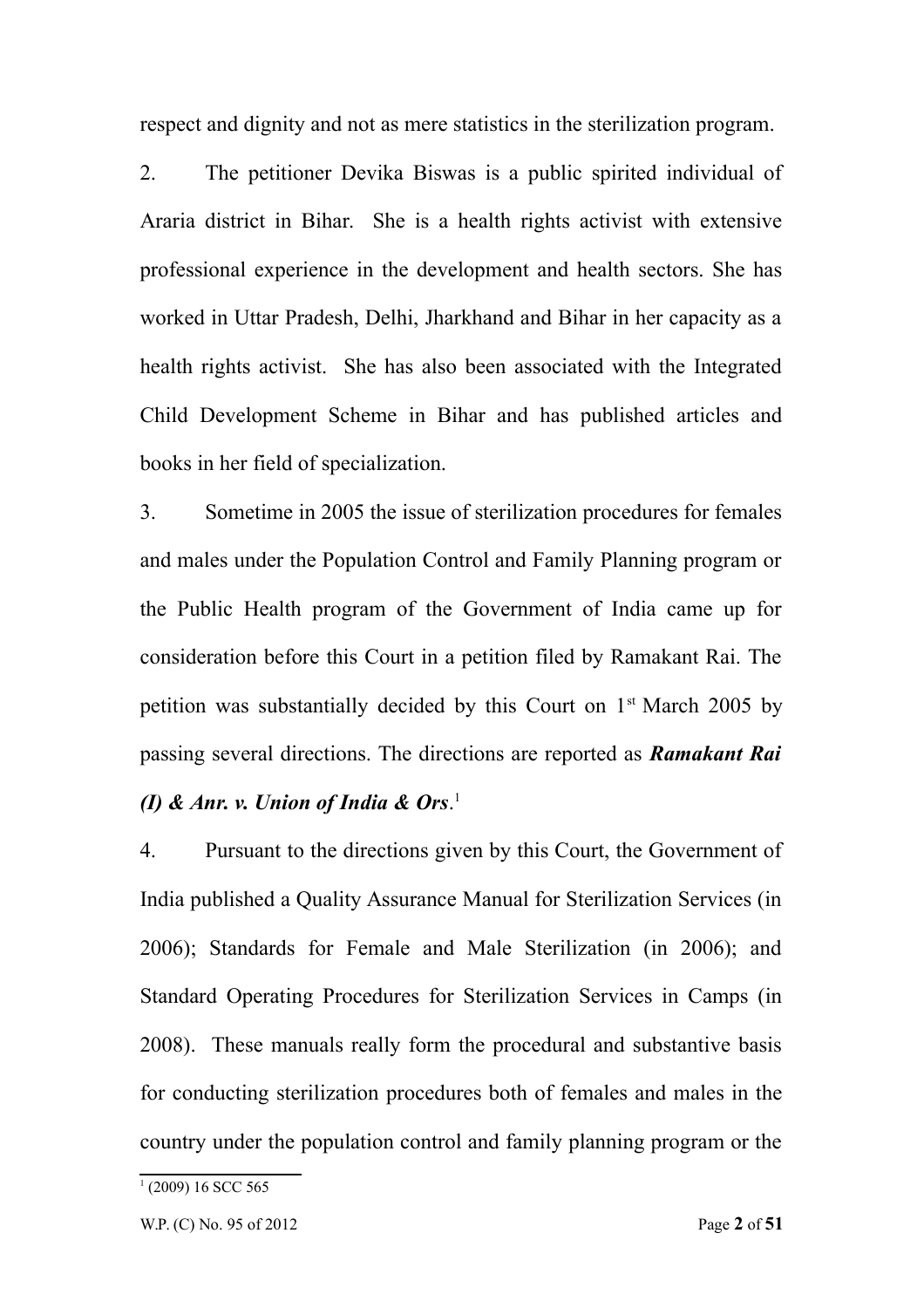public health program.

5. What seems to have provoked Devika Biswas in filing a writ petition under Article 32 of the Constitution in this Court is that on  $7<sup>th</sup>$ January 2012 as many as 53 women underwent a sterilization procedure in a camp in highly unsanitary conditions in Kaparfora Government Middle School, Kursakanta, Araria district in Bihar between 8 p.m. and 10 p.m. through a single surgeon. In fact, some of the broad issues concerning the sterilization camp held on  $7<sup>th</sup>$  January 2012 as found on investigation by Devika Biswas, included an absence of pre-operative tests on the women or proposed patients; they were not given any counseling of any kind at all; they had no idea about the potential dangers and outcomes of the sterilization procedure; the sterilization procedures were carried out in a school and not in a government hospital or a private accredited hospital; running water was not available at the site; the sterilization procedures were carried out under torch light with the women being placed on a school desk; the surgeon did not have any gloves or at least did not change the gloves available with him; no emergency arrangements were made etc. etc. Essentially, the entire camp was conducted in unsanitary conditions, in an unprofessional and unethical manner. What is worse is that the camp was conducted under the auspices of an NGO called Jai Ambey Welfare Society who had been granted accreditation by the District Health Society only a few months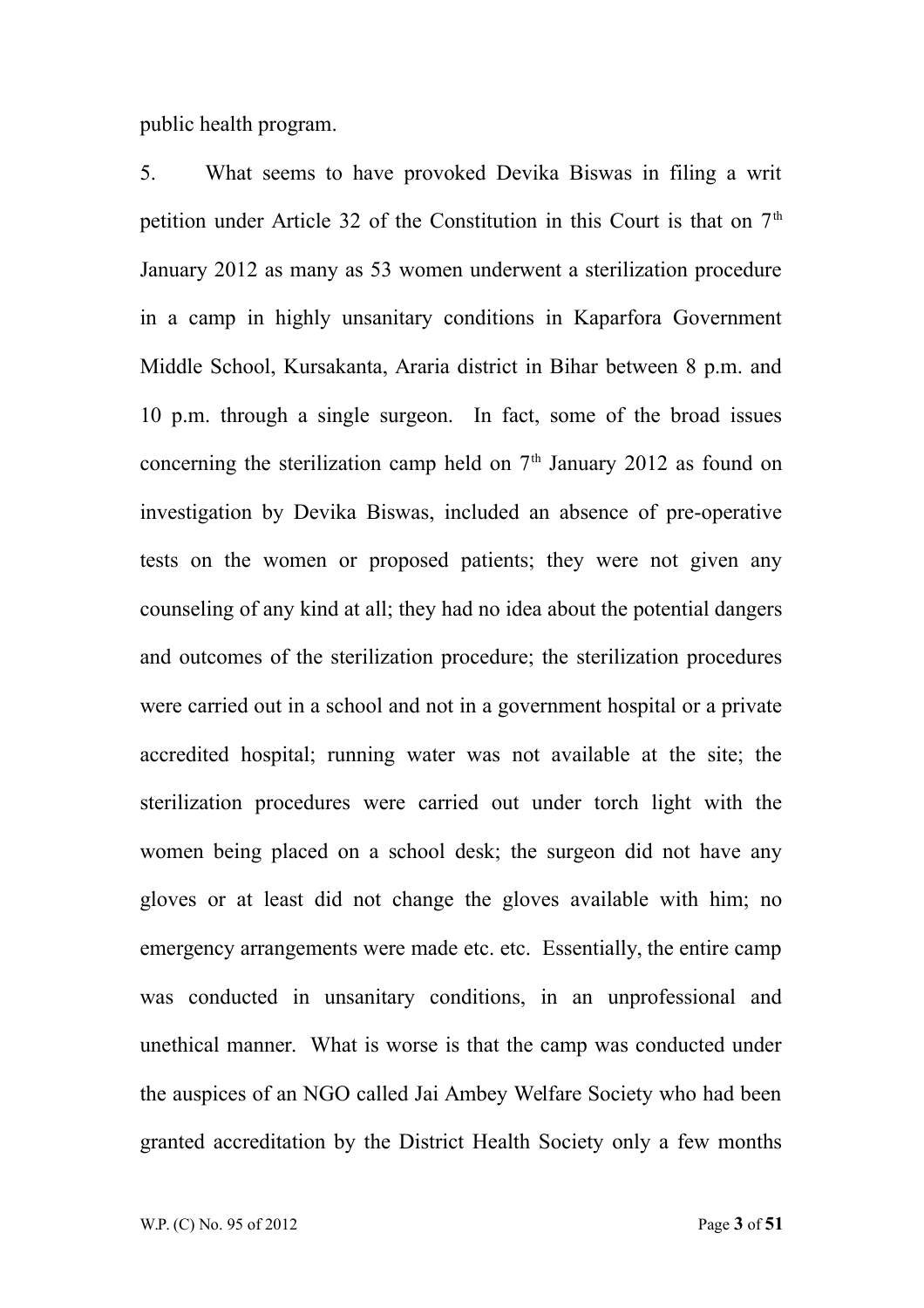earlier that is on  $29<sup>th</sup>$  November, 2011 apparently without following any formal and transparent procedure.

6. As a result of the sterilization camp, many women who were operated upon underwent tremendous physical pain and anguish and were traumatized. Consequently, a series of complaints were filed and they were registered at Kursakanta Police Station on 8<sup>th</sup> January 2012 being S.DE No.135/12, 136/12, 137/12 and 144/12. Some of these complaints were inquired into by the State authorities and it was found that the sterilization camp was a success except that an expired medicine had been given to the women. On the other hand, the study and the investigations carried out by Devika Biswas along with a journalist called Francis Elliott concluded that the sterilization camp did not meet any of the requirements laid down by this Court or by the Government of India and that this was confirmed by the women who were operated upon as well as their relatives.

7. Devika Biswas then felt compelled to file a public interest litigation in this Court to ensure that sterilization procedures nationwide are conducted in accordance with accepted legal norms, medical procedures and the provisions of the manuals and that those women and men who suffer due to the failure or complications in implementing the norms, procedures and provisions are given adequate compensation. That is really the core issue raised by Devika Biswas and that such instances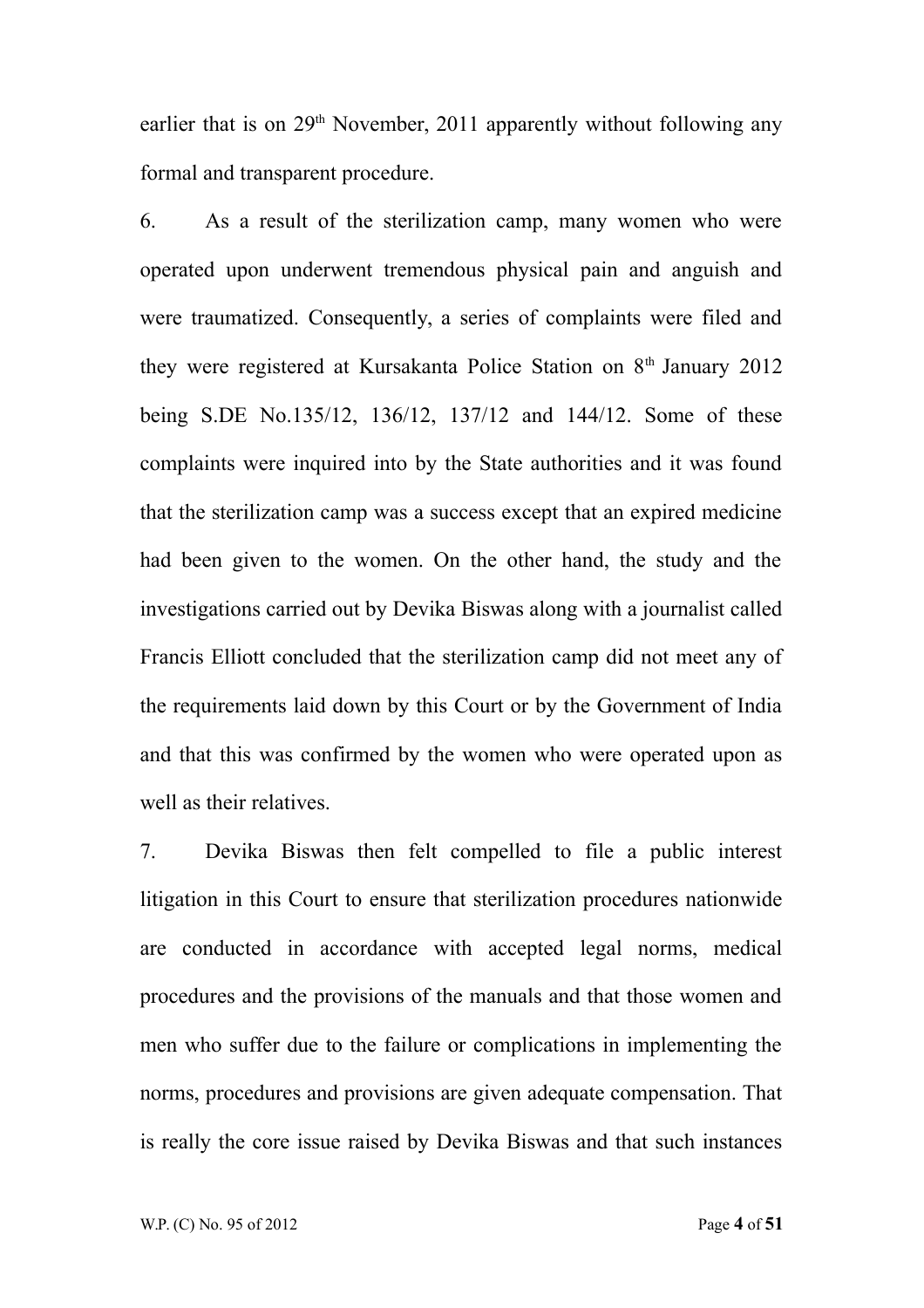are not repeated.

8. In this context, Devika Biswas says in her writ petition that on  $9<sup>th</sup>$ February 2008 the State Health Society in Bihar issued a memorandum to the Civil Surgeon in each district in the State. The result of this memorandum was that sterilization procedures could now be conducted in accredited private health facilities also in a camp mode. The memorandum also mentioned that the State Government would provide funds to the private facilities and the motivators as per the Government of India norms for conducting sterilization procedures. However it was made clear that extra funds for camp management, transportation etc. would not be provided by the Government to the accredited private **facilities** 

9. This was followed by another memorandum dated  $9<sup>th</sup>$  February 2009 regarding sterilization procedures carried out at government institutions by empanelled private doctors. The memorandum issued by the State Health Society of Bihar to the Civil Surgeon in all districts stated that an empanelled private doctor might also be permitted to carry out family planning sterilization procedures in government institutions. The Quality Assurance Committee of the district was entitled to employ private doctors including contractual doctors whose term had expired for carrying out the sterilization procedures.

10. The petition filed by Devika Biswas goes on to say that in 2010 a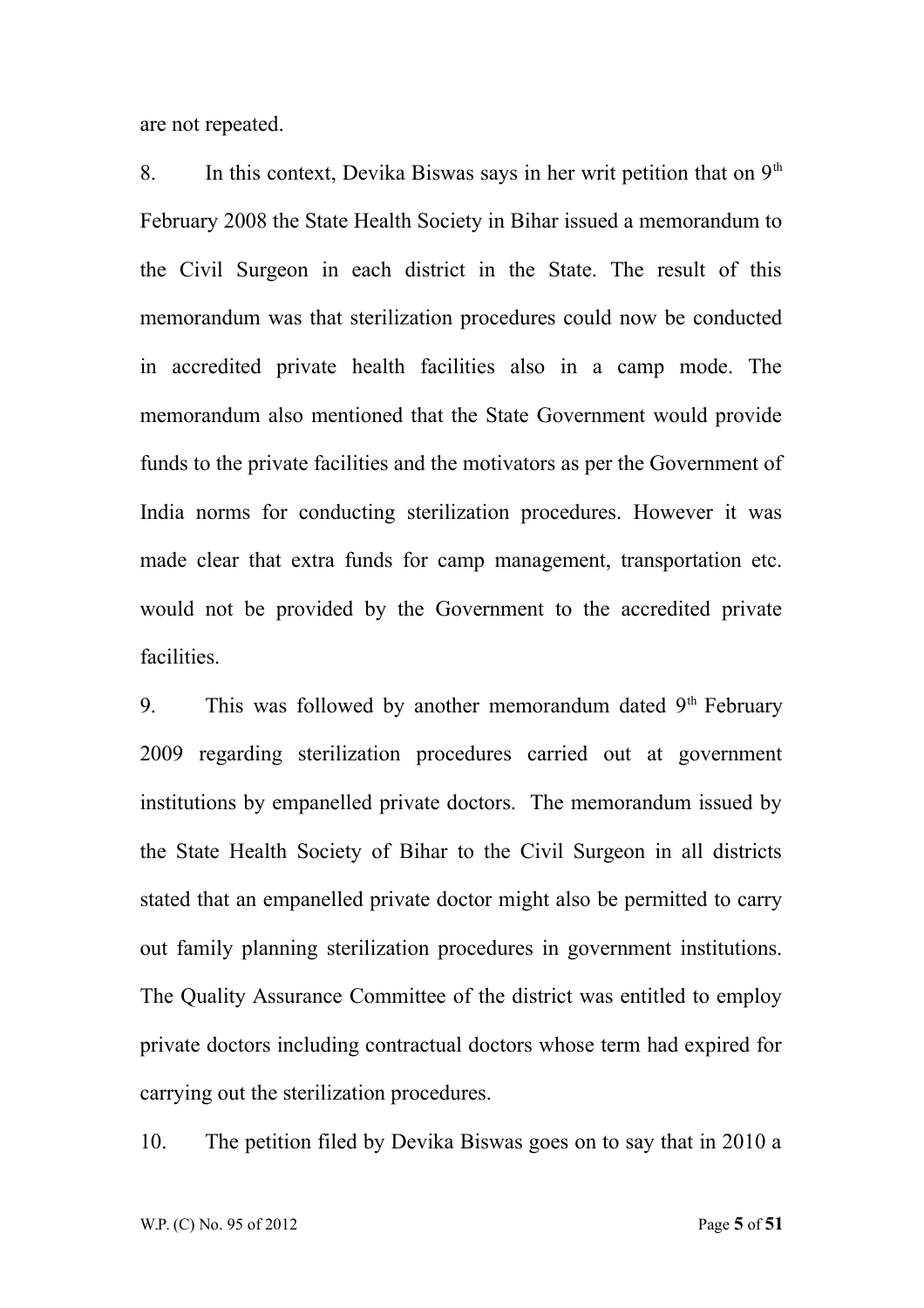Non Government Organization (NGO) called the Centre for Health and Social Justice released a report concerning the quality of care and consequences of female sterilization procedures in Bundi district of Rajasthan in 2009-10. According to the report 749 women (mainly underprivileged) were sterilized at Public Health Centres, Community Health Centres or Camps. They were interviewed by researchers who found that a significant number of them were not counseled about the permanent nature of the sterilization procedure and almost 88% of them told the researchers that they did not receive any information about potential complications, failures or side effects of the sterilization procedure. The report indicated that while the internationally accepted failure rate is 0.5% the failure rate in Bundi district in Rajasthan was 2.5% that is 5 times the acceptable international standard.

11. Similarly, in February 2012 a Fact Finding Mission by a social activist reported that sterilization procedures carried out in three districts in Maharashtra, that is, Nagpur, Chandrapur and Gadchiroli found that sterilization camps were routinely conducted in unsanitary and unsafe facilities.

12. Again in February 2012 a sterilization camp in Madhya Pradesh was conducted in Balaghat district without following any of the established procedures and tribals were lured into sterilization camps by motivators who collected a substantially large amount over and above the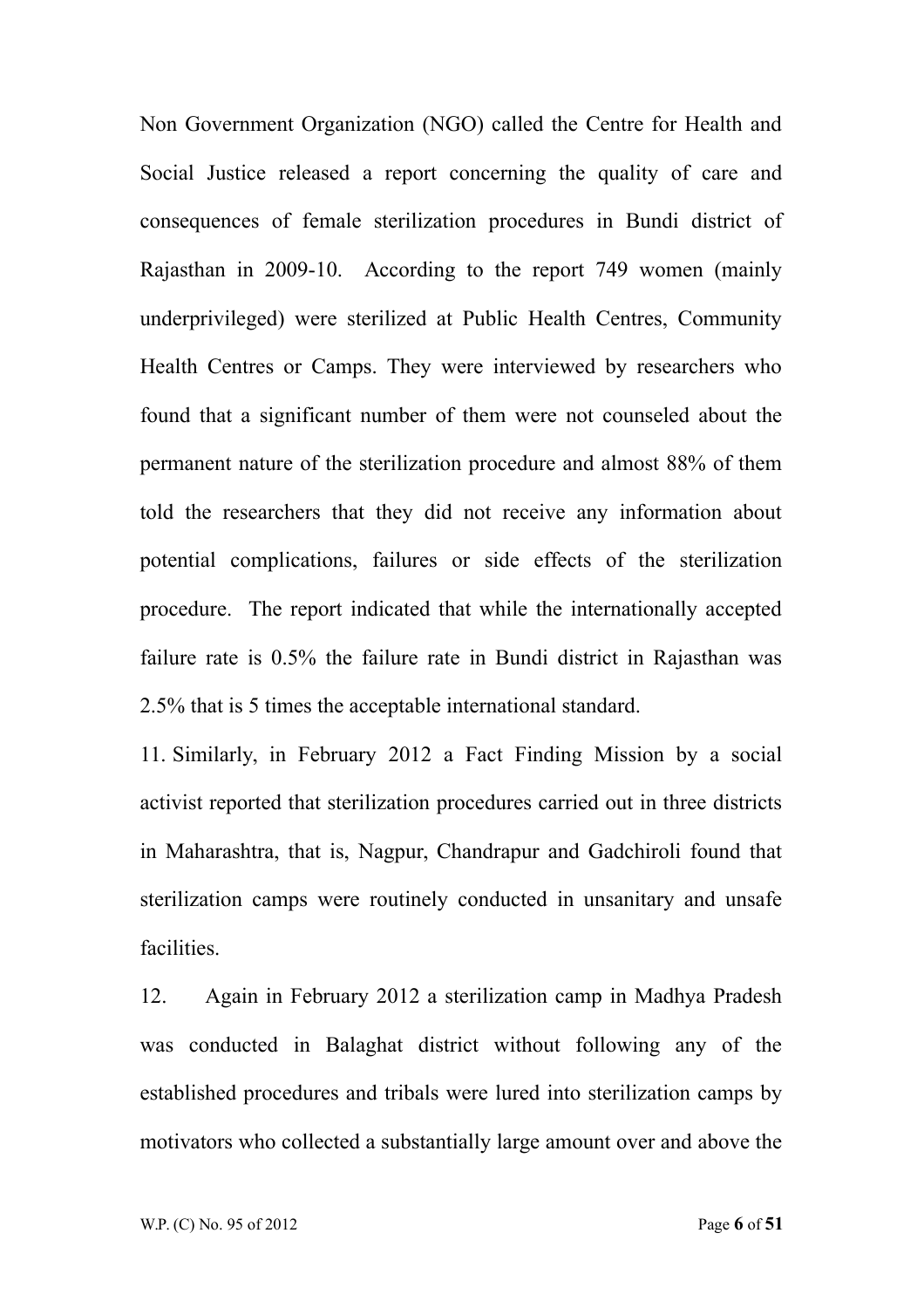financial norms fixed by the Government of India.

13. In Kerala also a similar story was repeated in July 2011 highlighting that sterilization procedures were not conducted in accordance with the prescribed requirements of law or the procedures laid down by the Government of India. In paragraph 40 of the writ petition, Devika Biswas submits that "In July 2011, a local journalist in Wayanad and the Chief of the Kattunayakan tribe, who serves as the President of the Primitive Tribal Association, met with health workers in Kerala. They shared stories of men and women who were told by the government health workers that it was compulsory to undergo sterilization. The Chief is concerned about government coercion and compulsion in sterilization and its effect on the tribe's population."

14. In this background, Devika Biswas prayed for a series of directions including setting up a committee to investigate the facts relating to the sterilization camp held on  $7<sup>th</sup>$  January 2012 and to initiate departmental and criminal proceedings against those who were involved in the sterilization camp. It is also prayed that the guidelines given in the manuals prepared by the Government of India should be scrupulously adhered to so that such incidents do not recur in any part of the country and if they do, additional compensation should be paid to the women in distress.

15. In this writ petition, we are primarily concerned with the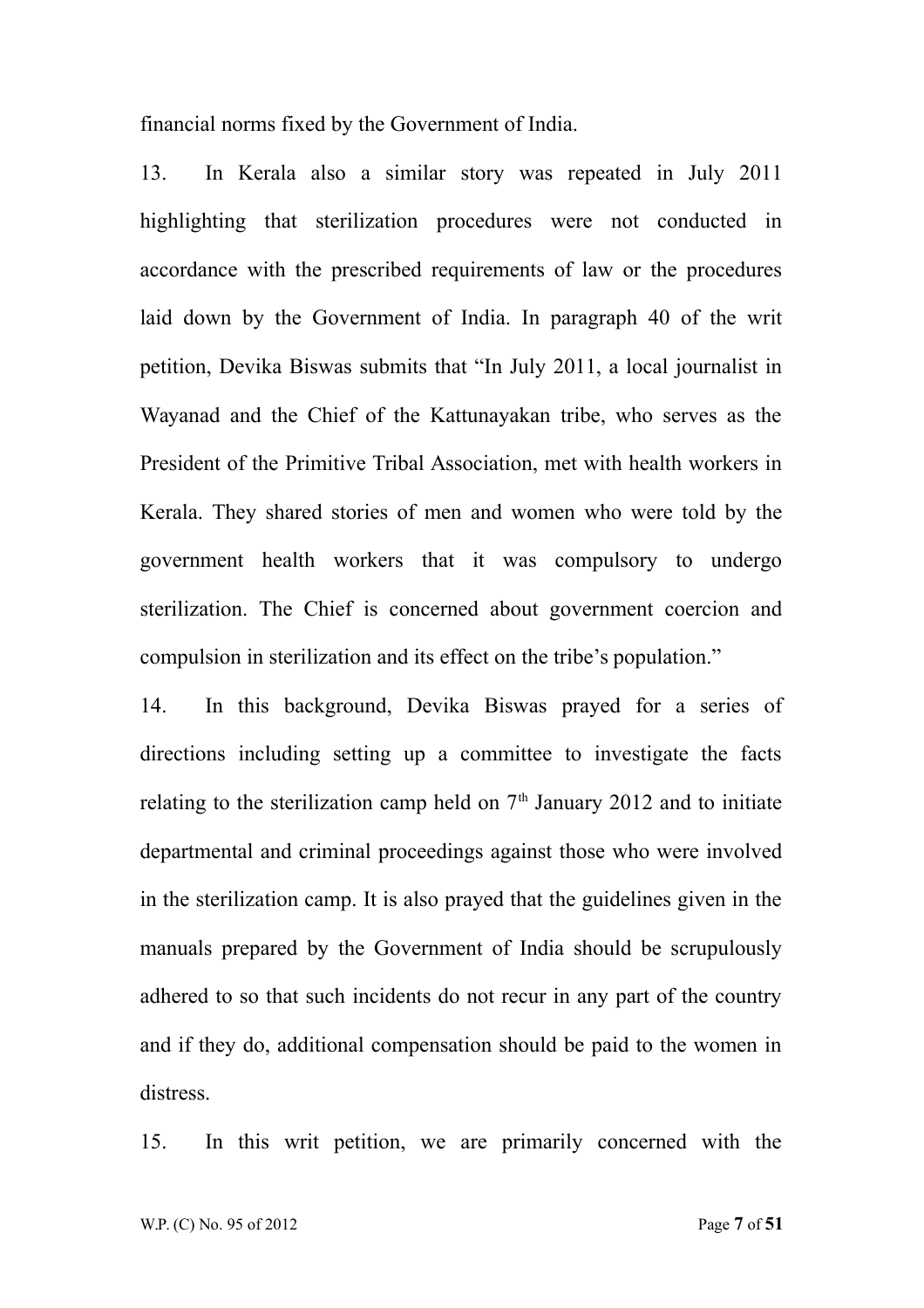affidavits of the Union of India, the States of Bihar, Kerala, Madhya Pradesh, Maharashtra and Rajasthan since allegations have been made in respect of sterilization camps held in these States only. However, during the course of hearing of this writ petition, allegations surfaced with regard to sterilization camps conducted in Bilaspur district, Chhattisgarh [between  $8<sup>th</sup>$  and  $10<sup>th</sup>$  November 2014] and so we are also concerned with the allegations made in respect of the camps conducted in that State as well.

16. What was brought to our notice with regard to the sterilization camps conducted in Bilaspur district was that as many as 137 women were subjected to a sterilization procedure and unfortunately 13 of them died. Many others complained of problems such as vomiting, difficulty in breathing, severe pain etc. They were taken to nearby hospitals and discharged after necessary treatment. It appeared that some women who had not undergone a sterilization procedure also had similar complaints and some of them died thereby increasing the number of deaths to over 13. Undoubtedly, this was a matter of great concern brought to our notice during the pendency of the writ petition.

## **Orders passed by this Court**

17. Notice in the writ petition was issued on 2<sup>nd</sup> April 2012 and thereafter the petition was taken up for active consideration only on  $30<sup>th</sup>$ January 2015 when the Social Justice Bench of this Court was seized of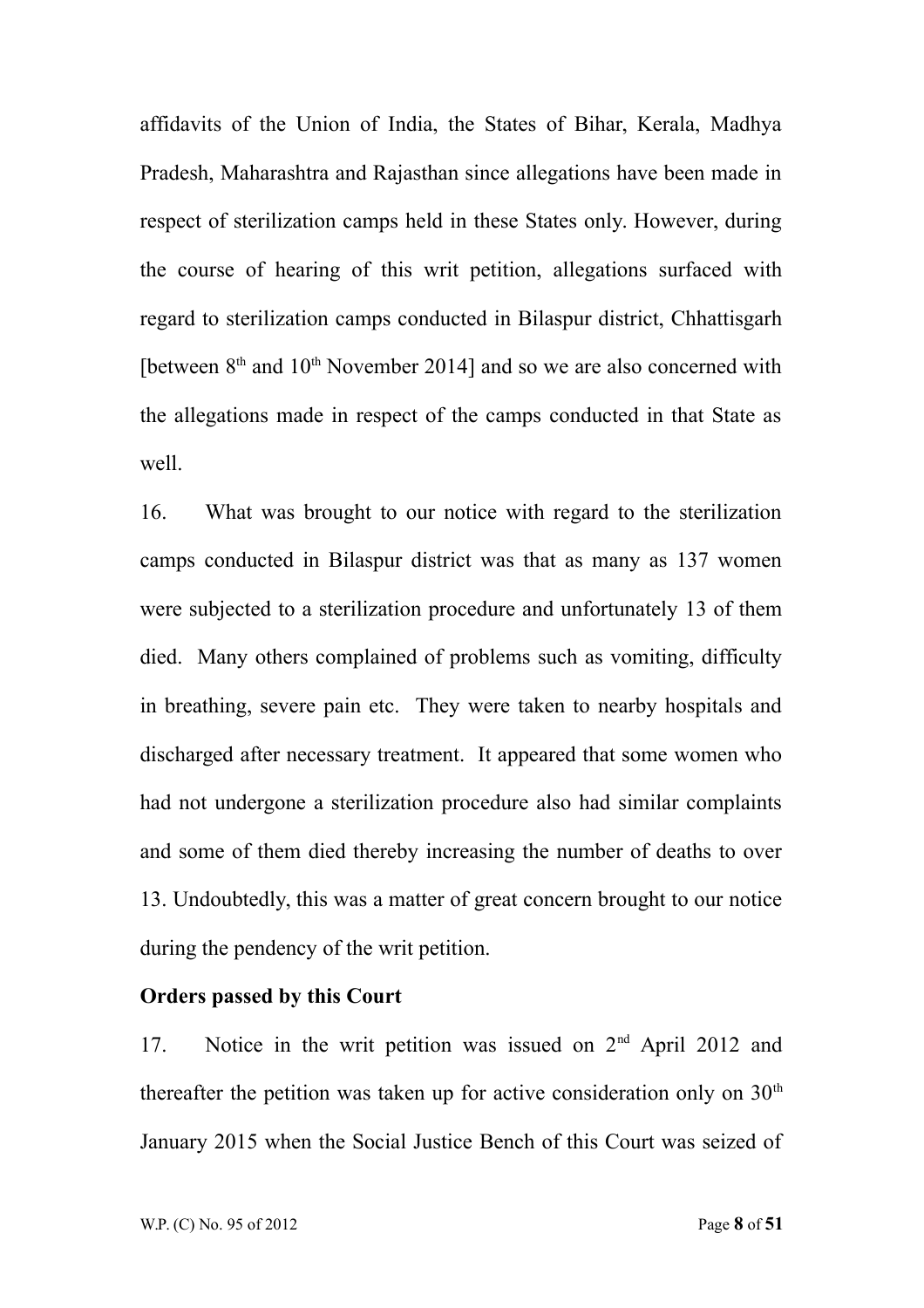this matter and after completion of pleadings and instructions received by the learned Additional Solicitor General from the Union of India.

18. On 30th January 2015 after hearing learned counsel, a request was made by us to the learned Solicitor General to ensure that a chart be prepared giving the status of implementation of each direction given in *Ramakant Rai (I)*. Details with regard to the implementation of the Family Planning Indemnity Scheme, 2013 were also sought particularly with regard to the release and utilization of funds under the said Scheme.

19. During the hearing, the events in Bilaspur, Chhattisgarh (mentioned above) also came up for consideration and so the State of Chhattisgarh was required to file an affidavit stating the steps taken to ameliorate the conditions of the persons who had faced the recent tragedy. The State Government was also required to indicate the action taken against the doctors involved and steps taken to educate the people in Chhattisgarh with regard to the sterilization procedure and its impact.

20. The petition was then taken up for consideration on  $20<sup>th</sup>$  March 2015 when it was noted that even though Chhattisgarh had filed an affidavit dated  $19<sup>th</sup>$  February 2015, it had not given sufficient particulars and details with regard to the action taken subsequent to the mishap in the sterilization camp. Chhattisgarh was therefore required to file a proper and detailed affidavit including a copy of a sample FIR, post mortem report and charge sheet filed, if any.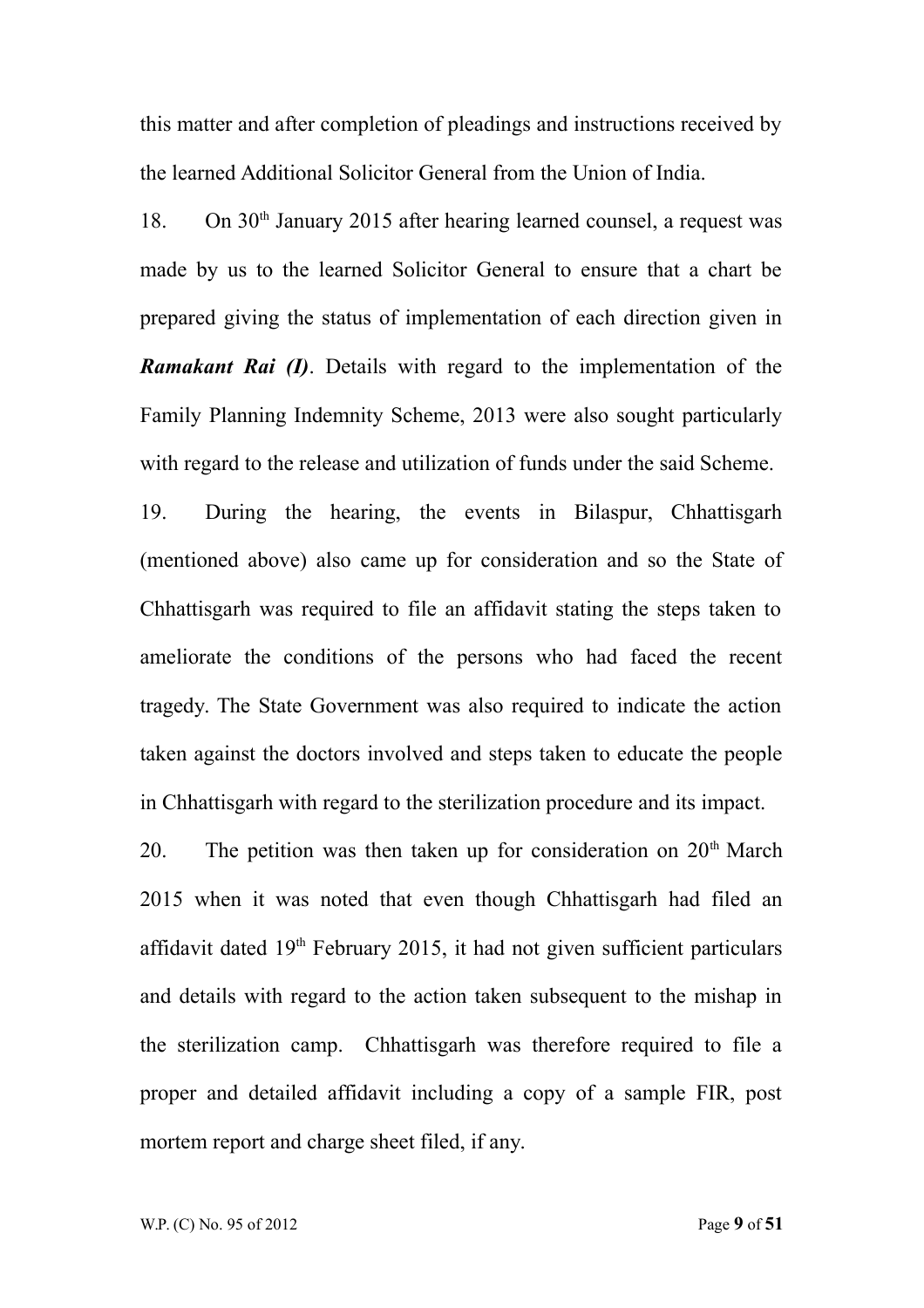21. With regard to an affidavit filed by the Union of India in relation to the implementation of the Family Planning Indemnity Scheme, 2013 it was noted that the manner of utilization of funds was not indicated. The learned Solicitor General assured this Court that full details in this regard would be furnished and also an audit would be conducted to ensure that the funds are utilized for the purpose for which they have been given by the Government of India to the State Governments. Unfortunately, these details have not yet been furnished and we have only the figures giving the budget approved as well as the expenditure incurred by the State Governments and Union Territories.

22. On  $17<sup>th</sup>$  April 2015 the writ petition was again taken up for consideration and as an interim measure the Secretary in the Ministry of Health and Family Welfare of the Government of India was directed to hold a meeting with his counterparts in the States and the Union Territories to arrive at a consensus on the effective implementation of the various schemes relating to sterilization [of females and males], the Family Planning Indemnity Scheme, 2013 and the directions given in *Ramakant Rai (I)*.

23. Chhattisgarh was also required to file a Status Report on the progress made by a Commission set up by it (the Ms. Anita Jha Commission) to look into the tragedy that had occurred in the sterilization camps held in Bilaspur.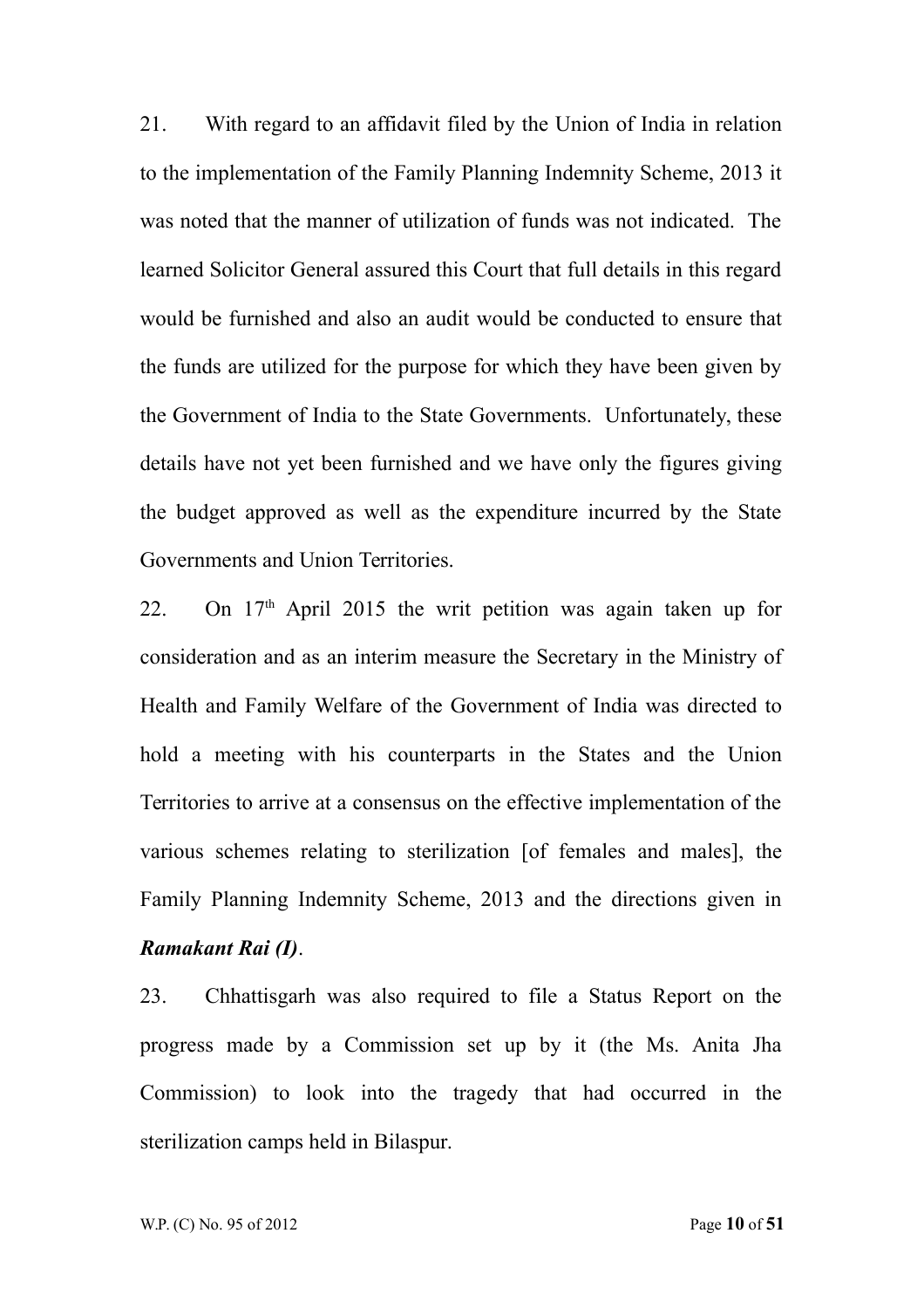24. The learned Advocate General appearing for the State of Chhattisgarh stated that he would look into the issue of taking action against the manufacturer of the drug used in the sterilization camps and the feasibility of filing a charge sheet against the offenders and to step up efforts to arrest the absconding persons or if necessary to declare them proclaimed offenders.

25. In the hearing on  $14<sup>th</sup>$  August 2015 it was noted that the Secretary in the Ministry of Health and Family Welfare had held a meeting, as earlier directed, on 15<sup>th</sup> May 2015. It was noted that one of the suggestions given in that meeting was that similar high level meetings should be conducted every six months. Accordingly, we expected the Secretary in the Ministry of Health and Family Welfare to conduct a similar meeting after six months that is on or about  $15<sup>th</sup>$  November 2015.

26. As far as Chhattisgarh is concerned, it was noted that it had filed an affidavit and the learned Advocate General stated that the Ms. Anita Jha Commission submitted its report on  $10<sup>th</sup>$  August 2015 and that the report was likely to be considered by the State Cabinet in the next couple of weeks.

27. The learned Advocate General informed us that two charge sheets had been filed in connection with the tragedy and that no FIR was pending investigation. He further stated that some scientific reports were expected from a Forensic Science Laboratory and a supplementary charge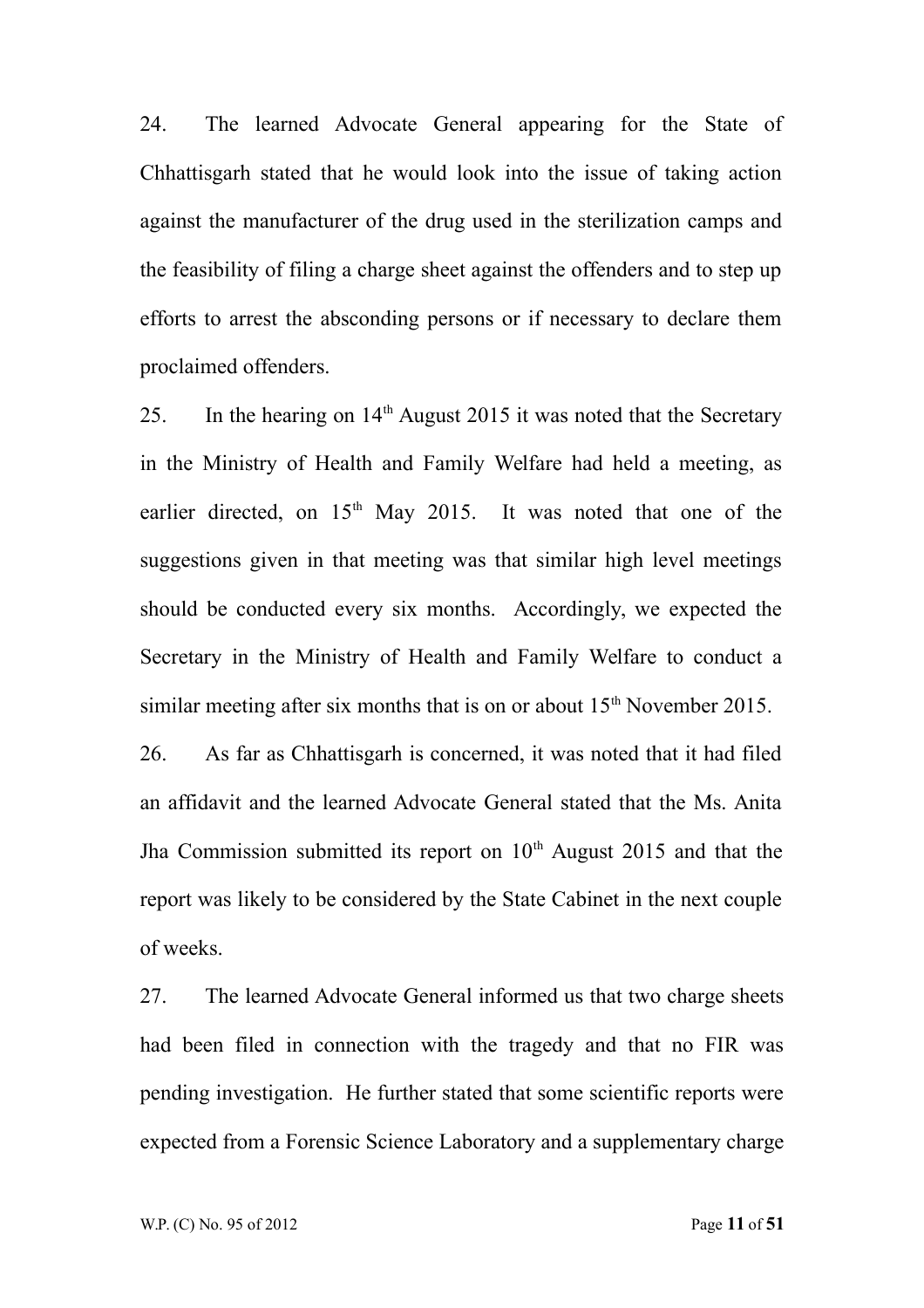sheet would be filed, if necessary, immediately thereafter.

28. With regard to two absconding persons concerned with the tragedy, it was stated by the learned Advocate General that they had been declared proclaimed offenders and a reward had also been announced for their whereabouts.

29. In the hearing on  $4<sup>th</sup>$  December 2015 we were informed that the report given by Ms. Anita Jha had since been accepted by the State Cabinet. Subsequently, on 29<sup>th</sup> March 2016 we were informed that an Action Taken Report on the Ms. Anita Jha Commission Report had been placed before the Legislative Assembly.

30. Since the proceedings in this case were not adversarial in nature we requested the learned Additional Solicitor General appearing in the matter as well as the learned Senior Counsel to sit down and give suggestions on how to implement the Standard Operating Procedures and the Guidelines laid down by the Union of India in the matter of sterilization procedures.

31. On  $4<sup>th</sup>$  August 2016 when we heard the writ petition, we were informed that a meeting was in fact held between the learned Additional Solicitor General, learned Senior Counsel for Devika Biswas and officials of the Ministry of Health and Family Welfare of the Government of India and that an affidavit in this regard had also been filed. We then heard learned counsel for the parties and reserved judgment.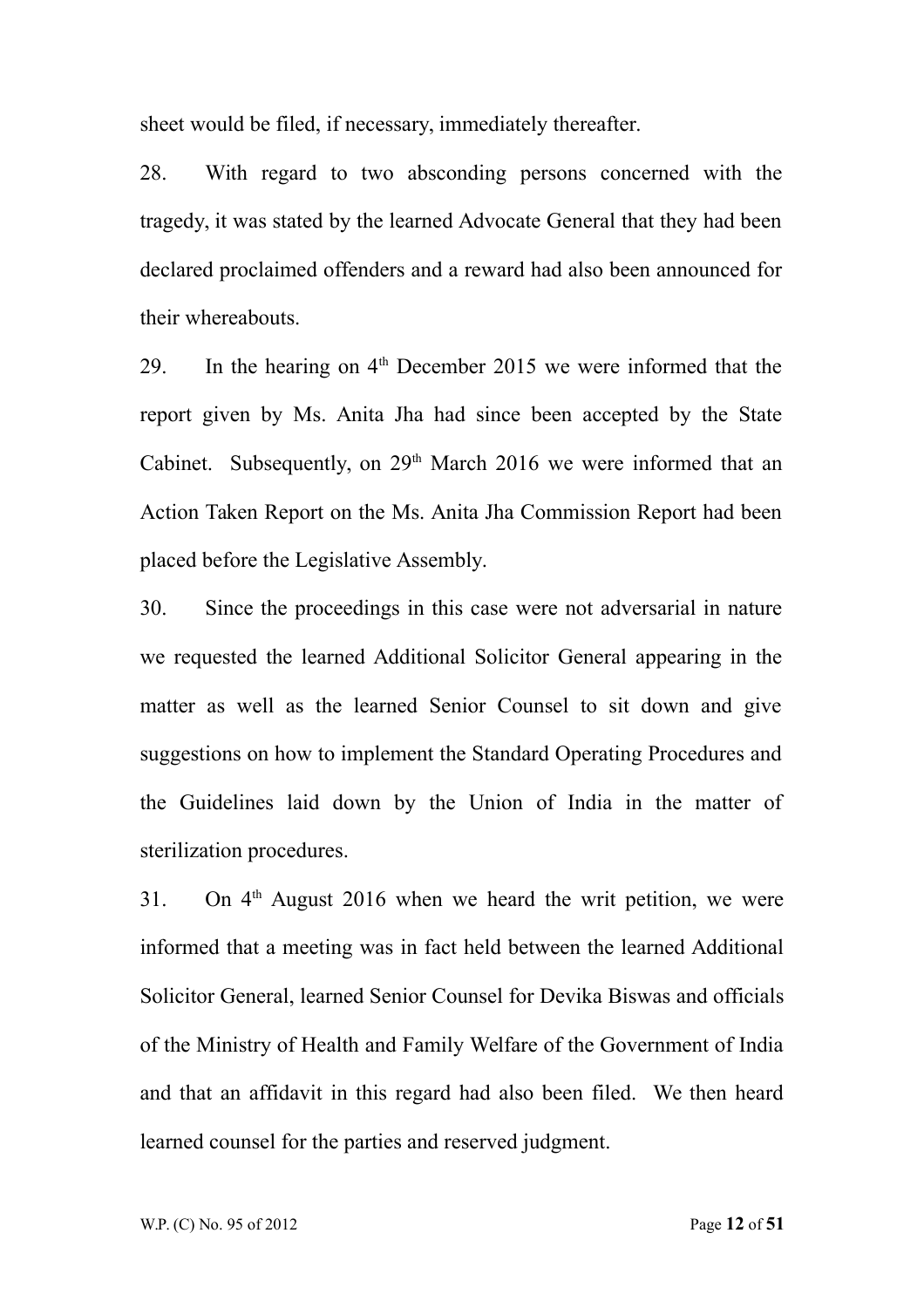#### **Affidavits filed by the Union of India**

32. The Ministry of Health and Family Welfare of the Government of India has filed as many as 10 (ten) affidavits. It is not necessary to traverse each of them in detail. However, it is necessary to highlight the broad submissions made. These are:

(i) It is admitted that the Union of India received a complaint with regard to the sterilization camp held on  $7<sup>th</sup>$  January 2012 and a report had been called for in this regard. A report has since been received from the concerned authorities in the State of Bihar and Dr. Abhay Kumar Chowdhary, a contract physician at the Primary Health Centre had since been dismissed and it had further been ordered that he may not be employed in any government work in future. First Information Reports (FIRs) were lodged in respect of the events of  $7<sup>th</sup>$  January 2012, investigations have concluded and charge-sheets filed.

(ii) The Government of India has published several Manuals for the guidance of the State Governments and Union Territories in respect of sterilization procedures and conducting such camps. These are:

- (a) Standards for Female and Male Sterilization, 2006;
- (b) Quality Assurance Manual for Sterilization Services, 2006;

(c) Standard Operating Procedures for Sterilization Services in Camps, 2008;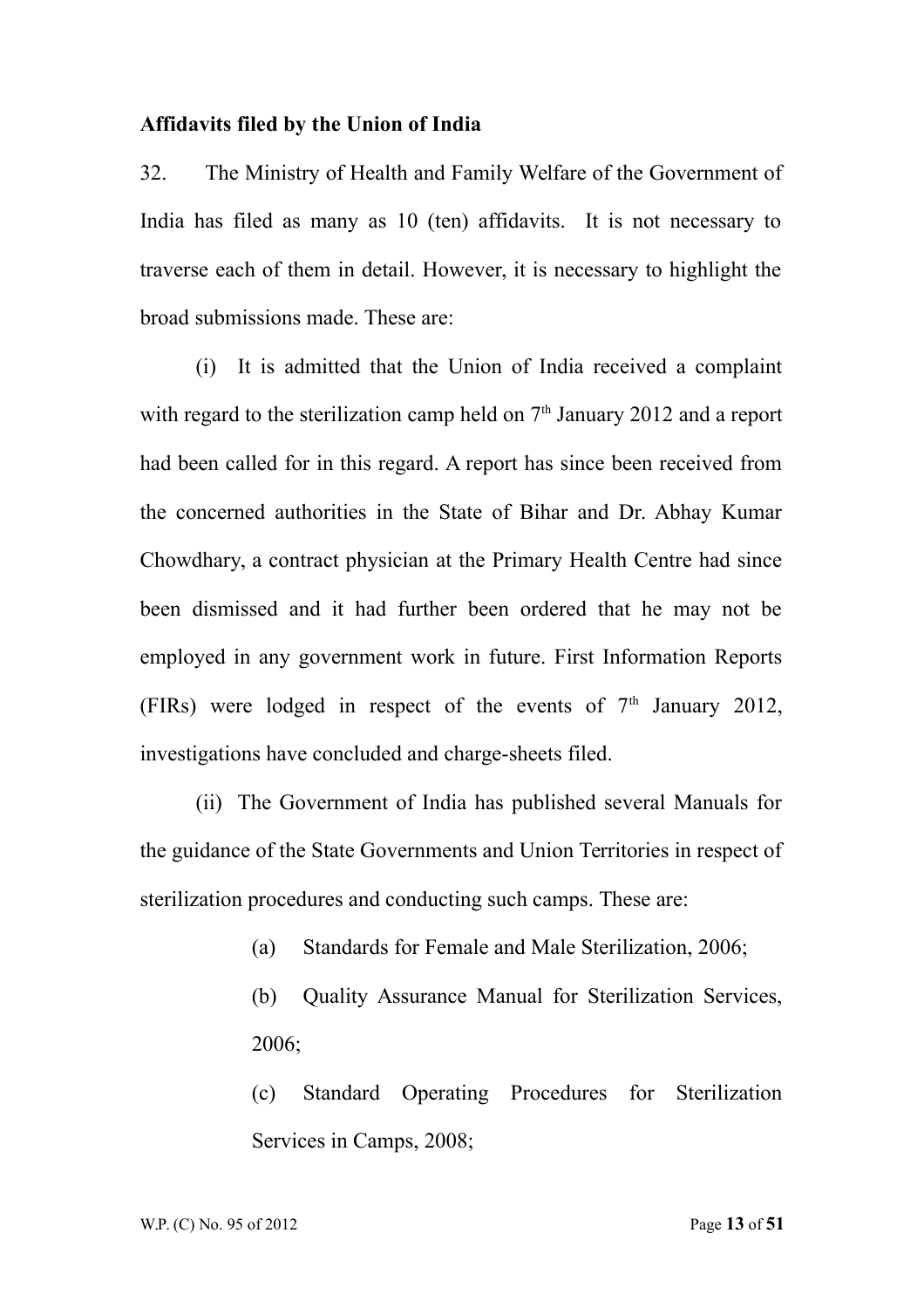(d) Fixed Day Static Approach for Sterilization Services, 2008;

(e) Family Planning Insurance Scheme;

(f) Compensation Scheme for Acceptors of Sterilization (revised on 31st October 2006 and improved with effect from 7 th September 2007);

(g) Standards and Quality assurance in Sterilization Services, 2014 including Standard Operating Procedure for camps;

(h) Reference manual for Female Sterilization, 2014;

(i) Reference Manual for Male Sterilization, 2013;

(j) Manual for Family Planning Indemnity Scheme, 2013 (updated in 2016) ;

(k) Frequently Asked Questions, 2016.

(iii) Public Health is a State subject occurring in Entry 6 of List II of the Seventh Schedule of the Constitution. The Government of India only plays a supportive and facilitative role in achieving health welfare schemes and it is essentially the State Government that is in the best position to monitor the quality of services in accordance with agreed benchmarks.

 (iv) The following funds have been approved and utilized (in lakhs) by the States under the Family Planning Indemnity Scheme,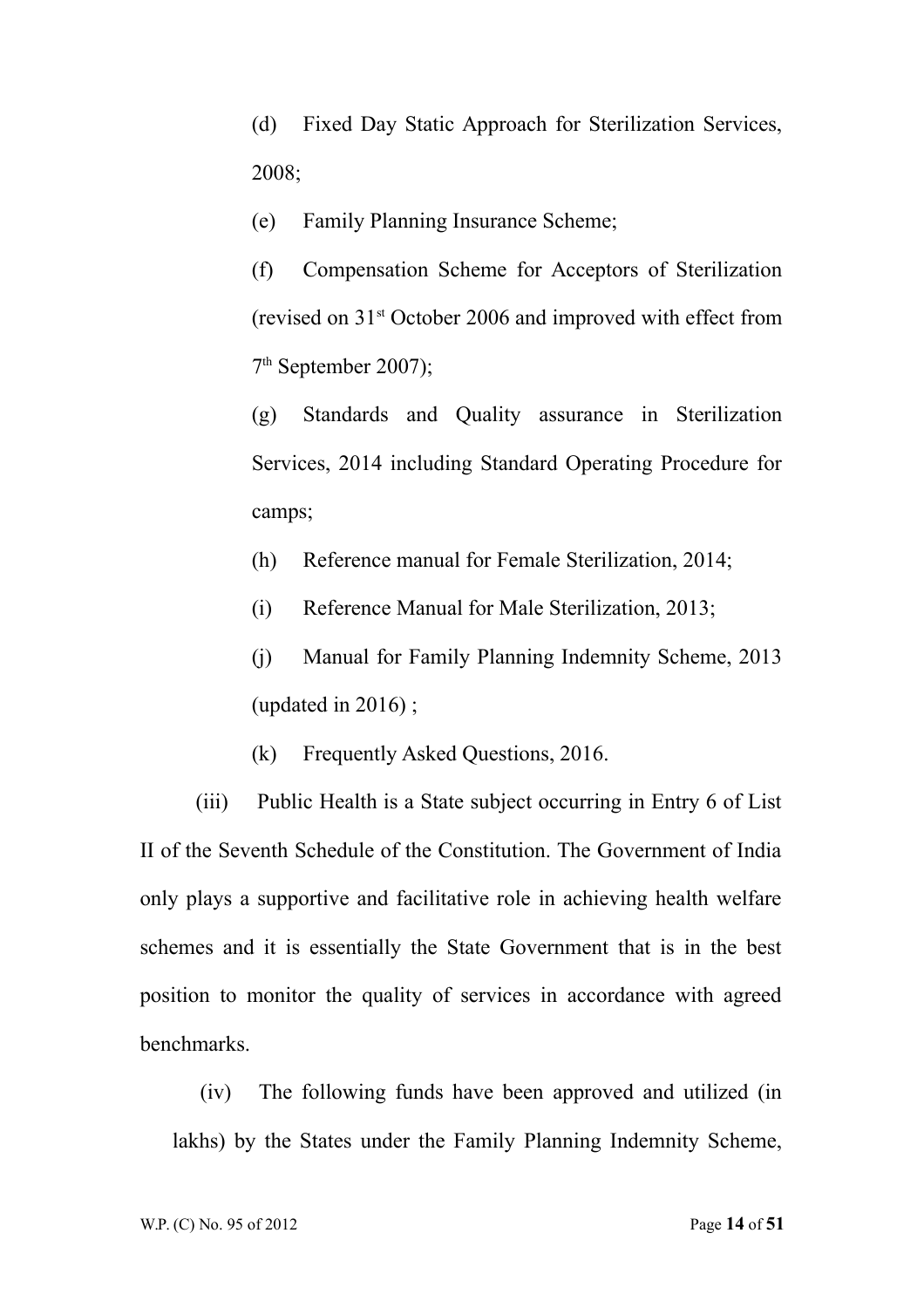2013:

| Approval    | Expenditure | Approval | Expenditure          |
|-------------|-------------|----------|----------------------|
| $2013 - 14$ | 2013-14     | 2014-15  | 2014-15 (till end    |
|             |             |          | of $3^{rd}$ quarter) |
| 1566.69     | 675.59      | 1485.80  | 828.19               |

At this stage it may be mentioned that the coverage under the Family

Planning Indemnity Scheme is as follows:

| <b>Section</b>   | Coverage                                                      | <b>Limits</b>  |
|------------------|---------------------------------------------------------------|----------------|
| 1.               | Death following sterilization (inclusive of death during      | Rs. 2 lakh     |
|                  | process of sterilization operation) in hospital or within 7   |                |
|                  | days from the date of discharge from the hospital             |                |
| 2.               | Death following sterilization within 8-30 days from the date  | Rs. 50,000/-   |
|                  | of discharge from the hospital                                |                |
| 3.               | Failure of sterilization                                      | $Rs. 30,000/-$ |
| $\overline{4}$ . | Cost of treatment in the hospital and upto 60 days arising    | Actual not     |
|                  | out of complication following sterilization operation         | exceeding Rs.  |
|                  | (inclusive of complication during process of sterilization    | $25,000/-$     |
|                  | operation) from the date of discharge                         |                |
| 5.               | Indemnity per doctor/health facilities but not more than 4 in | Up to Rs. $2$  |
|                  | a year                                                        | lakh per claim |

 The Union of India has given no clear-cut answer regarding audit of disbursal of the amounts, except to say that the States and the Union Territories are required to follow the financial management system and are required to submit statutory audit reports, utilization certificates, quarterly summary on concurrent audits etc. Whether this is being adhered to by the States and the Union Territories is not mentioned. It is also not clear whether the accounts of the various organizations involved in sterilization procedures are in fact open for inspection by the sanctioning authority and audit including the Comptroller and Auditor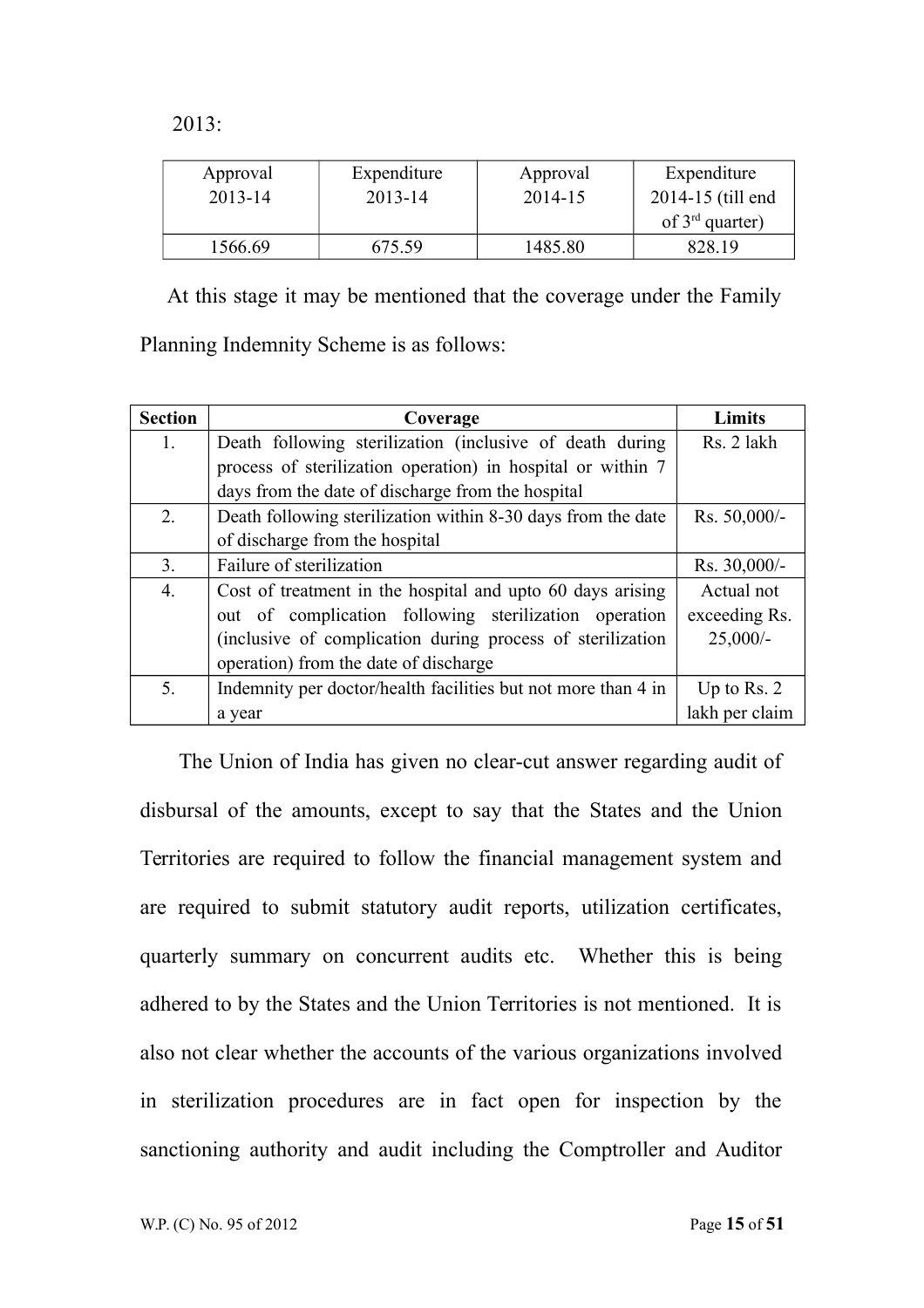General of India and the internal audit of the Ministry of Health and Family Welfare of the Government of India.

(iv) The Union of India has issued an advisory to all the States and Union Territories on 30<sup>th</sup> December 2014 to adhere to the standard operating procedures at all levels to prevent and pre-empt incidents that might adversely affect the health of clients due to sterilization procedures.

(v) In the high level meeting held on  $15<sup>th</sup>$  May 2015 (pursuant to orders passed by this Court) the following key action points were agreed upon:

(α) Sterilization services must be provided in a client friendly manner

in a conducive environment after taking informed consent. Safety of those who opt for it should be ensured.

(β) A mechanism be put in place wherein service providers or managers are not victimized or arrested without instituting a proper enquiry by the district/State quality assurance committees.

(χ) All States to conduct workshops on quality in sterilization services

orienting its programme managers and service providers both at the State and district level on the updated manuals on standards, male and female sterilization and family planning indemnity scheme.

(δ) All Government of India guidelines to be strictly adhered by the **States** 

(ε) A periodic assessment of all the facilities and fixed day camps by

1-2 members of the sub-committees under the SQAC/DQACs [State Quality Assurance Committee/District Quality Assurance Committee] on implementation of the infection prevention protocols as well as the efficacy of the services provided, should be carried out (as laid down in the Manuals).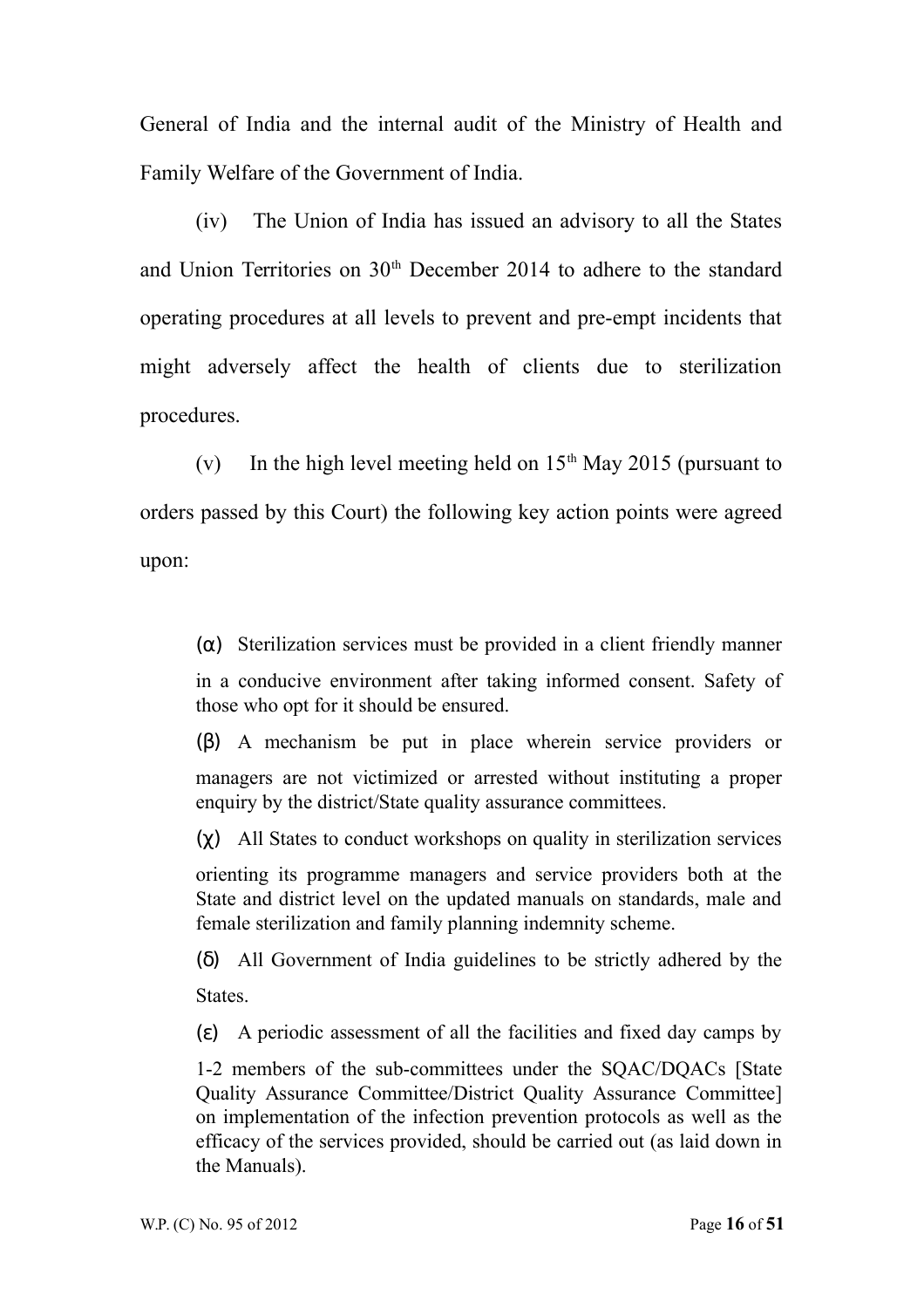(φ) The issue of shortage of pool of providers for sterilization could be

addressed by resorting to compulsory training of MBBS medical officers when they join government service.

(γ) Onsite Training/mentoring be initiated by identifying high caseload

facilities (first) to undertake sterilization trainings. This will ensure the service provider is available at the facility to undertake their primary task of providing services to the clients in addition to provide training to prospective trainees.

(η) Retraining of providers who are either short on confidence or have high failure rates.

(ι) There should be more thrust on Minilap Sterilization as it leads to fewer failures and complications.

 $(\varphi)$  The scope of increasing the basket of contraceptive choices like injectables/implants and weekly pills like 'Saheli' be explored urgently to provide more choice.

(κ) The idea of mobile teams or clinical outreach teams needs to be encouraged to address the issue of shortage of surgeons.

(λ) Every case of sterilization death must be audited as per format laid down and reported to the Government of India.

 $(\mu)$  Line listing of deaths and failures to be undertaken district/facility

wise and surgeon wise. Disbursal of claims for deaths, failures and complications should be computerized.

(ν) To address the issue of sterilization failures, sterilization certificates should be issued after at least one month in case of female sterilization and after three months in case of male sterilization.

(ο) States to take urgent steps to rejuvenate the Family Planning

Programme with the ultimate aim of reducing the maternal and infant mortality and morbidity in addition to achieving population stabilization.

 $(\pi)$  Government of India to conduct high level meeting like the instant

one with all States to acquaint them with the latest policies and programmes of the Government of India on a yearly basis.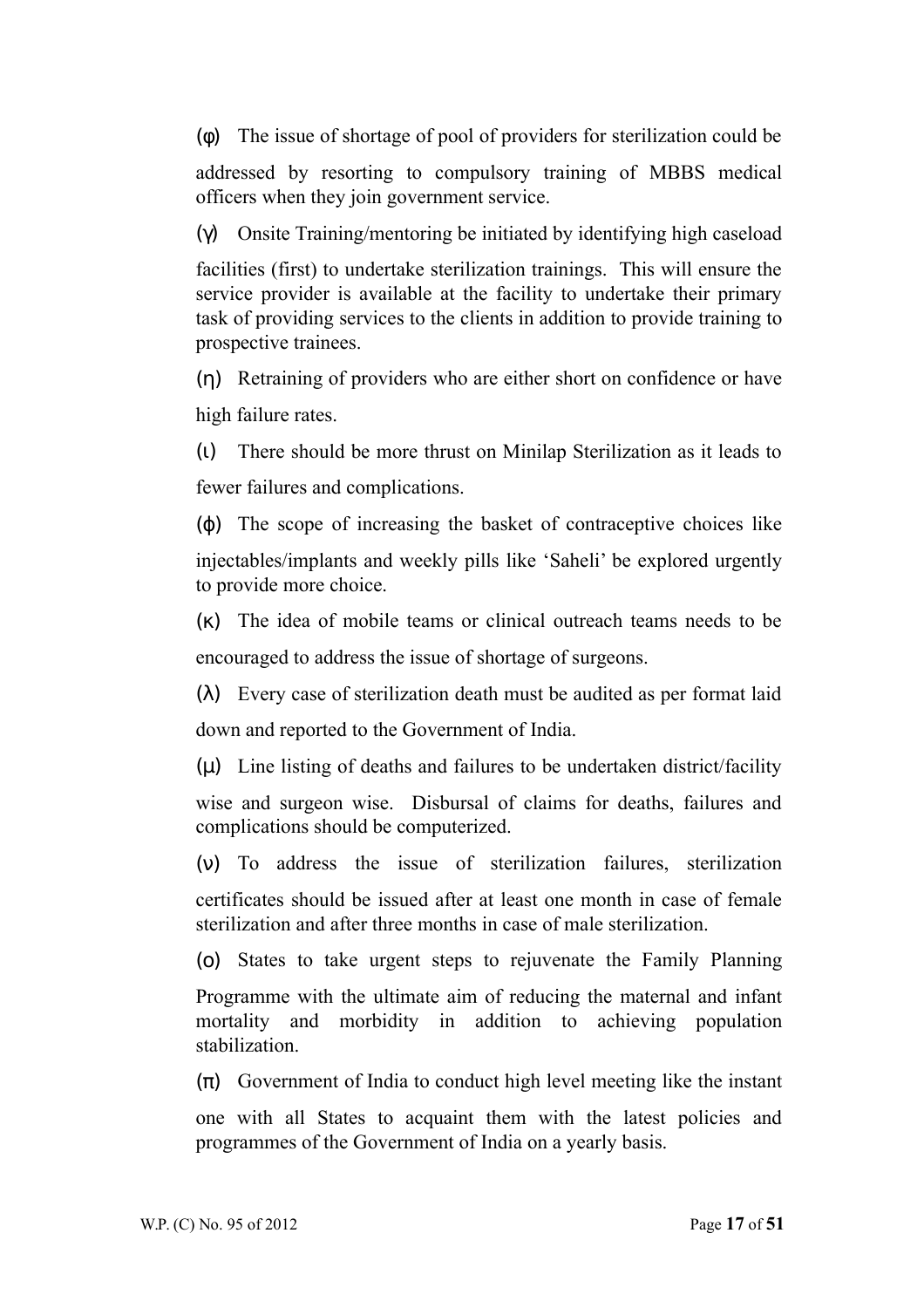(vi) In the high level meeting held on  $17<sup>th</sup>$  November 2015

(pursuant to orders passed by this Court) the following key priority areas

were shared with the State Governments and Union Territories:

(a) Uniform consent forms should be available in all facilities which should be duly filled in and the consent of the client should be taken prior to the procedure in all cases.

(b) State Quality Assurance Committee (SQAC)/District Quality Assurance Committee (DQAC) and State Indemnity Sub Committee (SISC)/District Indemnity Sub Committee (DISC) to be constituted as per the GOI guidelines.

(c) All the Family Planning guidelines should be printed and disseminated at the State/district as well as facility level.

(d) State/District level orientation of all the program managers and providers for the guidelines and protocols to be completed in all States.

(e) Members of SQAC and DQAC should conduct periodic supportive supervision visits as per quality protocols. The findings of the same are to be documented and corrective actions should be taken.

(f) Training calendar for training newly recruited doctors is to be prepared and updated in each State.

(g) Line listing of all the sterilization providers needs to be prepared and periodically updated by all States.

- (h) Every death attributable to sterilization should be audited.
- (i) Sterilization certificates should be issued as per existing guidelines.

The aforesaid meeting was held through video-conferencing. The representative of Uttar Pradesh could not attend due to a State holiday and since the office of the National Informatics Centre in the State was closed. It may be mentioned that this is somewhat odd and suggests that responsible officers in the State of Uttar Pradesh seem to give more importance to State holidays rather than issues relating to Family Planning. This is most unfortunate, to say the least.

(vii) A National Summit on Family Planning was held on  $5<sup>th</sup>$  and  $6<sup>th</sup>$ April 2016. As a result of several workshops and summits held from time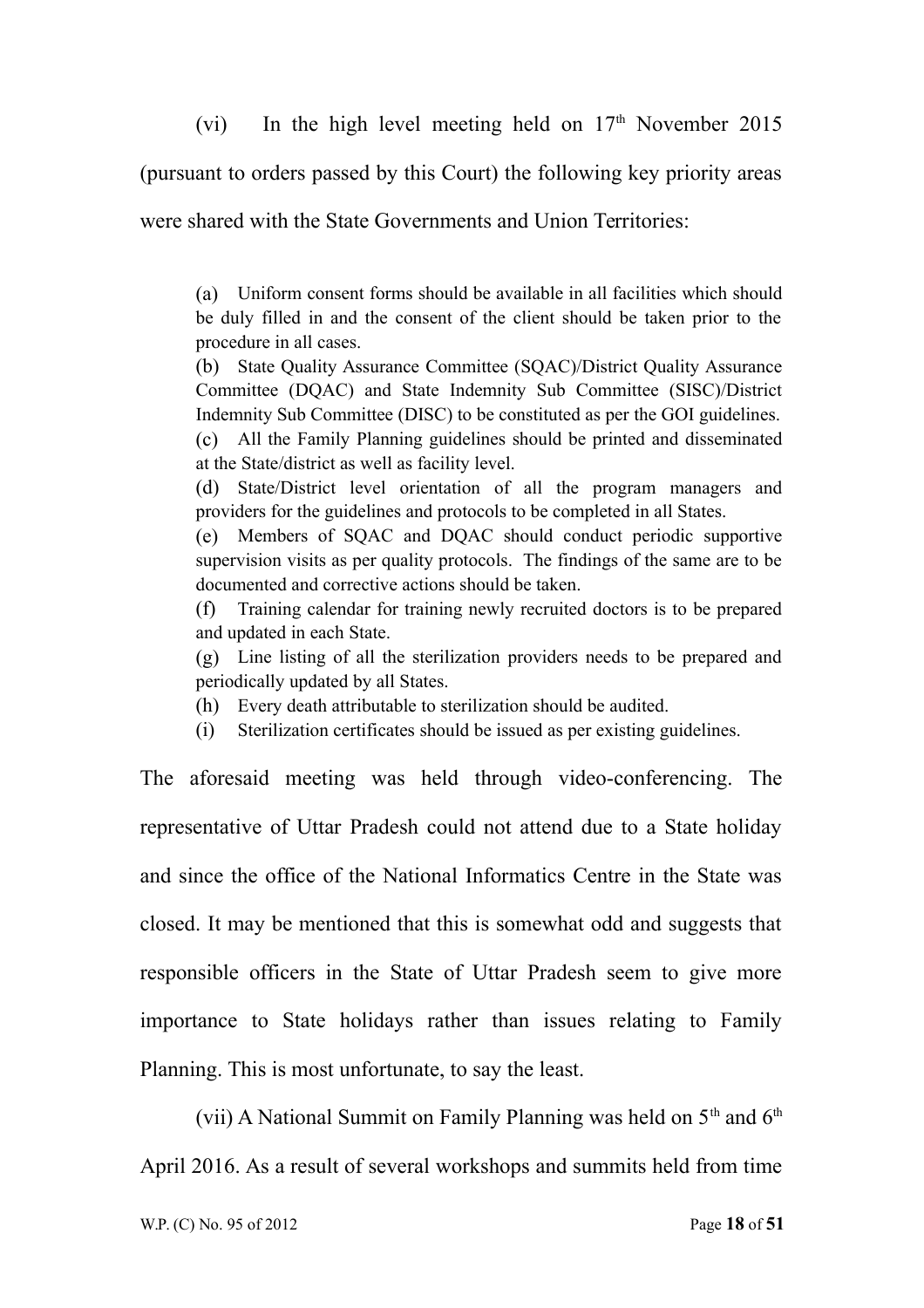to time on issues relating to family planning and the directions given by the Court from time to time the following practical and pragmatic measures were proposed by the Government in addition to the new guidelines proposed to be undertaken:

(a) Conducting annual review workshops of the programme in all States of India with the State and district programme managers and service providers.

(b) Monthly monitoring of at least 2 public health facilities and 1 accredited private/NGO facility by SQAC/DQAC.

(c) Replacement of operational 'Camps' by regular 'Fixed day services' over the next three years.

(d) Further Strengthening of the State Quality Assurance Committee (SQAC) and District Quality Assurance Committee (DQAC) mechanism.

(e) Close monitoring, reviewing and collection of reports of deaths attributable to sterilization by the Government of India.

(f) Conducting Client exit interviews of 10% cases as per the prepared checklist.

(g) Feedback from beneficiaries by Maternal and Child Health Tracking Facilitation Centre (MCTFC).

(viii) Our country has adopted a comprehensive RMNCH+A (Reproductive, Maternal, Neonatal, Child and Adolescent Health) strategy under which the Family Planning program is being emphasized to promote reproductive health and reduce maternal, infant and child mortality and morbidity.

(ix) The States of Tamil Nadu, Maharashtra, Sikkim and Goa have already phased out the holding of sterilization camps. During the course of submissions we were informed by the learned Advocate General for Chhattisgarh that that State has also phased out such camps. As far as the Union of India is concerned, it proposes to ensure the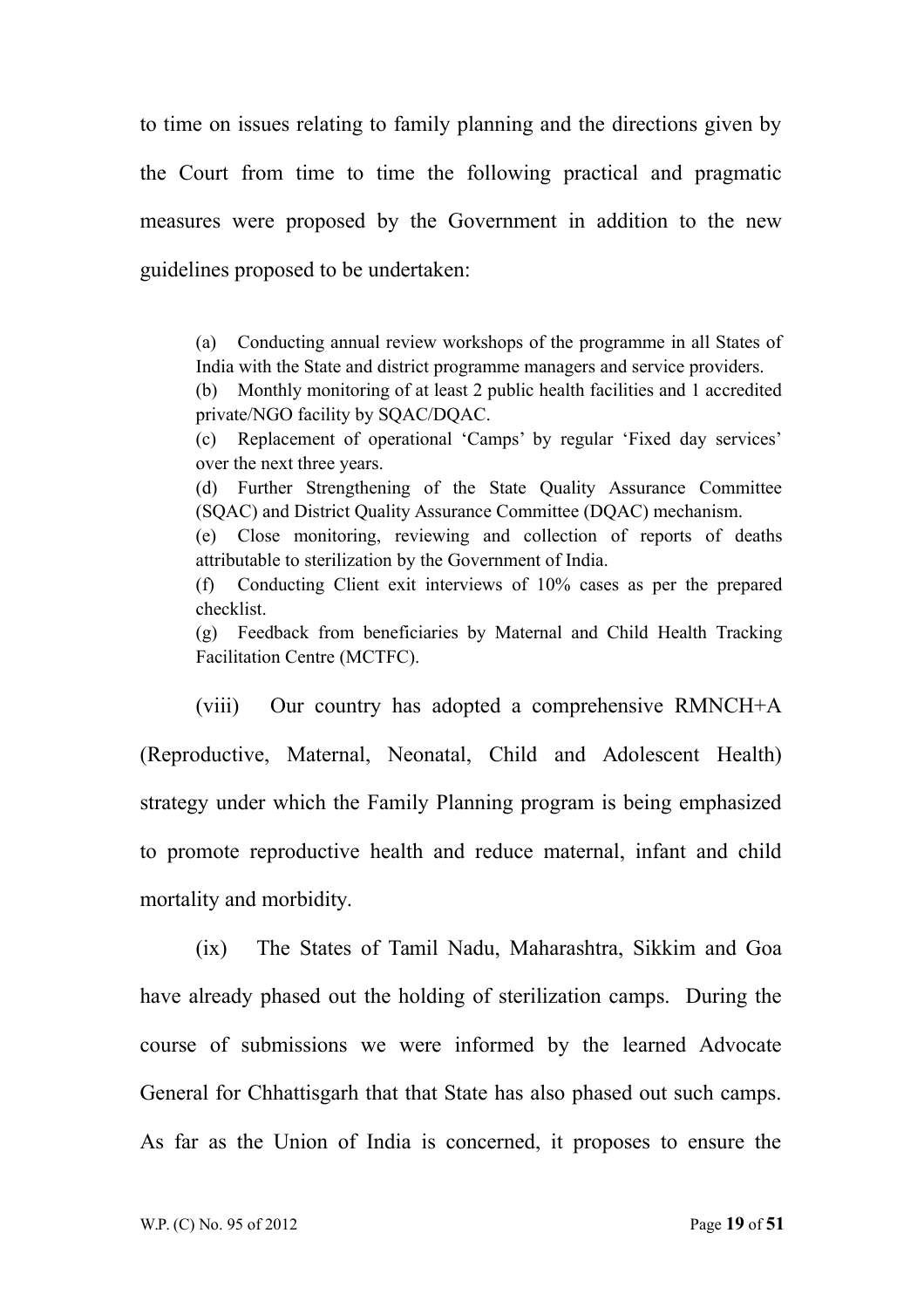phasing out of such camps over the next three years.

(x) Several improvements have been made in the Family Planning

program and sterilization procedures. They are:

(a) Decline in deaths following sterilisation from 140 in 2014-15 to 89 in

2015-16 (as per data available on the web based HMIS till 31.3.2016);

(b) Decline in the number of failures from 5928 in 2014-15 to 2093 in 2015-16 (as per data available on the web based HMIS till 31.3.2016);

(c) The empanelled list of providers is available in every district;

(d) Surgeons are not performing more than 30 cases per day;

(e) Camps are being held only in public health facilities or accredited private/NGO facilities.

(f) Workshops relating to Family Planning programme have been held in 28 out of 29 States (as on  $21^{st}$  July, 2016). Unfortunately, no such workshops were held after  $24<sup>th</sup>$  August, 2015.

(g) The number of deaths attributable to sterilisation procedures in 2014-2015 was 140 but it has come down in 2015-2016 to 113.

(h) In 2015-2016 clients exit interviews have been conducted in respect of 1,06,055 persons.

(i) Monitoring and supervision of facilities by SQAC/DQAC in 2015-2016 in regard to public facilities is as high as 12,044 and with regard to private accredited facilities it is as high as 2,984.

(j) The amount allotted for quality improvement which includes training, family planning equipments, other service delivery activities, human resource cost, infrastructure share, planning and monitoring (including quality assurance) and family planning commodities is as follows:

| rear             | 2013-14 | 2014-15 | 2015-16 |
|------------------|---------|---------|---------|
| Amount in Crores | 000.7   | .648.07 | 1243.9  |

The sum and substance of the affidavits is that it is not as if the Ministry of Health and Family Welfare of the Government of India is sitting idle and not taking adequate interest in the success of the Family Planning program and particularly in sterilization procedures in public and private health facilities. While deficiencies and faults have been pointed out, there has also been considerable improvement in an ongoing exercise of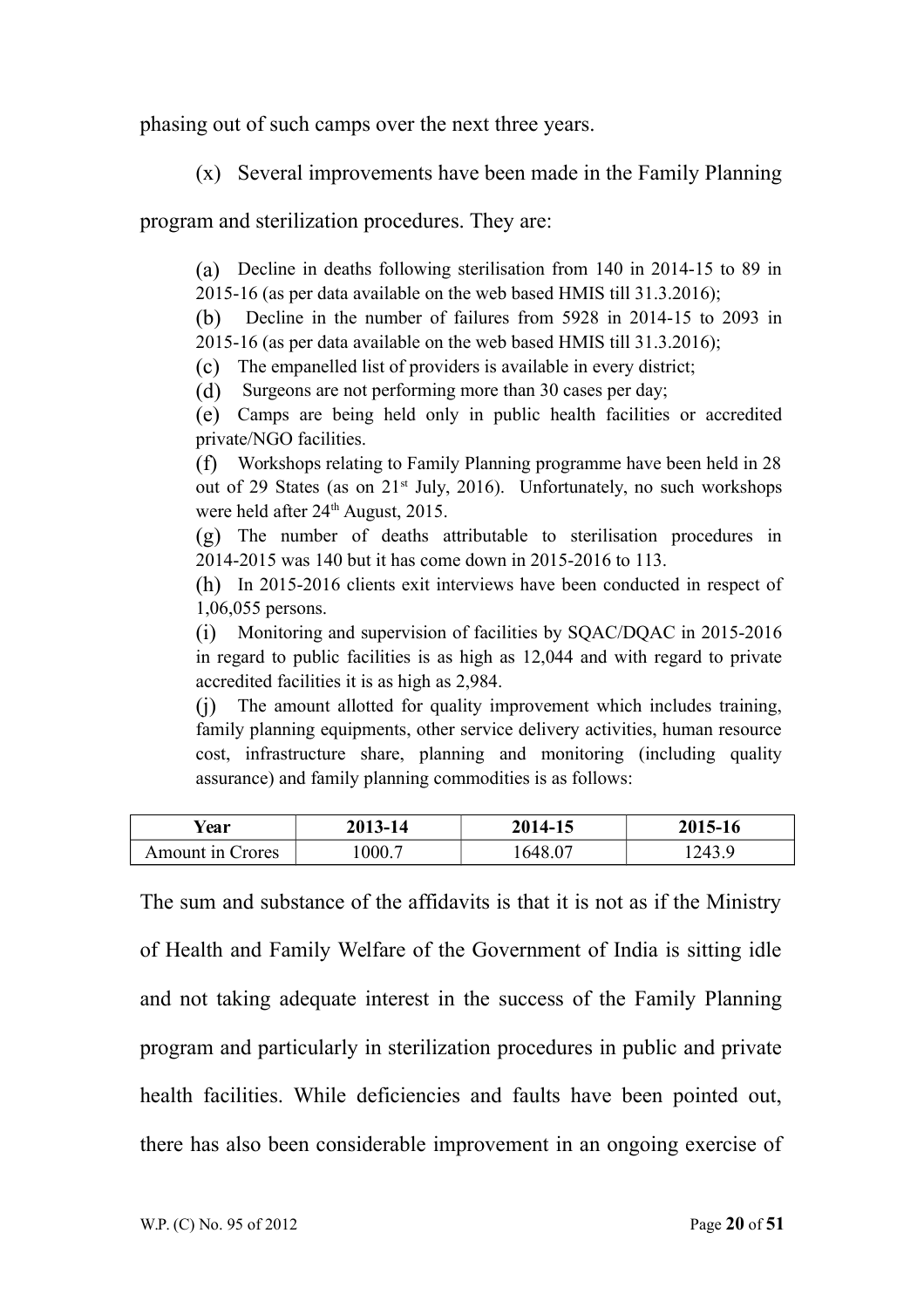national importance.

## **Affidavits filed by the State of Bihar**

33. The State of Bihar has filed two affidavits, a Status Report and Written Submissions.

34. The broad allegations made by Devika Biswas have been accepted and it is accepted that a sterilization camp was conducted by Jai Ambey Welfare Society (NGO) late in the evening of  $7<sup>th</sup>$  January 2012 in violation of the orders of the concerned Civil Surgeon. An FIR has been lodged against the NGO not only for violating the directives but also for distributing expired medicine to the beneficiaries of the family planning camp.

35. It is further stated that the NGO has since been blacklisted and steps have been taken for giving compensation to some of the women who had developed complications during the surgeries.

36. The blacklisting is confirmed by respondent No. 4, that is, Kumar Nath Choudhary, Secretary of Jai Ambey Welfare Society who filed an affidavit on  $14<sup>th</sup>$  January 2013 in which it is stated that hue and cry was made about the sterilization camp by anti-social elements and as a result three FIRs, namely, Kursakanta P.S. Case No.03/2012, Case No.05/2012 and Case No.14/2012 have been lodged against the NGO.

37. Two charge-sheets have been filed in respect of Kursakanta P.S. Case No.03/2012 and Case No.05/2012.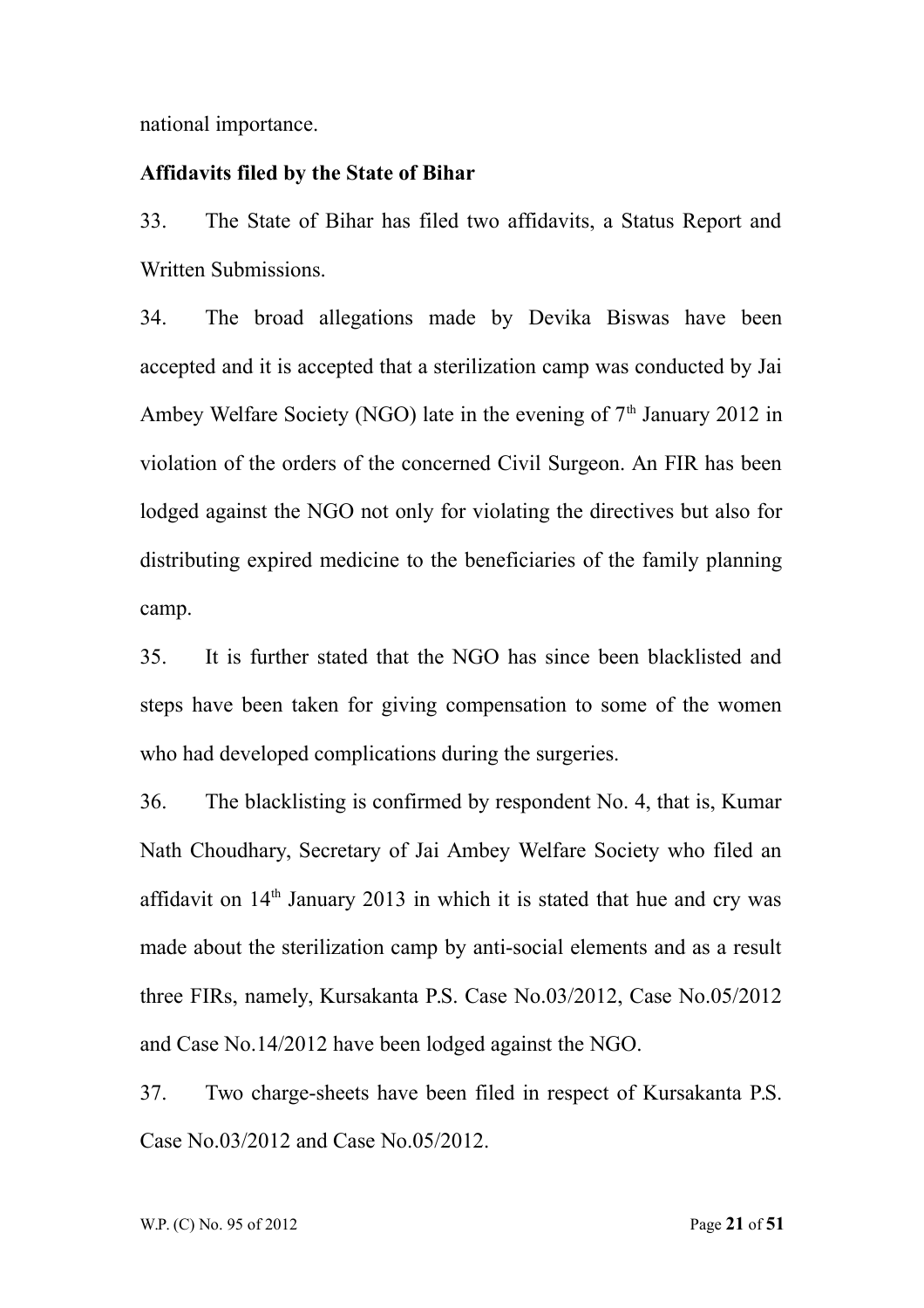38. As regards Kursakanta P.S. Case No.03/2012, Charge Sheet bearing No. 23 of 2012 dated 09.03.2012 and supplementary Charge Sheet No. 167 of 2012 dated 31.12.2012 have been submitted. Cognizance of the offence has been taken and thereafter Revision Application No. 44/369/12 has apparently been filed by the accused persons and that is pending in the District Court in Araria.

39. As regards Kursakanta P.S. Case No.05/2012, Charge Sheet No. 24 of 2012 dated 12.03.2012 and supplementary Charge Sheet No. 87 of 2013 have been submitted. Cognizance of the offence has been taken on 28.06.2012 and a Revision Petition has apparently been filed by the accused bearing No. 31/226/13 which is pending in the District Court in Araria.

40. As regards Kursakanta P.S. Case No.14/2012 is concerned, the details are not available on record.

41. We have also been told that an FIR has been filed against the NGO Jay Ambey Welfare Society for distributing expired medicines to the beneficiaries of the Family Planning camp held on  $7<sup>th</sup>$  January 2012. A Charge Sheet has been filed in this regard and cognizance of this offence has also been taken by the Trial Court, but again the details are not available.

42. It is also admitted by the State of Bihar that inquiries into the events that took place on  $7<sup>th</sup>$  January 2012 have been concluded and show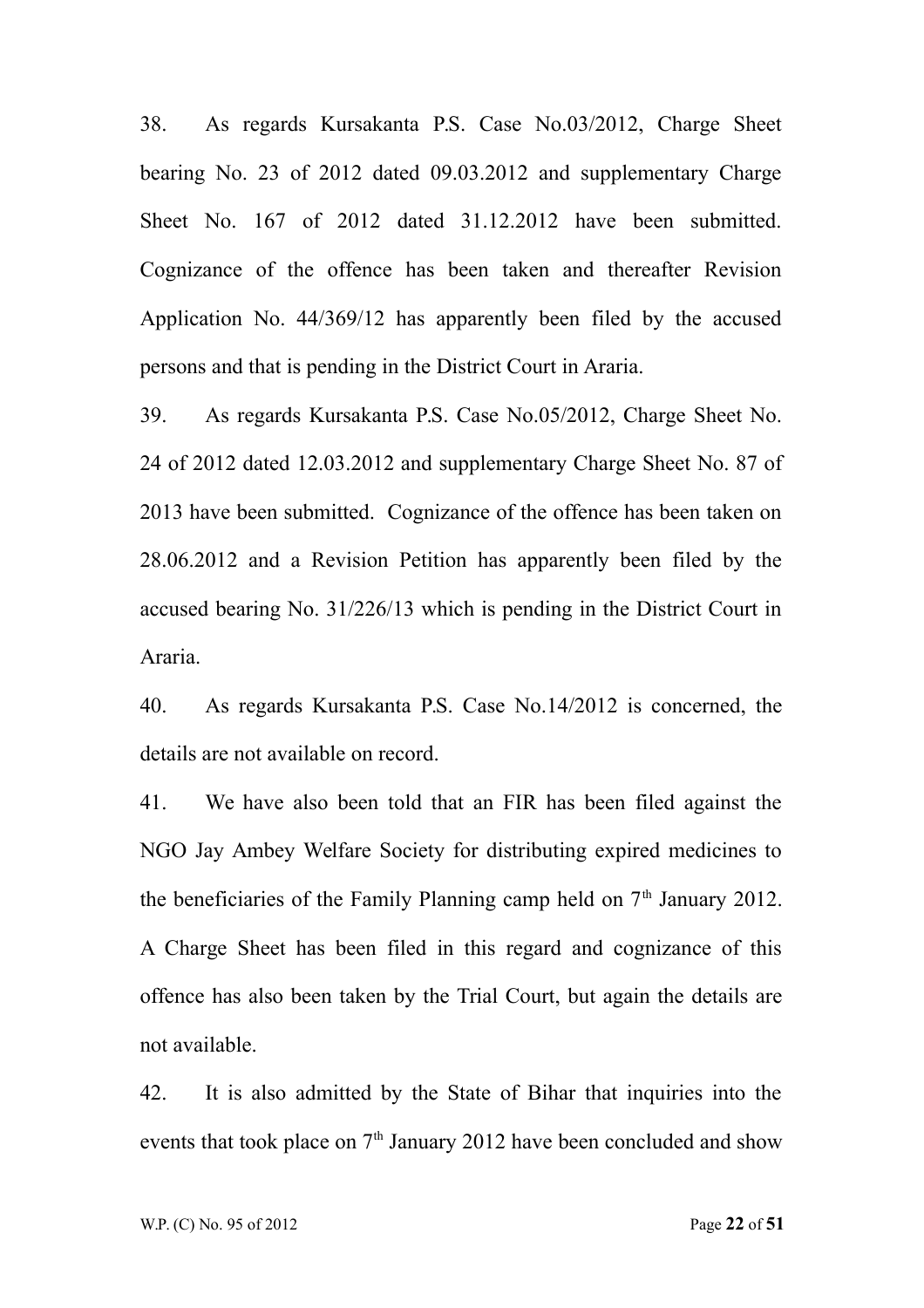cause notices have been issued to the Medical Officer in charge in the Primary Health Centre in Bausa, Purnia as well as Kursakanta, Araria and also to the Civil Surgeon, Purnia.

43. That the situation in Bihar has not improved is clear from the fact that in Saran district the accreditation of Gunjan Maternity and Surgical Clinic at Chhapra to conduct sterilization procedures was cancelled on  $4<sup>th</sup>$ March 2012, just a few months after the incident in Araria district.

#### **Affidavit filed by the State of Kerala**

44. The State of Kerala has filed a Statement of Facts through a letter dated 15<sup>th</sup> March 2013. The Statement of Facts is not accompanied by an affidavit and the first page of the Statement of Facts is not on the record of this case. However, the letter states, *inter alia*, that "In Kerala sterilization camps are conducted only in well equipped centres (usually in first referral units and above hospitals) where there are operation theatre facility, lab facility, referral facility are in place." It is also stated that "sterilization procedures are carried out in hygienic, well equipped hospitals under the control and supervision of qualified empanelled doctors." This is reiterated in an affidavit dated  $1<sup>st</sup>$  July 2013 filed by the State of Kerala.

45. In response to the submission made in the writ petition, the State of Kerala states in paragraph 11 of its affidavit:

> "[The] tribal population of Kerala State is accorded special consideration for its dealing members. There is no compulsion of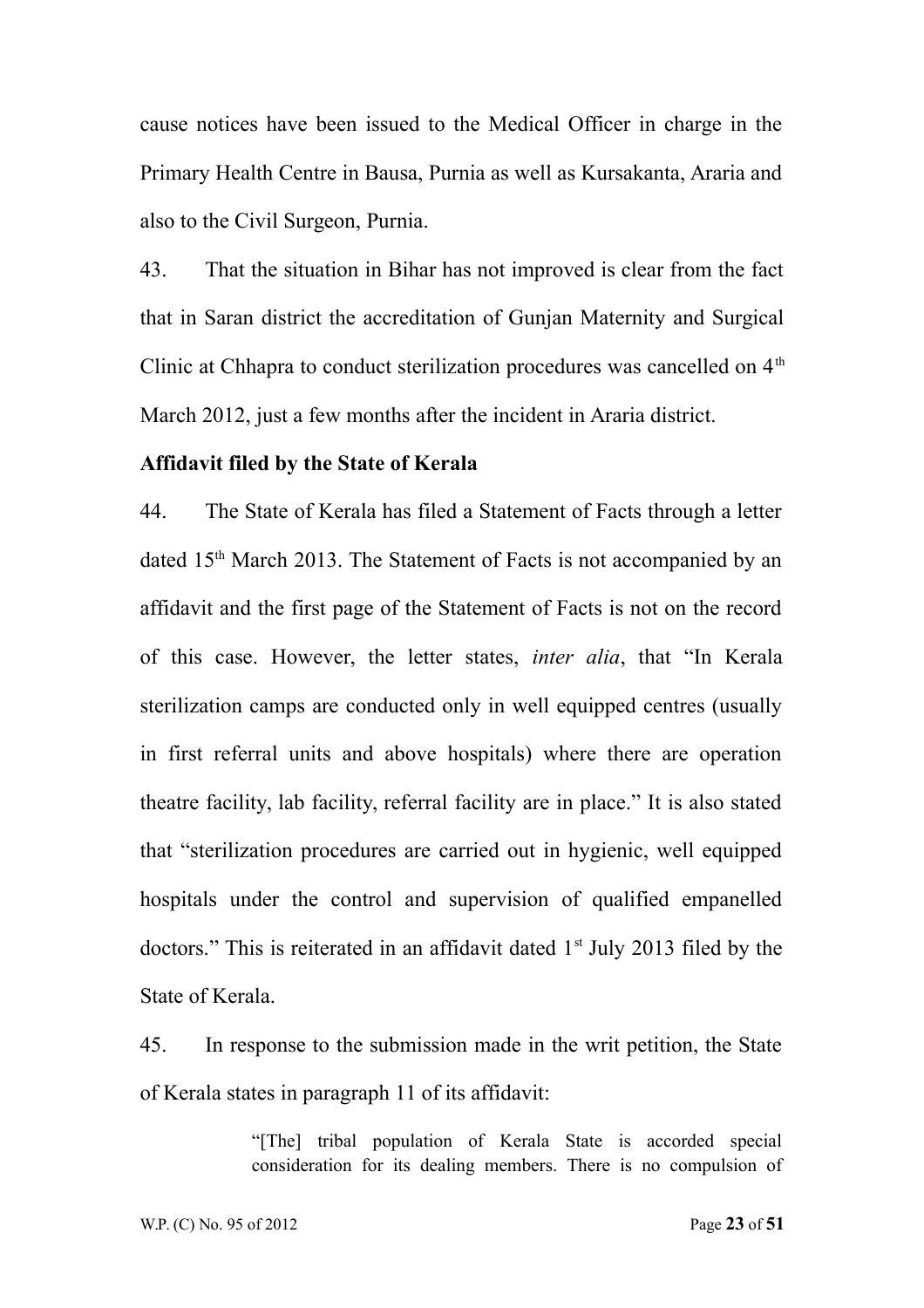promotion of sterilization as part of Government policy. At the same time family planning services are not denied to this segment of the population if demanded. Felt need of the community is assessed by the Health Worker and various options are put before them explaining the merits and demerits of each method and encouraging to make right choice."

There is therefore no specific denial of the submission made by Devika Biswas in her writ petition.

# **Affidavit filed by the State of Madhya Pradesh**

46. The State of Madhya Pradesh has filed only one affidavit dated  $7<sup>th</sup>$ August 2013 and the allegations made by Devika Biswas have not been denied in that affidavit.

47. However, the State of Madhya Pradesh denies coercive sterilizations and asserts that sterilization is undertaken only after informed consent of the patient. The State further submits:

> "The State Government has issued instructions for taking due precautions for sterilization operations. The State Government has formed Quality Assurance Committee in each District of the State which is headed by the Chief Medical and Health Officer of the district. The function of the Quality Assurance Committee is to review all types of cases where there is some complication and take necessary steps to rectify the same."

There is no specific denial of the events in Balaghat district.

# **Affidavit filed by the State of Maharashtra**

48. The State of Maharashtra has filed only one affidavit dated  $14<sup>th</sup>$ August 2012 in which it is generally stated that the family planning program is being conducted satisfactorily and a large number of statistics have been given in support of this submission. However, with regard to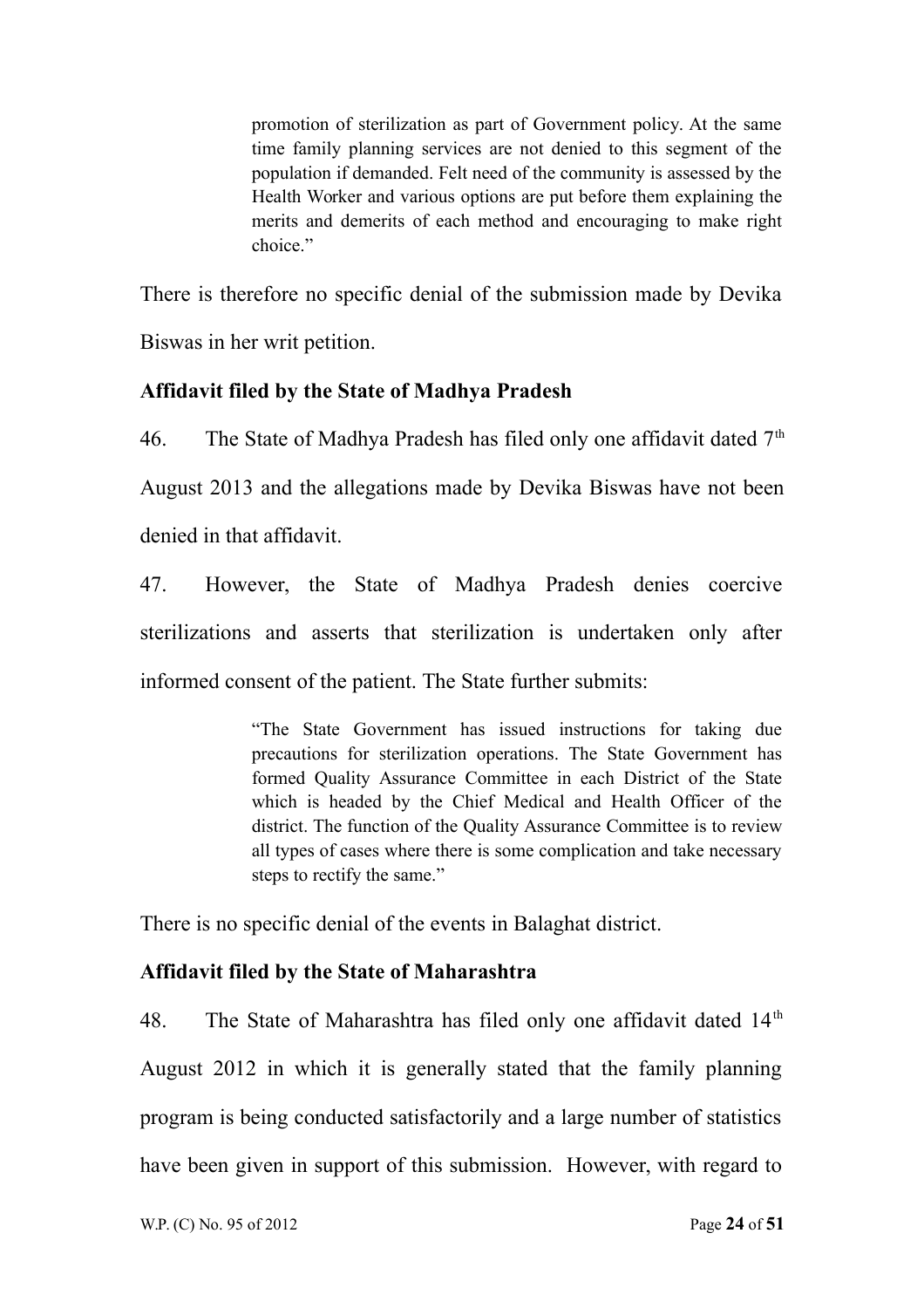the sterilization camp held in Nagpur, Chandrapur and Gadchiroli districts it is stated as follows:

> "It is respectfully submitted that in the light of facts submitted in the Petition by the Petitioner, detailed report has been called from the Civil Surgeon, Gadchiroli, Chandrapur and Nagpur District which is marked and annexed as Annexure-1. However, keeping in view the gravity of such instances reported, State has taken immediate corrective action and instructions have already been issued to all the District Health Officers and Civil Surgeons to perform the family planning operations as per the standards prescribed by Govt. of India in hygienic conditions."

No detailed report has been annexed and no further affidavit was filed by the State of Maharashtra regarding any action taken against any officer responsible for the mishap, any compensation paid or any further action taken in this regard.

## **Affidavit filed by the State of Rajasthan**

49. The State of Rajasthan in its affidavit filed on 23rd November 2012 does not specifically contradict the contents of the report relating to the sterilization procedures carried out in Bundi district but only affirms that the standard operating procedures are being followed and that the failure rate is in conformity with the failure rate prescribed by the Government of India.

50. The State of Rajasthan maintains that the proposed patients are sufficiently instructed and advised with respect to both the sterilization itself as well as post-sterilization care. The State further mentions that continuous efforts are made by the health employees "to motivate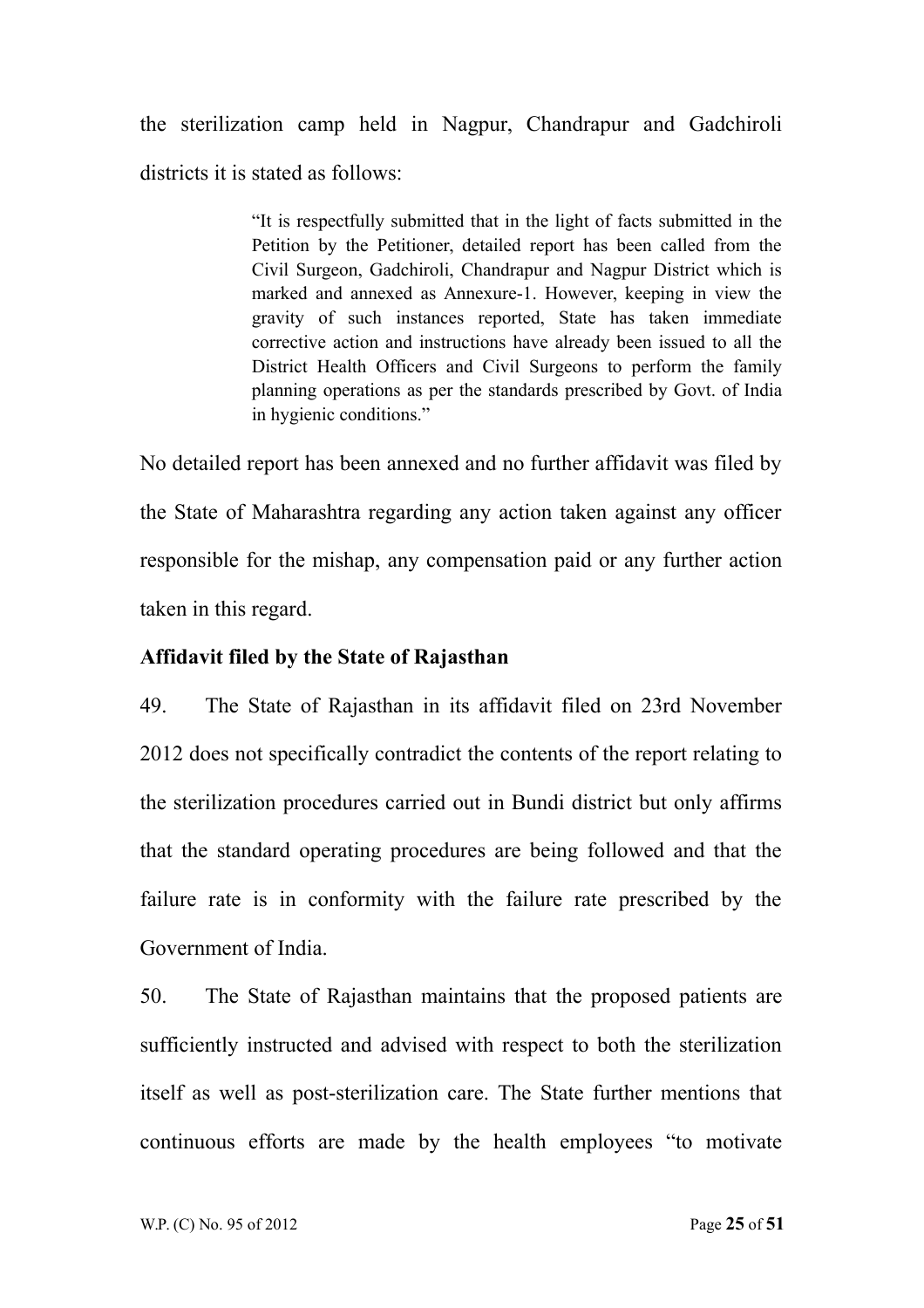females to take up sterilization surgery". The failure rate at Bundi district "is in conformity to the failure rate prescribed by the Government of India". The State submits that sufficient steps have been taken for implementation of the directions in *Ramakant Rai (I)* as well as the guidelines of the Government of India.

#### **Affidavits filed by the State of Chhattisgarh**

51. The State of Chhattisgarh has taken up the issue of mismanagement of the sterilization camps in Bilaspur district with due promptitude and seriousness and has filed detailed affidavits that not only specify the ameliorative steps taken but also the preventive steps against recurrence of a similar tragedy.

52. Chhattisgarh has confirmed that sterilization camps were organized in Sakri village of Bilaspur district on 8th November 2014 and in Gorela, Pendra and Marwahi in Bilaspur district on 10<sup>th</sup> November 2014. In all 137 operations were conducted and many of those operated upon complained of vomiting, pain and difficulty in breathing. Consequently, all of them were admitted in nearby hospitals for treatment. Unfortunately, 13 deaths took place despite relief measures including bringing in a team of doctors from the All India Institute of Medical Sciences in New Delhi.

53. Apart from these 137 persons, 37 persons who were not operated upon also had similar complaints and 5 (five) of them died thereby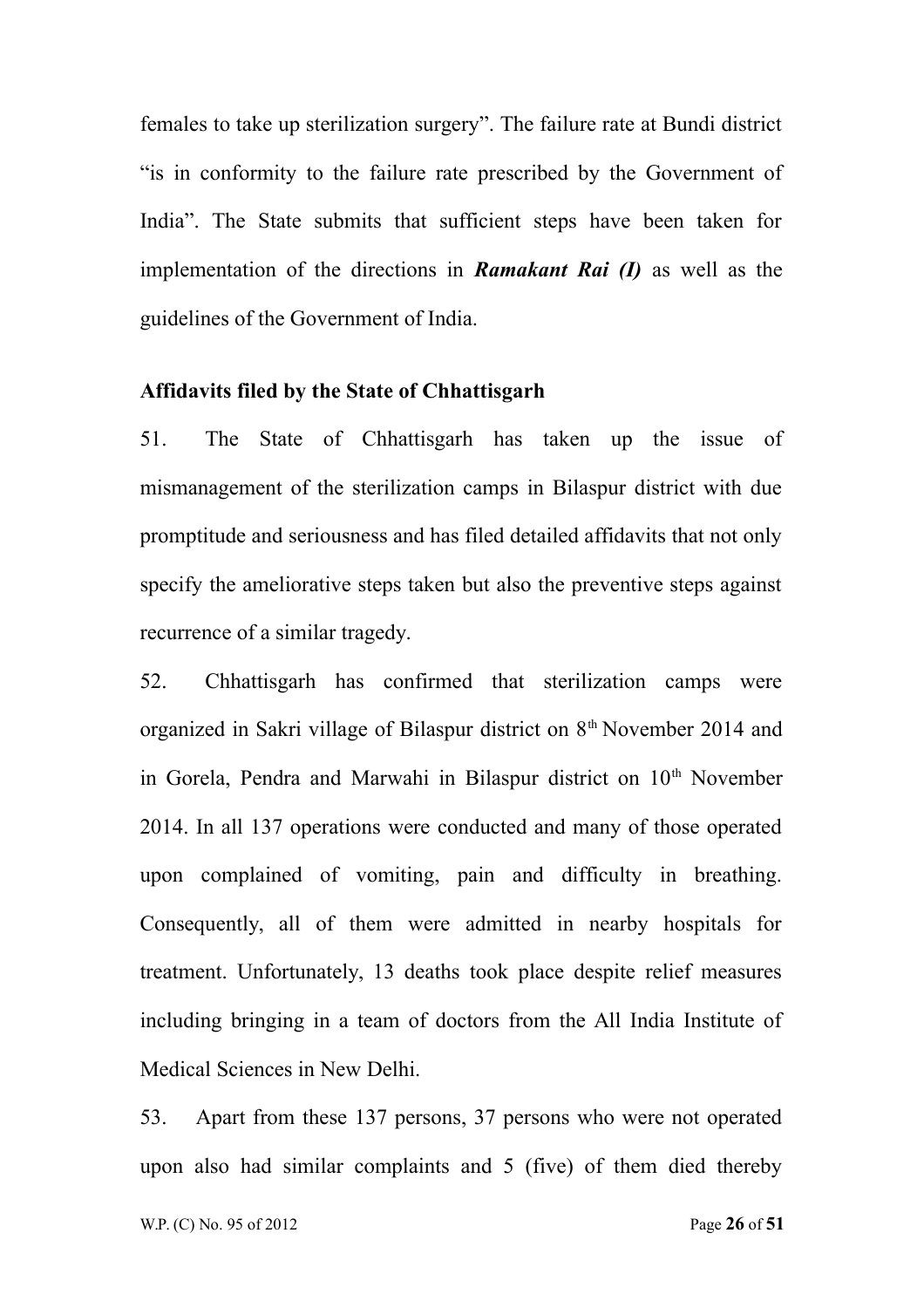bringing the total number of deaths to 18. It appears that the cause of death of these 5 (five) persons was not related to the sterilization procedure but was due to consumption of Ciprocin 500 tablet.

54. By way of monetary compensation, the State Government has given Rs. 4 lakhs to the families of those who died and Rs. 50,000/- to those who were discharged from medical institutions. The children of the deceased have been adopted by the State Government which has taken the responsibility of providing them free education and health care till they are 18 years of age. The State Government has also put in an amount of Rs. 3 lakh in a fixed deposit for children of the persons who died in the tragedy. The children would be entitled to the amount on attaining the age of 18 years.

55. Departmental action has been taken against the doctors involved in the sterilization camps. Two of them have been dismissed from service while two others have been suspended pending a departmental enquiry. The Licensing Authority has also been suspended.

56. A Judicial Commission of Inquiry headed by a retired District Judge Ms. Anita Jha was set up to give its findings on the criminal culpability and accountability of the persons concerned. The report given by the Ms. Anita Jha Commission has been accepted by the State Government and also acted upon.

57. Criminal proceedings in the form of Charge Sheet No.19/2015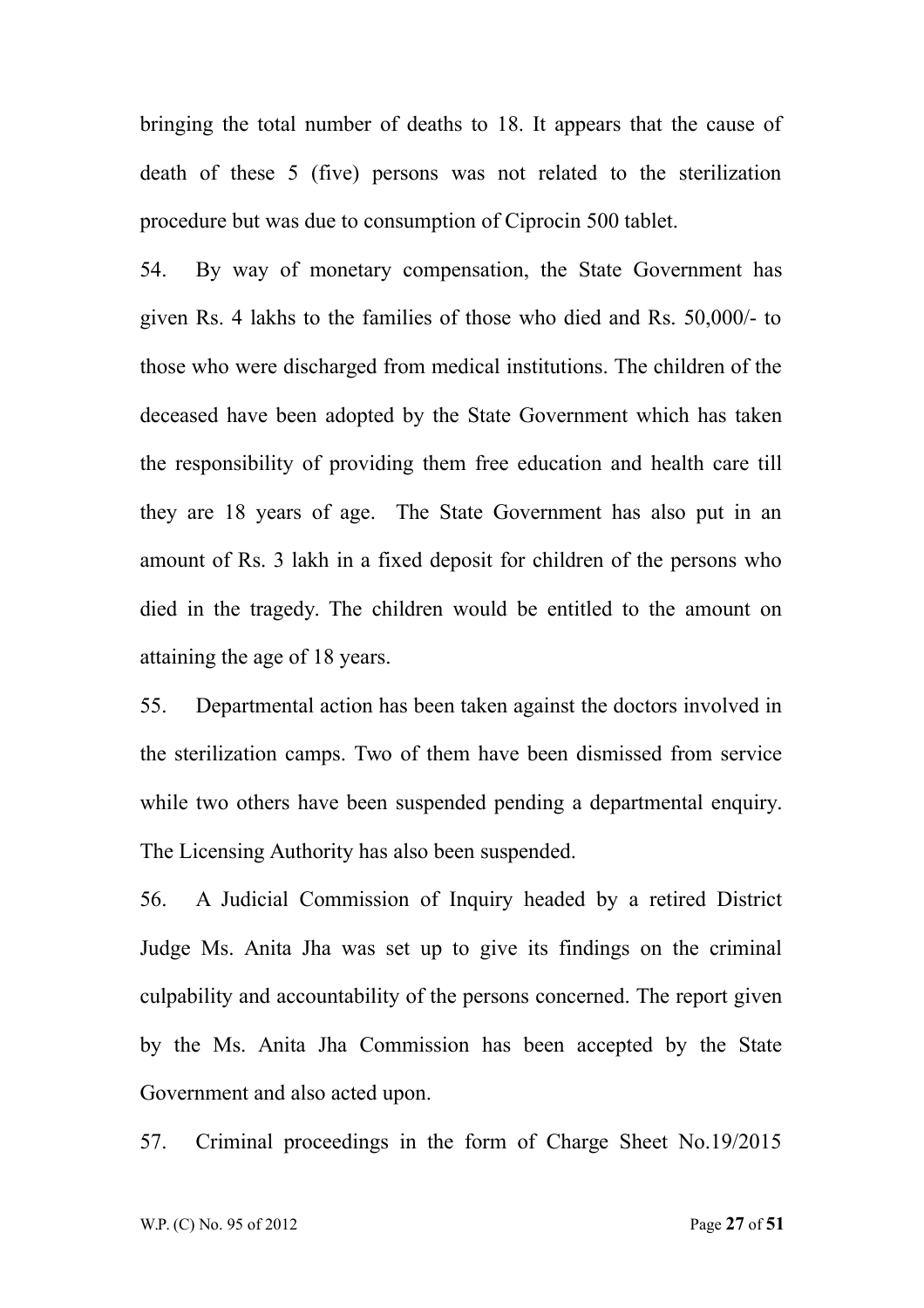dated 15<sup>th</sup> February 2015 has been filed in the Court of Judicial Magistrate, First Class at Bilaspur against Dr. R.K. Gupta, Ramesh Mahawar, Sumit Mahawar (manufacturers of Ciprocin 500 tablets), Rajesh Khare, Rakesh Khare and Manish Khare (suppliers of Ciprocin 500 tablets). Rakesh Khare and Manish Khare have since been declared proclaimed offenders and their property attached and a reward for their arrest and information of their whereabouts has also been announced.

58. As regards measures taken to prevent the recurrence of such an incident, Chhattisgarh has begun placing greater emphasis on spacing measures which will be more effective in population control. Greater emphasis is being placed on vasectomy for gender equity. An advisory has been issued that Ciprocin 500 should not be consumed and efforts are being made to educate people about the importance, benefits, methods and availability of services in health facilities. A mass awareness campaign has also been launched and several other pro-active measures have been taken.

59. All in all, the State of Chhattisgarh has reacted positively to the tragedy and has not sought to hide inconvenient facts under the carpet.

### **Further submissions of Devika Biswas**

60. Devika Biswas has pointed out in various affidavits filed during the pendency of this writ petition that the campaign for sterilization is effectively a relentless campaign for female sterilization. The web portal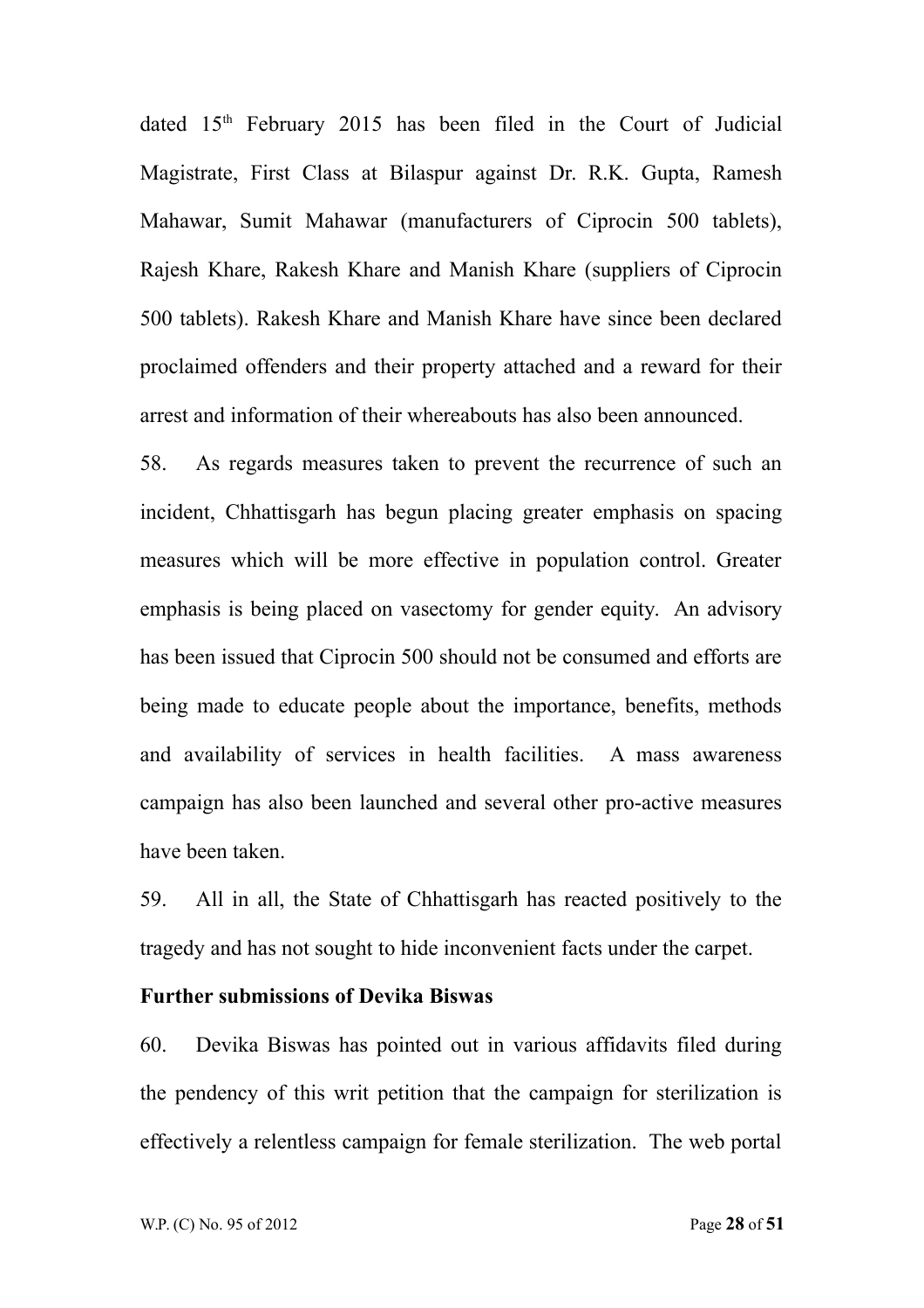of the Ministry of Health and Family Welfare of the Government of India provides statistics on the number of sterilization procedures conducted in the country for 2012-13. The portal indicates that 97.4% of all sterilization procedures during this period were of women.<sup>[2](#page-28-0)</sup> Devika Biswas alleges that the entire family planning program of Chhattisgarh focuses on female sterilization and the National Health Mission Project Implementation Plan sets targets for female sterilization and allocates 85% of the family planning budget exclusively to female sterilization.

61. More or less confirming the allegations made by Devika Biswas, the affidavits filed by Madhya Pradesh, erstwhile Andhra Pradesh and Goa reflect the fact that the over-whelming number of sterilization procedures is targeted towards women and there is virtually no attention paid to male sterilization.

62. Devika Biswas has also pointed out that data released by the Ministry of Health and Family Welfare during the period 2010-13 shows that at least 363 people have died as a result of sterilization procedures, a very large number of such procedures have failed and that there have been severe complications in respect of several persons who underwent a sterilization procedure. This has resulted in payment of compensation of at least Rs. 50 crores.[3](#page-28-1)

63. The principal problem pointed out by Devika Biswas is with

<span id="page-28-0"></span> $2$  This has now gone up to 98.1% for 2014-15

<span id="page-28-1"></span><sup>&</sup>lt;sup>3</sup> This information is in fact not very clear from the data on the website of the Ministry but is available at: [http://pib.nic.in/newsite/PrintRelease.aspx?relid=106949;](http://pib.nic.in/newsite/PrintRelease.aspx?relid=106949) Press Information Bureau, Government of India, Ministry of Health and Family Welfare, 18.07.2014.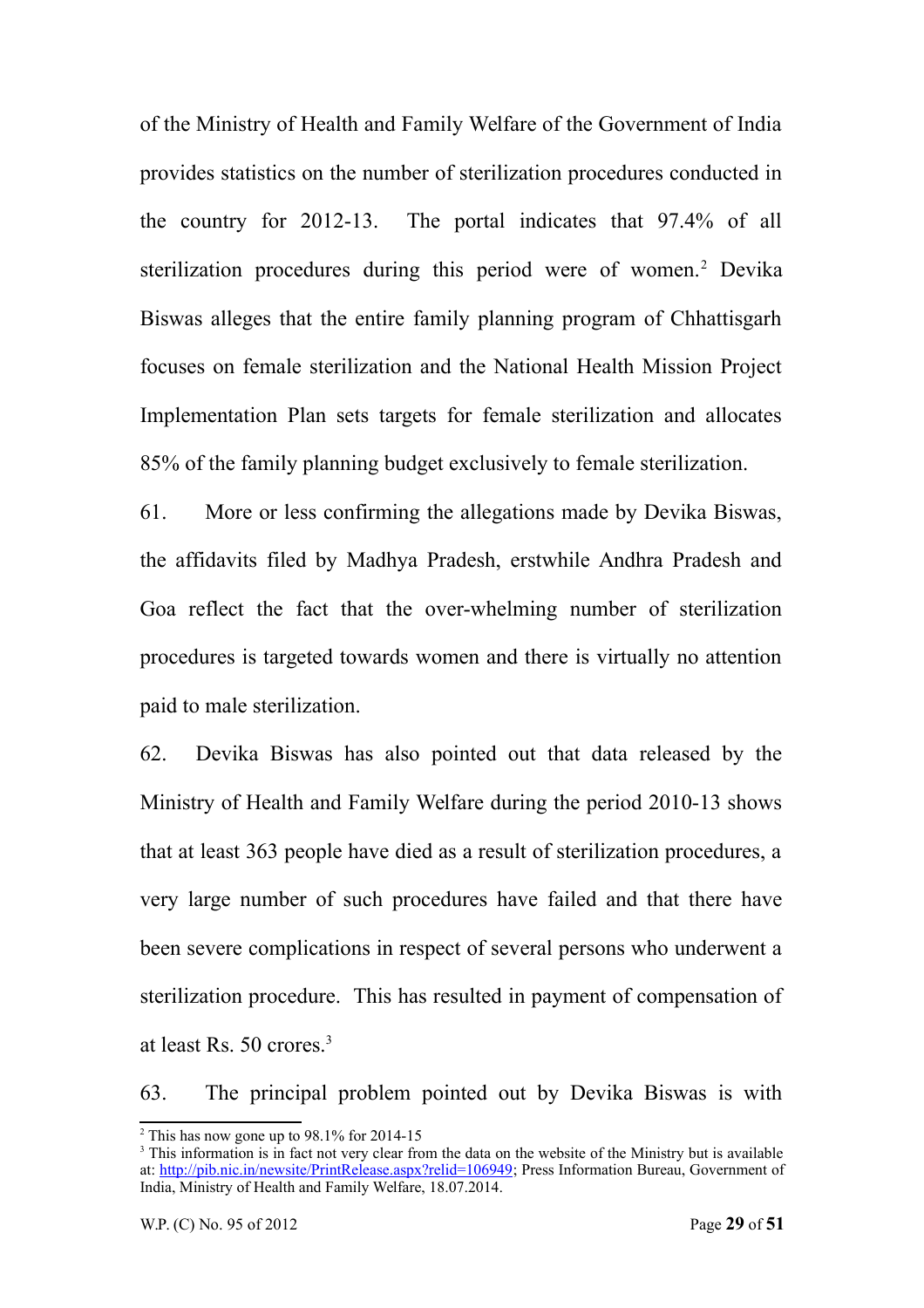regard to the implementation of the various processes and guidelines issued by the Government of India from time to time. Mere issuance of guidelines by the Government of India does not guarantee their implementation. It is pointed out (for example) that the list of empanelled doctors is not readily available; consent forms are not available in the local language except in the Union Territory of Puducherry; unrealistic targets have been set for sterilization procedures with the result that non-consensual and forced sterilizations are taking place, including of persons who are physically or mentally challenged. Some young persons have been sterilized to meet targets and by and large illiterate persons are sterilized. Devika Biswas is opposed to setting of targets and says that she has the support of the Government of India in this regard, but unfortunately State Governments and Union Territories are still setting informal targets for sterilization.

64. It is further pointed out that there is inadequate monitoring of sterilization camps and facilities. There is little or no monitoring in most camps and health centres, accountability measures are not in place and the rights of thousands of women who undergo sterilization procedures are violated. It is not enough for the Government of India to show that it is merely playing a supportive and facilitative role since the campaign is a national campaign and if it is not properly implemented, it merely leads to passing the buck with the State Government blaming the Government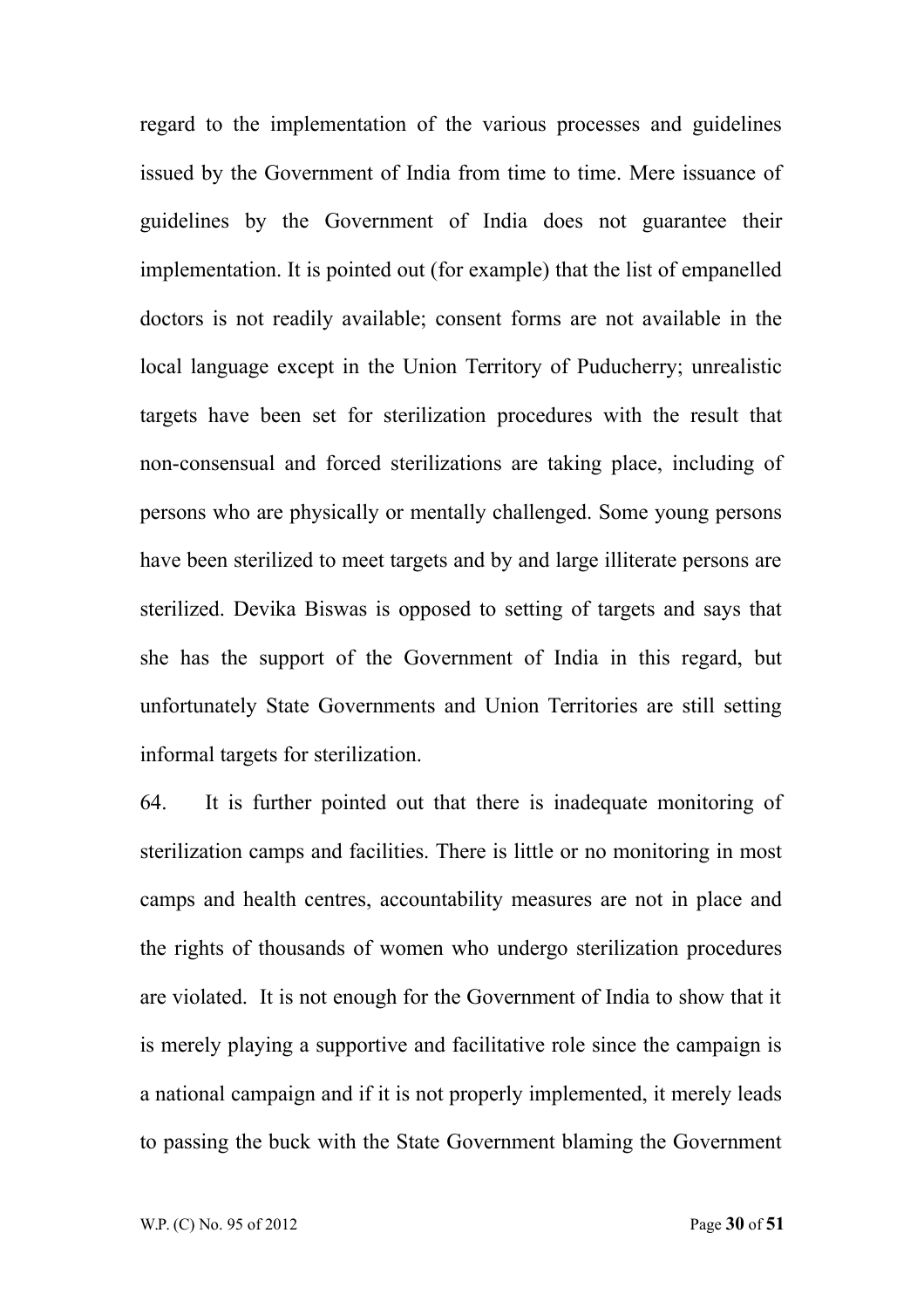of India and *vice versa*.

65. The strengthening of the Quality Assurance Committees (QAC) and the District Quality Assurance Committees (DQAC) is crucial to the success of a family planning program of which sterilization procedures is one of the elements. Details of the constitution of QACs and DQACs are not available on the website of the Ministry of Health and Family Welfare. There is also no indication of the steps and decisions taken by them or the minutes of their meetings or reports submitted by them. In other words, vital information is simply not available. Devika Biswas doubts whether these Committees meet on a regular basis although it would be appropriate for them to have at least quarterly meetings if not meetings every six months.

66. According to her, unless these existing institutions function effectively and efficiently or are made to function effectively and efficiently, it is very unlikely that any meaningful progress will be made in the family planning program of the Government of India, of which sterilization is an important component.

67. With regard to the Family Planning Indemnity Scheme, it is pointed out that regular reviews are not carried out; the utilization of funds made available under the Scheme are mere figures since the details of disbursements in case of death, failure, complication etc. are simply not available anywhere. There is no indication of the number of claims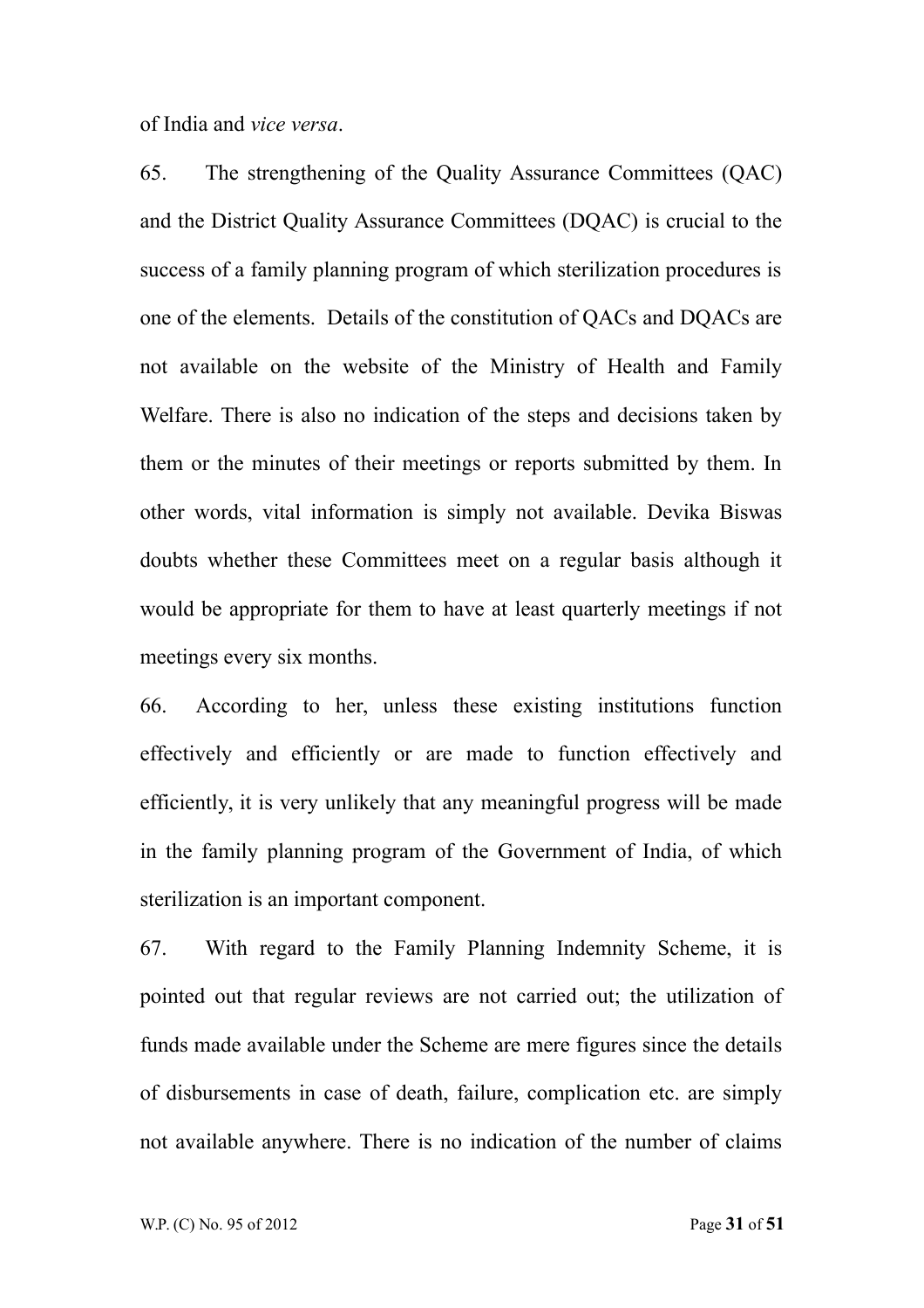filed, the number of claims rejected and the reasons for the rejection and the amount provided to each successful claimant. The Scheme requires a death audit to be carried out but that is more or less missing in every instance. It is stated that specialists who are conversant with the Scheme are not available at sterilization camps and health centres to explain the Scheme in detail so that there is no difficulty or complication faced in the event of an unfortunate mishap. It should be the duty of such a specialist to ensure that each person proceeding to undergo a sterilization procedure has a copy of all the required documents so that there is no difficultly faced later on. This will also ensure that each person gives an informed consent to the sterilization procedure in a language that he or she understands. In fact, all information that is disseminated with regard to the sterilization procedure should be made available in the local language at all Government health facilities and accredited private facilities.

68. It is high time, according to Devika Biswas, for the Government of India to look at the quality of care made available to persons post a sterilization procedure. As is clear from various documents on record including the Ms. Anita Jha Commission Report, after-care facilities in terms of counseling, assistance, follow-up etc. are totally absent.

### **Is it a public health issue?**

69. The fundamental error that the Union of India is making (and it has repeated that in its affidavits) is by asserting that the effective W.P. (C) No. 95 of 2012 **Page 32** of **51**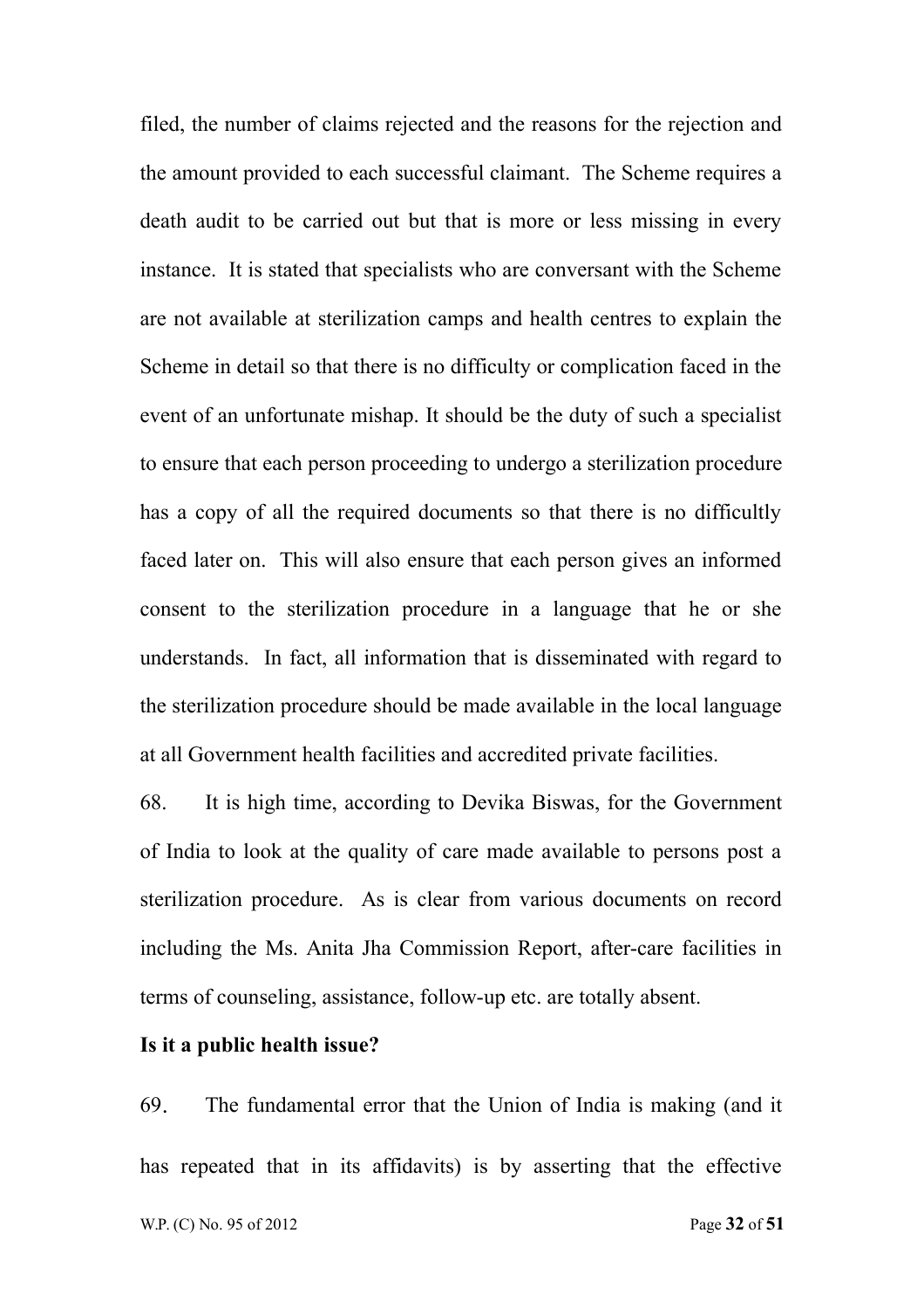implementation of the sterilization program is the concern of each State since it is a "Public health" issue covered by Entry 6 of List II in the Seventh Schedule (the State List) of the Constitution. Apart from the fact that the various entries in the Seventh Schedule relate to legislative power, the error made by the Union of India is in completely overlooking the more appropriate Entry in the Concurrent List that is Entry 20A which is "Population Control and Family Planning". This was inserted by the Constitution (Forty-second) Amendment Act, 1976. If the sterilization program is intended for population control and family planning (which it undoubtedly is) there is no earthly reason why the Union of India should refer to and rely on Entry 6 of the State List and ignore Entry 20A of the Concurrent List. Population control and family planning has been and is a national campaign over the last so many decades. Therefore, the responsibility for the success or failure of the population control and family planning program (of which sterilization procedure is an integral part) must rest squarely on the shoulders of the Union of India. It is for this reason that the Union of India has been taking so much interest in promoting it and has spent huge amounts over the years in encouraging it. It is rather unfortunate that the Union of India is now treating the sterilization program as a Public Health issue and making it the concern of the State Government. This is simply not permissible and appears to be a case of passing the buck.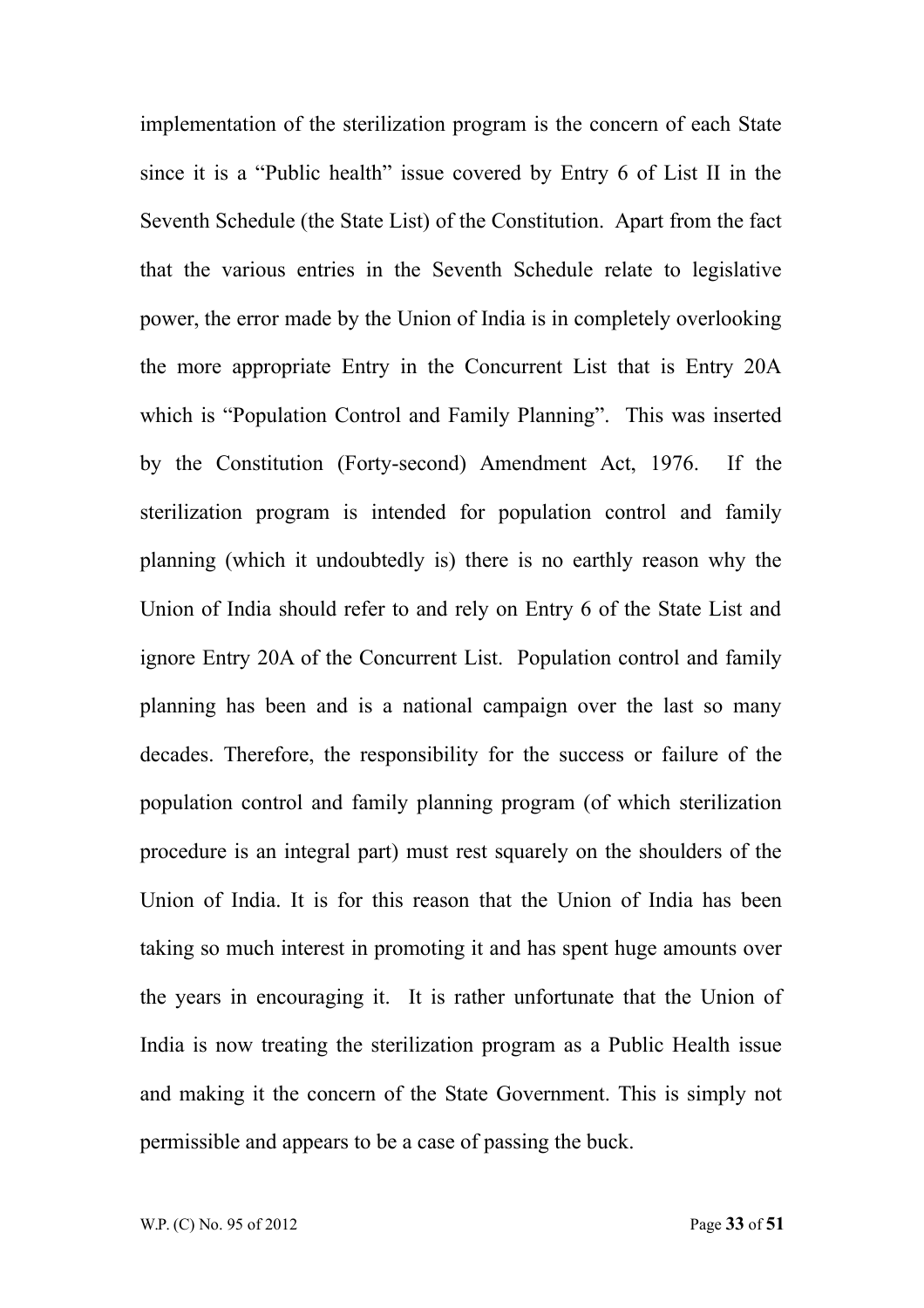70. As regards Entry 20A of the Concurrent List, the Justice Sarkaria Commission had this to say in Chapter II titled Legislative Relations in paragraph 2.21.08:

> "Only one State Government has suggested that this Entry should be transferred to the State List. According to them family planning facilities should be an integral part of the health facilities which is a State subject and the present dichotomy between the two facilities hampers their adequate integration. Population control and family planning are a vital part of the national effort at development. This Entry was inserted by the Forty-second Amendment to the Constitution recognising the importance of this matter. It is well known that a significant part of the fruits of development is neutralised by the high growth in population. With more mouths to feed, less savings are available for development. Large addition to the population has its impact on every aspect of the nation's life. Many of the ills of the society can be traced back to large numbers who are unable to find a rewarding employment. It is necessary to recognise this inter-dependence between family planning and other sectors. We are, therefore, of the view that Population Control and Family Planning is a matter of national importance and of common concern of the Union and the States."

Notwithstanding the view of that one State Government, the Union of India did not transfer Entry 20A to the State List, thereby making its intentions quite clear and obvious.

71. When the Union of India formulates schemes of national importance such as family planning, their implementation is undoubtedly dependent on the State Governments since they have the requisite mechanism for implementing the schemes and can also take into account the needs that are particular to the State and its people. In this manner, the cooperation of the Union of India and all State Governments is indispensable to the success of such national programs. Adverting to the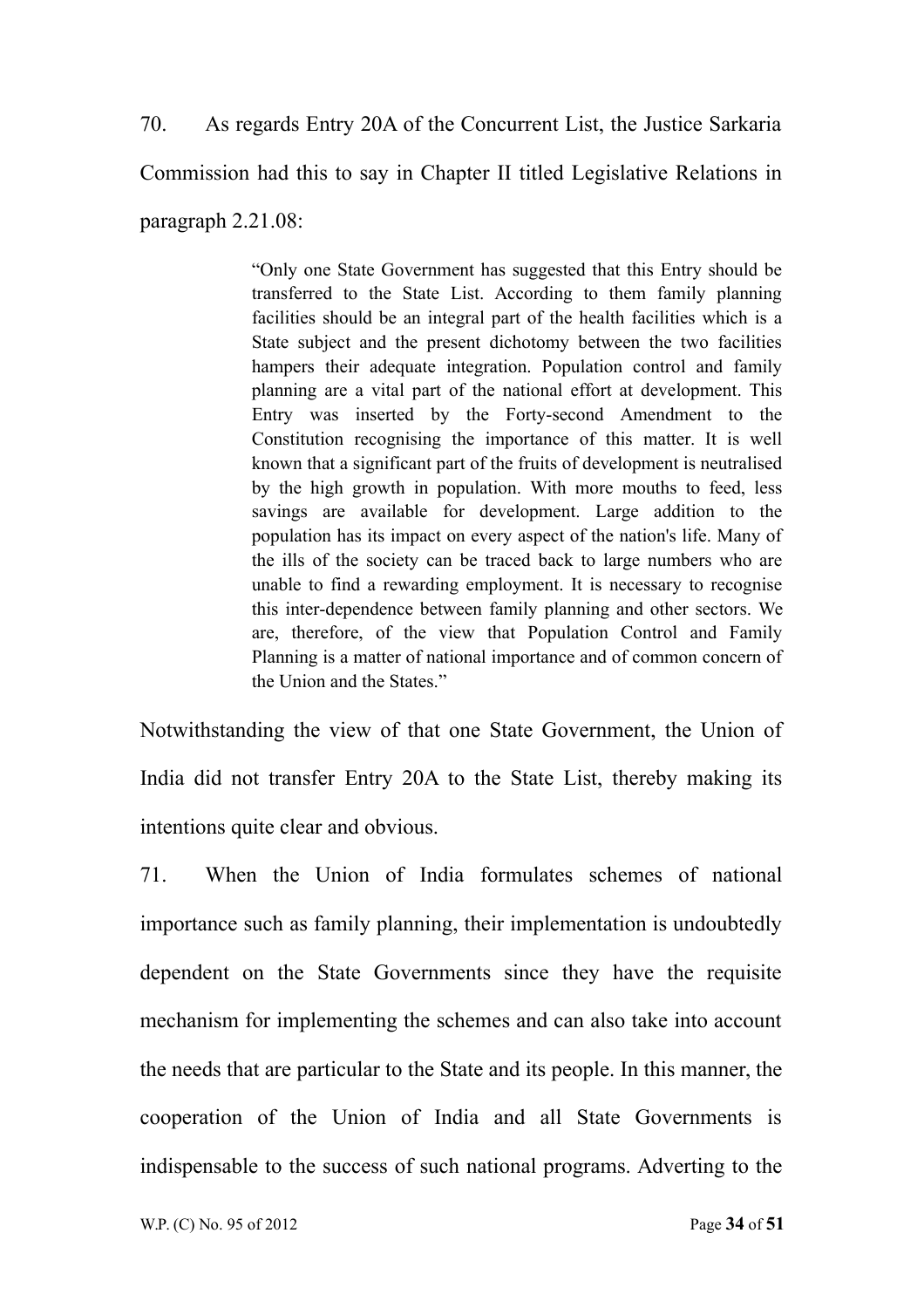provisions of the Constitution that allow for such coordination between the Union and States, the Justice Sarkaria Commission held that these provisions are not repugnant to but instead further the principle of federalism.

72. In the same manner, it is imperative for both the Union of India and the State Governments to implement schemes announced by the Union of India in a manner that respects the fundamental rights of the beneficiaries of the scheme. Given the structure of cooperative federalism, the Union of India cannot confine its obligation to mere enactment of a scheme without ensuring its realization and implementation.

73. Apart from anything else, by not giving the sterilization program the importance it deserves (apart from other methods of population control and family planning) and trying to pass the buck to the State Governments, the Union of India is attempting to find an excuse for failure in its duty of effectively monitoring a program of national importance. This game of passing the parcel and treating a national program as a public health issue has to stop and somebody must take ownership of the Population Control and Family Planning program.

### **Draft National Health Policy**

74. To compound the problem, and it is much more than a pity, our country does not seem to have any health policy. The draft of a National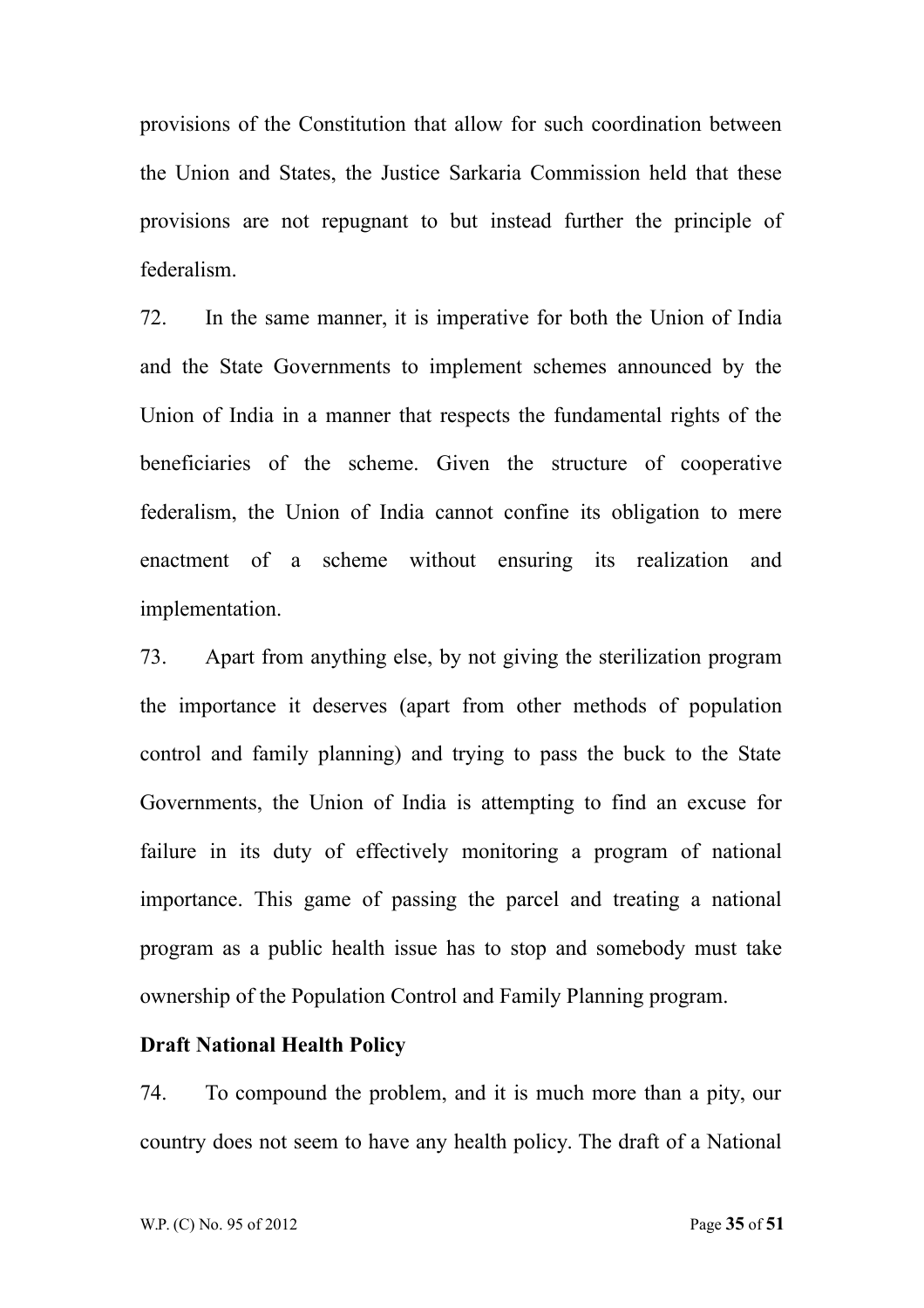Health Policy, 2015 was put up on the website on the Ministry of Health and Family Welfare of the Government of India in December 2014 for comments, suggestions and feedback but even after more than one and a half years, the website of the said Ministry shows that the National Health Policy has not been finalized.

75. The draft National Health Policy states that its primary aim is to "…inform, clarify, strengthen and prioritize the role of the Government in shaping health system in all its dimensions…" The draft recognizes the correlation between health and development and also recognizes the high inequity in access to health care.

76. With respect to sterilization, it states that sterilization related deaths are a direct consequence of poor health care quality and is a preventable tragedy. It also recognizes that female sterilizations are safest if performed in an operation theatre which is functional throughout the year and by a professional team with support systems which are in constant use. Camp mode for such operations itself becomes a reason for unsatisfactory quality. More monetary and human resource investment is required for the National Rural Health Mission.

77. Increase in the proportion of male sterilization in the total sterilizations from the existing 5% to at least 30% is stated to be another policy imperative under the health policy. Coercive methods are not justified and are not even effective in meeting the goals of population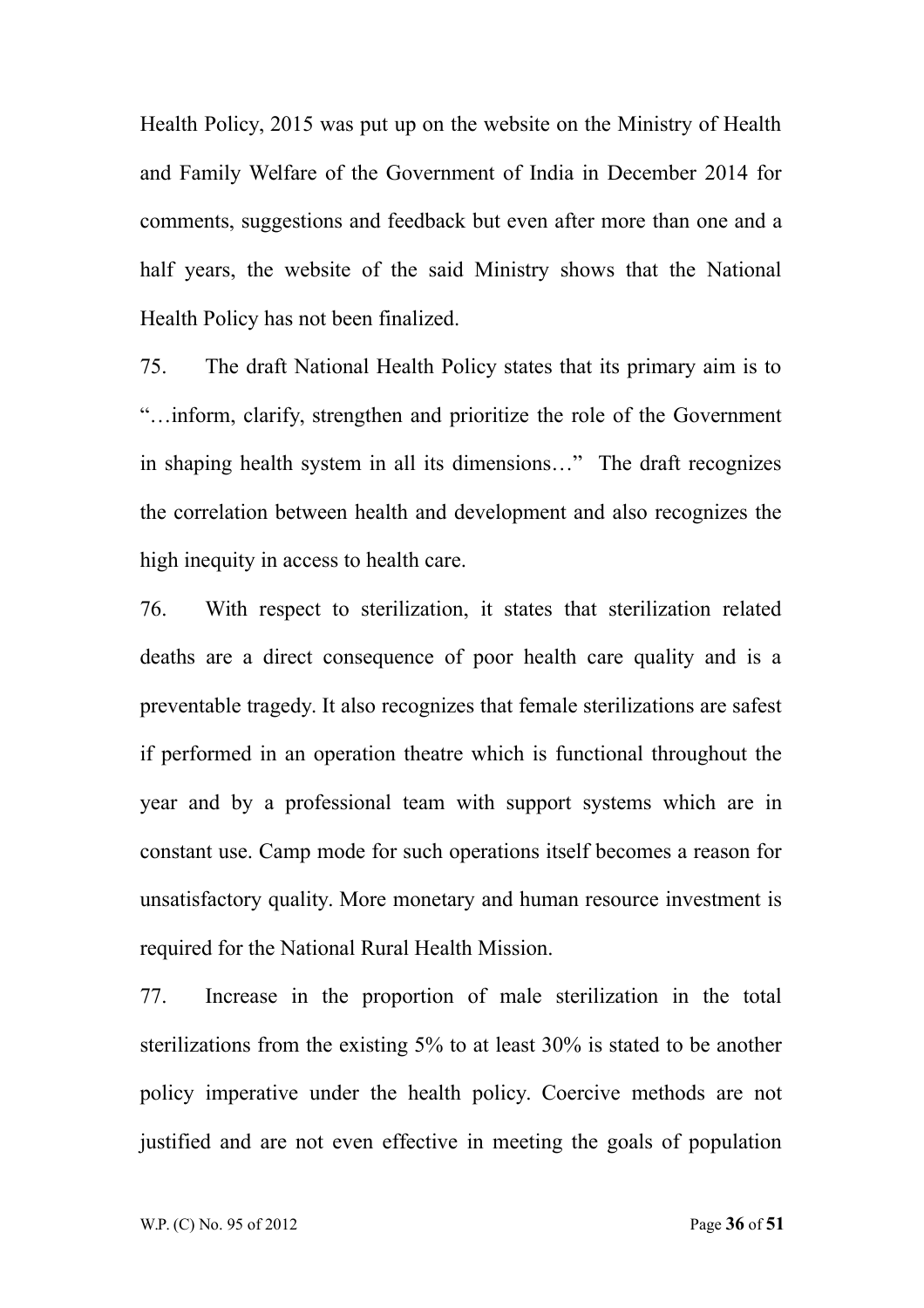control. Improved access, education and empowerment should be the aim.

78. Under the head of 'Governance' the draft National Health Policy states:

> "One of the most important strengths and at the same time challenges of governance in health is the distribution of responsibility and accountability between the Center and the States. Though health is a State subject, the Center has accountability to Parliament for central funding – which is about 36% of all public health expenditure and in some states over 50%. Further it has its obligations under a number of international conventions and treaties that is a party to. Further, disease control and family planning are in the Concurrent list and these could be defined very widely. Finally though State ownership has been used by some states to become domain leaders and march ahead setting the example for others, the Center has a responsibility to correct uneven development and provide more resources where vulnerability is more."

Surely, someone should be concerned that we do not have a national health policy or is it that we do not need a national health policy and ad hoc measures are good enough?

# **Female versus male sterilization**

79. A perusal of the various affidavits on record indicates that the sterilization program is virtually a relentless campaign for female sterilization. This is more or less confirmed from the figures available on the website of the Ministry of Health and Family Welfare of the Government of India which indicate the following:

| YEAR                  | 2013     | 2014     |
|-----------------------|----------|----------|
| Female sterilizations | 1,57,431 | 1,49,262 |
| Male sterilizations   | 8130     | 5085     |
| Total sterilizations  | 1,65,561 | 1,54,347 |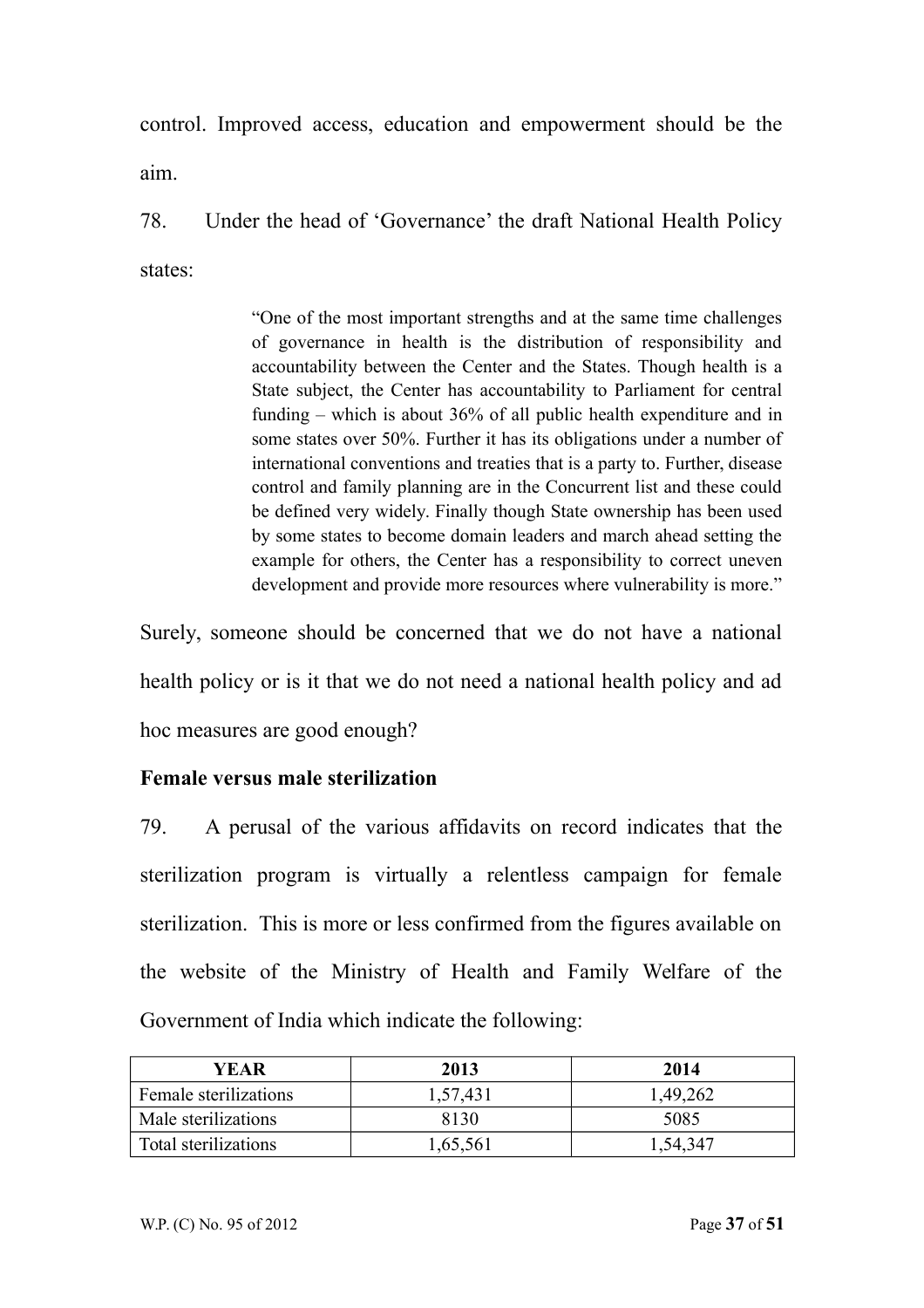| % Female sterilizations | 95.09%  | $7\%$ |
|-------------------------|---------|-------|
| %Male sterilizations    | $.91\%$ | 3.29% |

80. The issue of male versus female sterilizations was debated and discussed during the course of the hearings and it was conceded by all the learned counsel that the sterilization program cannot be targeted primarily towards women but must also actively include the sterilization of men as well. It appears to us, without going into the merits and demerits of the incentives given for undergoing the sterilization procedure, the documents on record indicate that the incentive given to males for undergoing a sterilization procedure is less than it is for females and that may perhaps be one of the reasons why the percentage of males being sterilized is so remarkably low as compared to females. This is an area that the Union of India must address itself to, if nothing else then at least for reasons of gender equity.

## **Right to life**

81. The manner in which sterilization procedures have reportedly been carried out endanger two important components of the right to life under Article 21 of the Constitution – the right to health and the reproductive rights of a person.

## **(i) Right to health**

82. It is well established that the right to life under Article 21 of the Constitution includes the right to lead a dignified and meaningful life and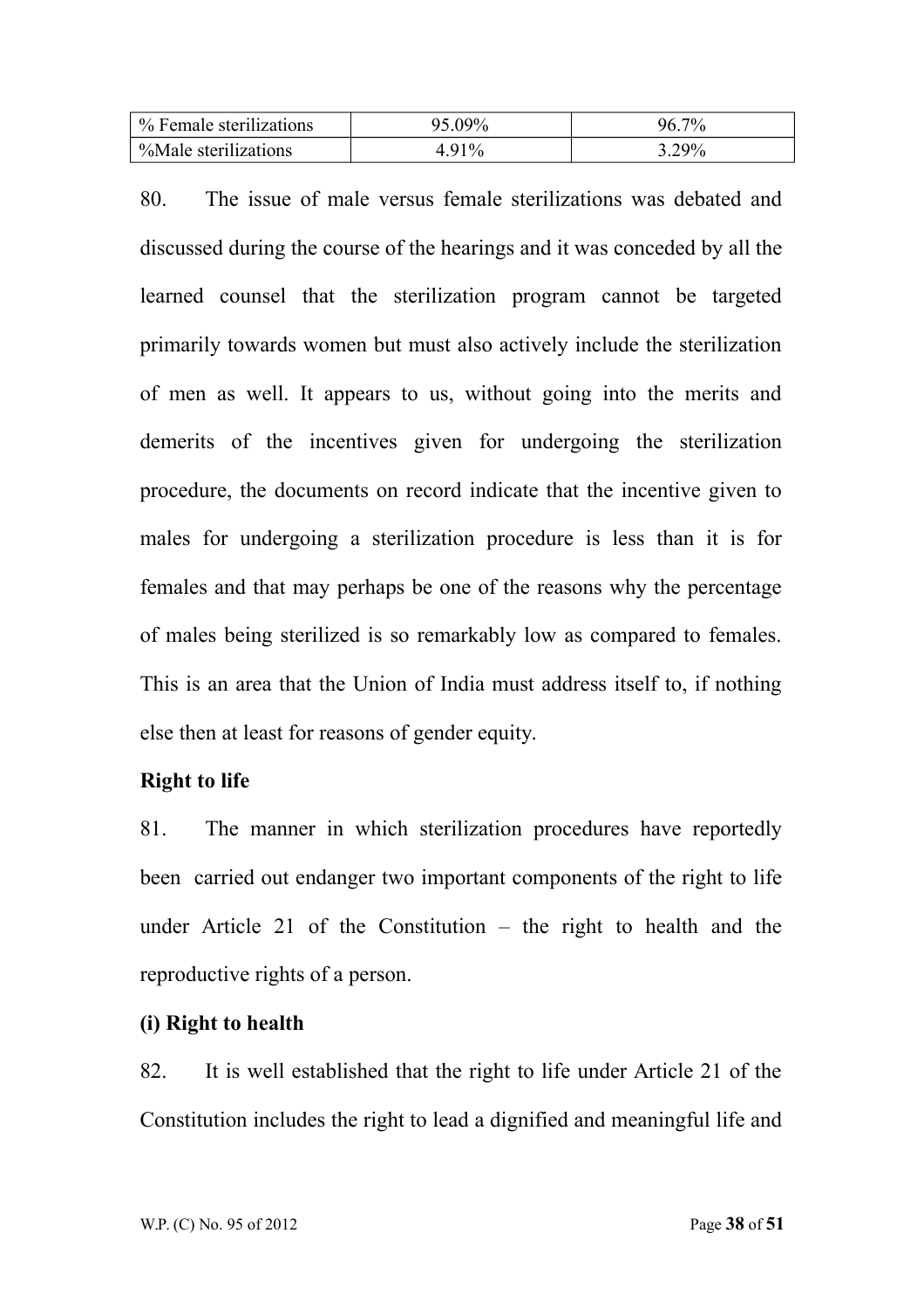the right to health is an integral facet of this right. In *C.E.S.C. Limited and Ors. v. Subhash Chandra Bose and Ors***[4](#page-38-0)** dealing with the right to health of workers, it was noted that the right to health must be considered an aspect of social justice informed by not only Article 21 of the Constitution, but also the Directive Principles of State Policy and international covenants to which India is a party. Similarly, the bare minimum obligations of the State to ensure the preservation of the right to life and health were enunciated in *Paschim Banga Khet Mazdoor* Samity *v.* State of W.B.<sup>[5](#page-38-1)</sup>

83. In **Bandhua Mukti Morcha v. Union of India & Others**<sup>[6](#page-38-2)</sup> this Court underlined the obligation of the State to ensure that the fundamental rights of weaker sections of society are not exploited owing to their position in society.

84. That the right to health is an integral part of the right to life does not need any repetition.

### **(ii) Right to reproductive health**

85. Over time, there has been recognition of the need to respect and protect the reproductive rights and reproductive health of a person. Reproductive health has been defined as "the capability to reproduce and the freedom to make informed, free and responsible decisions. It also includes access to a range of reproductive health information, goods,

<span id="page-38-0"></span><sup>4</sup> (1992)1SCC 441

<span id="page-38-1"></span> $(1996)$  4 SCC 37.

<span id="page-38-2"></span><sup>6</sup> (1984) 3 SCC 161.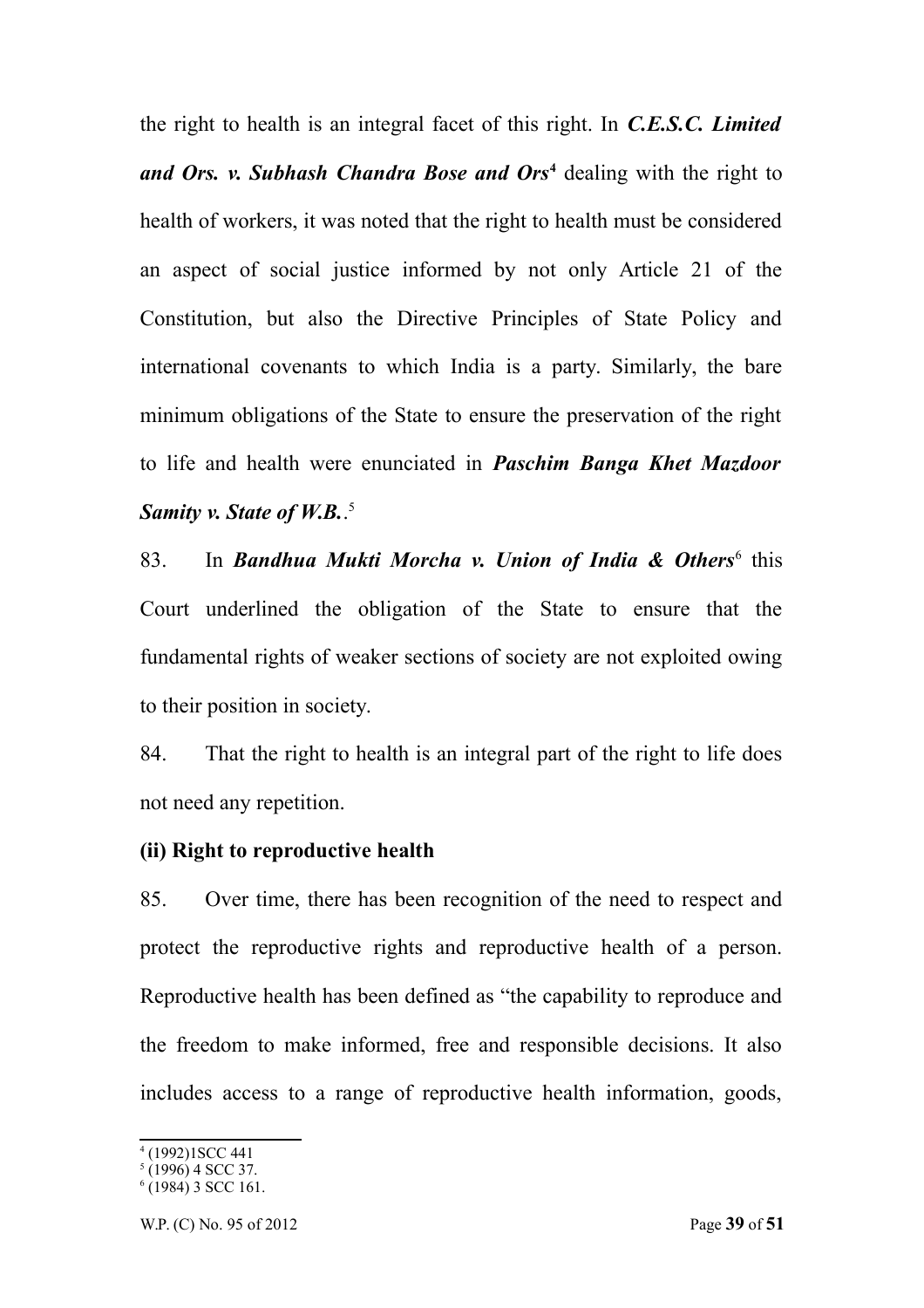facilities and services to enable individuals to make informed, free and responsible decisions about their reproductive behaviour."[7](#page-39-0) The Committee on Economic, Social and Cultural Rights in *General Comment no. 22 on the Right to Sexual and Reproductive Health* under Article 12 of the International Covenant on Economic, Social and Cultural Rights<sup>[8](#page-39-1)</sup> observed that "The right to sexual and reproductive health is an integral part of the right of everyone to the highest attainable physical and mental health."[9](#page-39-2)

86. This Court recognized reproductive rights as an aspect of personal liberty under Article 21 of the Constitution in *Suchita Srivastava v. Chandigarh Administration*. [10](#page-39-3) The freedom to exercise these reproductive rights would include the right to make a choice regarding sterilization on the basis of informed consent and free from any form of coercion. The issue of informed consent in respect of sterilization programs was considered by the **Committee on the Elimination of Discrimination Against Women in** *A.S. v. Hungary***<sup>[11](#page-39-4)</sup>, where the** Committee found Hungary to have violated Articles 10(h), 12 and 16,

<span id="page-39-0"></span><sup>7</sup> WHO, Sexual Health, Human Rights and the Law (2015) *cited from* Committee on Economic, Social and Cultural Rights, General comment No. 22 (2016) on the right to sexual and reproductive health (Article 12 of the International Covenant on Economic, Social and Cultural Rights), May 2, 2016, E/C.12/GC/22 at paragraph 6, available at https://documents-dds-ny.un.org/doc/UNDOC/GEN/G16/089/32/PDF/G1608932.pdf?OpenElement 8 India ratified this Convention on April 10, 1979.

<span id="page-39-2"></span><span id="page-39-1"></span><sup>&</sup>lt;sup>9</sup> General comment No. 22 (2016) on the right to sexual and reproductive health (article 12 of the International Covenant on Economic, Social and Cultural Rights), E/C.12/GC/22, available at https://documents-dds-ny.un.org/doc/UNDOC/GEN/G16/089/32/PDF/G1608932.pdf?OpenElement  $10$  (2009) 9 SCC 1.

<span id="page-39-4"></span><span id="page-39-3"></span><sup>&</sup>lt;sup>11</sup> Ms. A. S. v. Hungary, CEDAW/C/36/D/4/2004, UN Communication No. 4/2004, Committee on the Elimination of Discrimination against Women, Thirty-sixth session, 7-25 August 2006, available at http://www.un.org/womenwatch/daw/cedaw/protocol/decisions-views/Decision %204-2004%20-%20English.pdf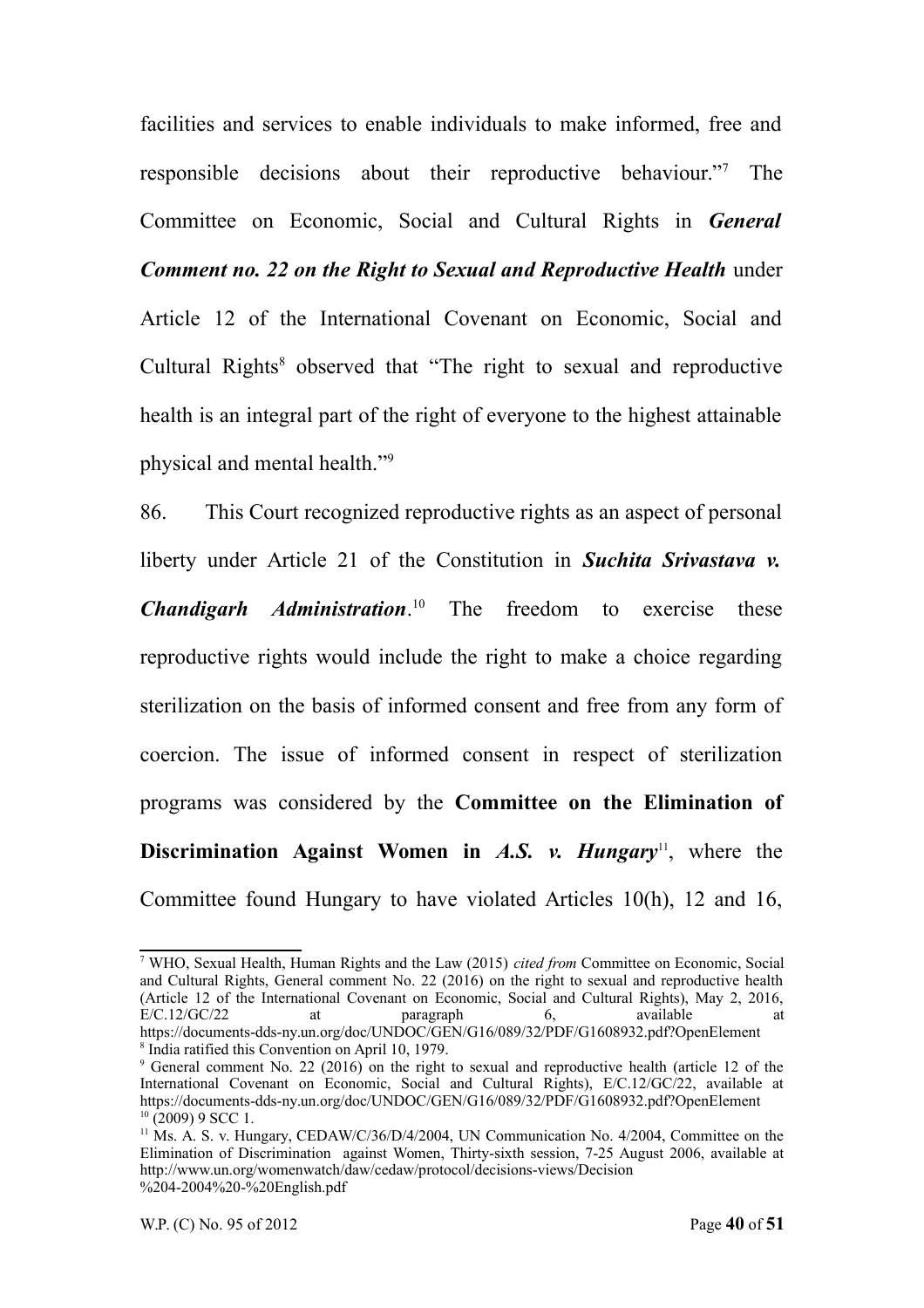paragraph 1(e) of the Convention on the Elimination of Discrimination Against Women<sup>[12](#page-40-0)</sup> by performing a sterilization operation on A.S. while she was brought in for a caesarean by making her sign a consent form that she did not fully understand. The Committee found that it was not plausible to hold that, in the brief period of 17 minutes commencing from her admission in the hospital to the completion of the surgical procedures, that the hospital personnel provided her with sufficient counselling and information about sterilization, as well as alternatives, risks and benefits, to ensure that she could make a well-considered and voluntary decision to be sterilized. The Committee held:

> "Compulsory sterilization ... adversely affects women's physical and mental health, and infringes the right of women to decide on the number and spacing of their children." The sterilization surgery was performed on the author without her full and informed consent and must be considered to have permanently deprived her of her natural reproductive capacity."

87. It is necessary to re-consider the impact that policies such as the setting of informal targets and provision of incentives by the Government can have on the reproductive freedoms of the most vulnerable groups of

<span id="page-40-0"></span><sup>&</sup>lt;sup>12</sup>Article 10: States Parties shall take all appropriate measures to eliminate discrimination against women in order to ensure to them equal rights with men in the field of education and in particular to ensure, on a basis of equality of men and women - (h) Access to specific educational information to help to ensure the health and well-being of families, including information and advice on family planning.

**Article 12**: 1. States Parties shall take all appropriate measures to eliminate discrimination against women in the field of health care in order to ensure, on a basis of equality of men and women, access to health care services, including those related to family planning.

<sup>2.</sup> Notwithstanding the provisions of paragraph I of this article, States Parties shall ensure to women appropriate services in connection with pregnancy, confinement and the post-natal period, granting free services where necessary, as well as adequate nutrition during pregnancy and lactation.

**Article 16**: 1. States Parties shall take all appropriate measures to eliminate discrimination against women in all matters relating to marriage and family relations and in particular shall ensure, on a basis of equality of men and women - (e) The same rights to decide freely and responsibly on the number and spacing of their children and to have access to the information, education and means to enable them to exercise these rights;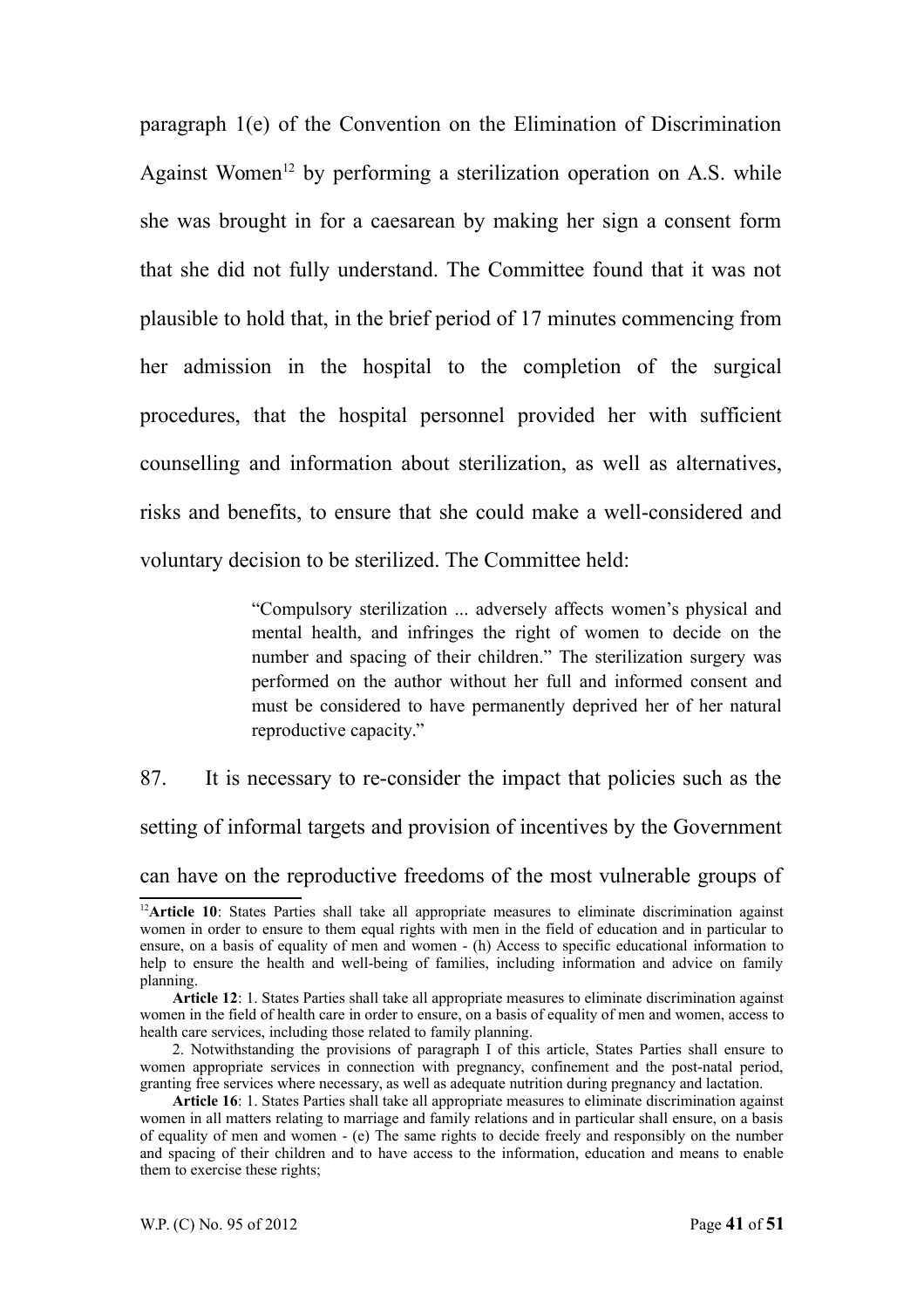society whose economic and social conditions leave them with no meaningful choice in the matter and also render them the easiest targets of coercion. The cases of *Paschim Banga Khet Mazdoor Samity* and *Bandhua Mukti Morcha* have emphasized that the State's obligation in respect of fundamental rights must extend to ensuring that the rights of the weaker sections of the community are not exploited by virtue of their position. Thus, the policies of the Government must not mirror the systemic discrimination prevalent in society but must be aimed at remedying this discrimination and ensuring substantive equality. In this regard, it is necessary that the policies and incentive schemes are made gender neutral and the unnecessary focus on female sterilization is discontinued.

#### **Supplementary directions**

88. On the basis of the submissions before us, we have highlighted some key issues that need active consideration. In addition, our attention was repeatedly drawn to the guidelines given by this Court in *Ramakant Rai (I)* and while it is generally the case of the Union of India and all the States that the guidelines are being followed, we find that at least in respect of some of them, there is still much more that needs to be done for their effective implementation not only in letter but also in spirit. Some fine-tuning is also necessary in view of the passage of time, change in circumstances and the need to use technology to the optimum.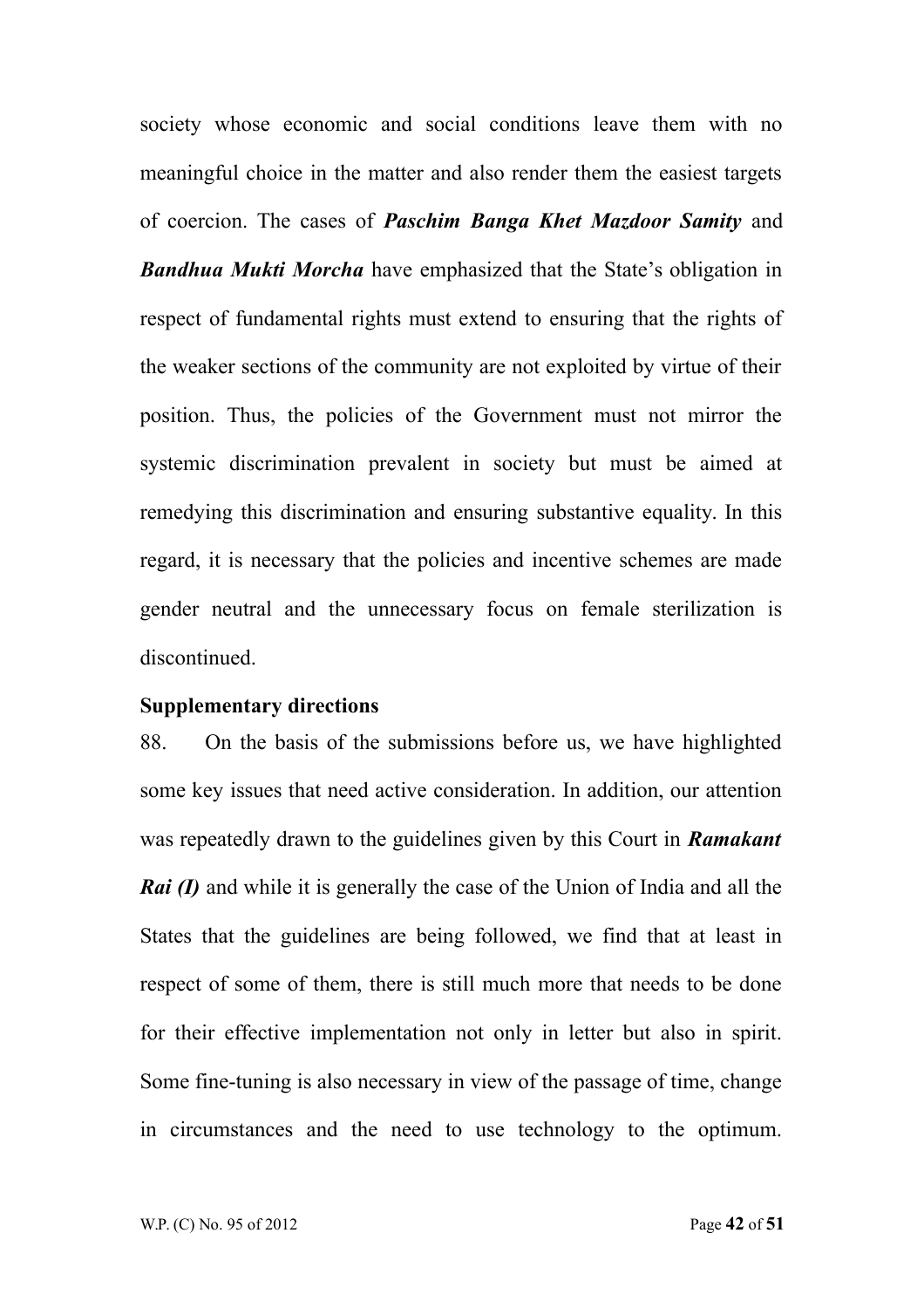Accordingly, we find it necessary to issue the following supplementary directions:

**1.** The State-wise, district-wise or region-wise panel of doctors approved for carrying out the sterilization procedure, must be accessible through the website of the Ministry of Health and Family Welfare of the Government of India as well the corresponding Ministry or Department of each State Government and each Union Territory. The list should contain all necessary particulars of each doctor and not merely the name and designation. This exercise should be completed on or before  $31<sup>st</sup>$ December, 2016 and thereafter the list be updated every quarter that is by  $31<sup>st</sup> March, 30<sup>th</sup> June, 30<sup>th</sup> September and 31<sup>st</sup> December of every year.$ 

**2.** The contents of the checklist prepared pursuant to the directions given in *Ramakant Rai (I)* should be explained to the proposed patient in a language that he or she understands and the proposed patient should also be explained the impact and consequences of the sterilization procedure. This can be achieved by (a) ensuring that the checklist is in the local language of the State; (b) it should contain a certificate duly signed by the concerned doctor that the proposed patient has been explained the contents of the checklist and has understood its contents as well as the impact and consequences of the sterilization procedure; (c) in addition to the certificate given by the doctor, the checklist must also contain a certificate given by a trained counselor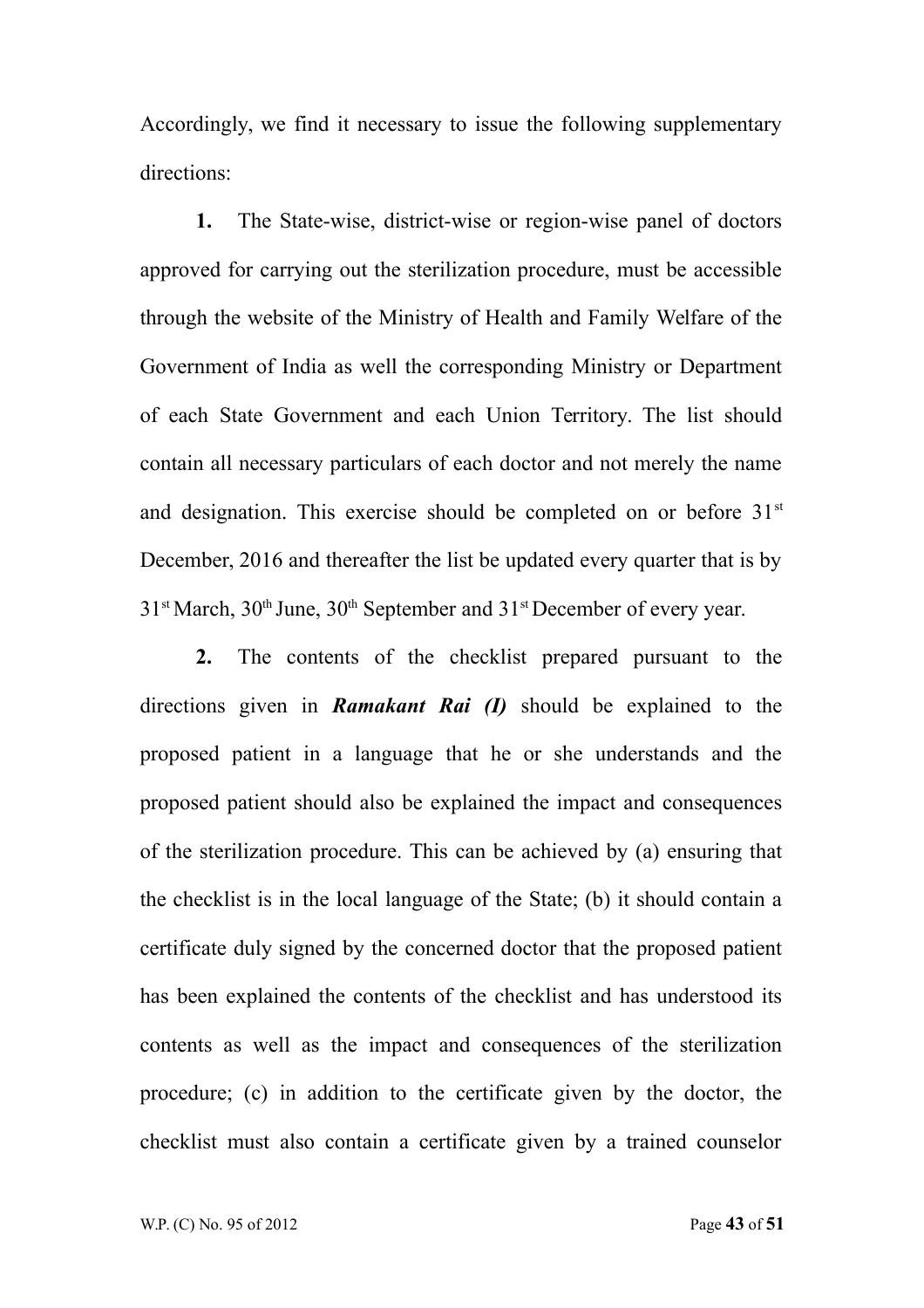(who may or may not be an ASHA worker) to the same effect as the certificate given by the doctor. This will ensure that the proposed patient has given an informed consent for undergoing the sterilization procedure and not an incentivized consent.

Sufficient breathing time of about an hour or so should be given to a proposed patient so that in the event he or she has a second thought, time is available for a change of mind.

The checklist prepared pursuant to the direction given in *Ramakant Rai (I)* with the aforesaid modifications should be prepared in the local or regional language on or before 31st December, 2016.

**3.** The Quality Assurance Committee (QAC) as well as the District Quality Assurance Committee (DQAC) has been set up in every State and District in terms of the directions given in *Ramakant Rai (I)*. However, it is only the designation of its members that has been made available. The details and necessary particulars of each member of the QAC and DQAC should be accessible from the website of the Ministry of Health and Family Welfare of the Government of India as well the corresponding Ministry or Department of each State Government and each Union Territory on or before 31<sup>st</sup> December, 2016 and thereafter updated every quarter.

**4.** In addition to the six monthly reports required to be published by the QAC containing of the number of persons sterilized as well as the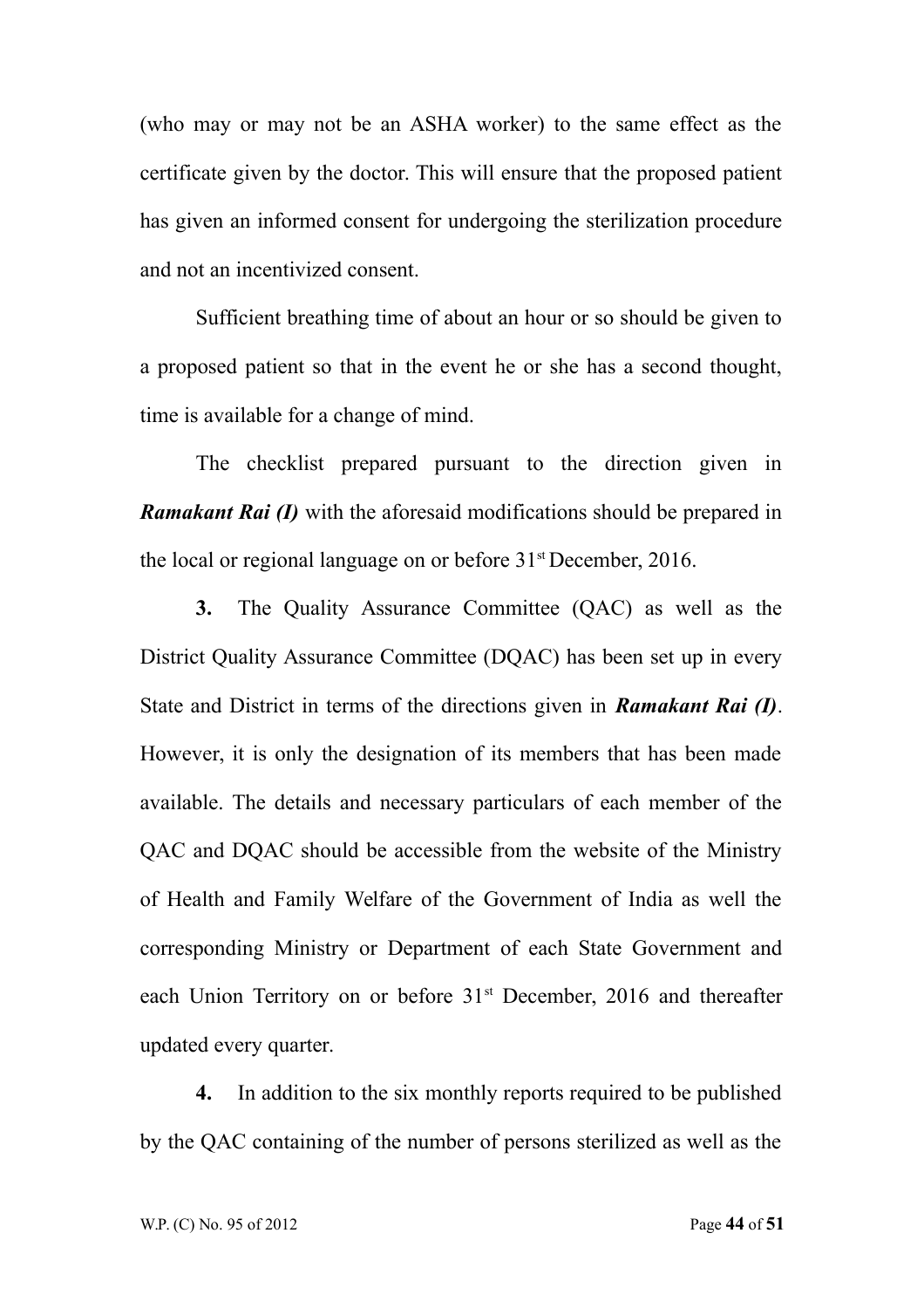number of deaths or complications arising out of the sterilization procedure, as already directed in *Ramakant Rai (I)*, the QAC must publish an Annual Report (on the website of the Ministry of Health and Family Welfare of the Government of India as well the corresponding Ministry or Department of each State Government and each Union Territory) containing not only the statistical information as earlier directed, but also non-statistical information in the form of a report card indicating the meetings held, decisions taken, work done and the achievements of the year etc. This will have a significant monitoring and supervisory impact on the sterilization program and will also ensure the active involvement of all the members of the QAC and the DQAC.

The first such Annual Report covering the calendar year 2016 should be published on the websites mentioned above on or before  $31<sup>st</sup>$ March, 2017.

**5.** As many as 363 deaths have taken place due to sterilization procedures during 2010-2013. This is a high figure. During this period, more than Rs. 50 crores have been disbursed towards compensation in cases of death. Apart from steps taken by Bihar and Chhattisgarh during the pendency of the writ petition to mitigate the sufferings of the patients, we have not been told of any death audit conducted by any State Government or Union Territory in respect of any patient, nor have we been informed of any steps taken against any doctor or anybody else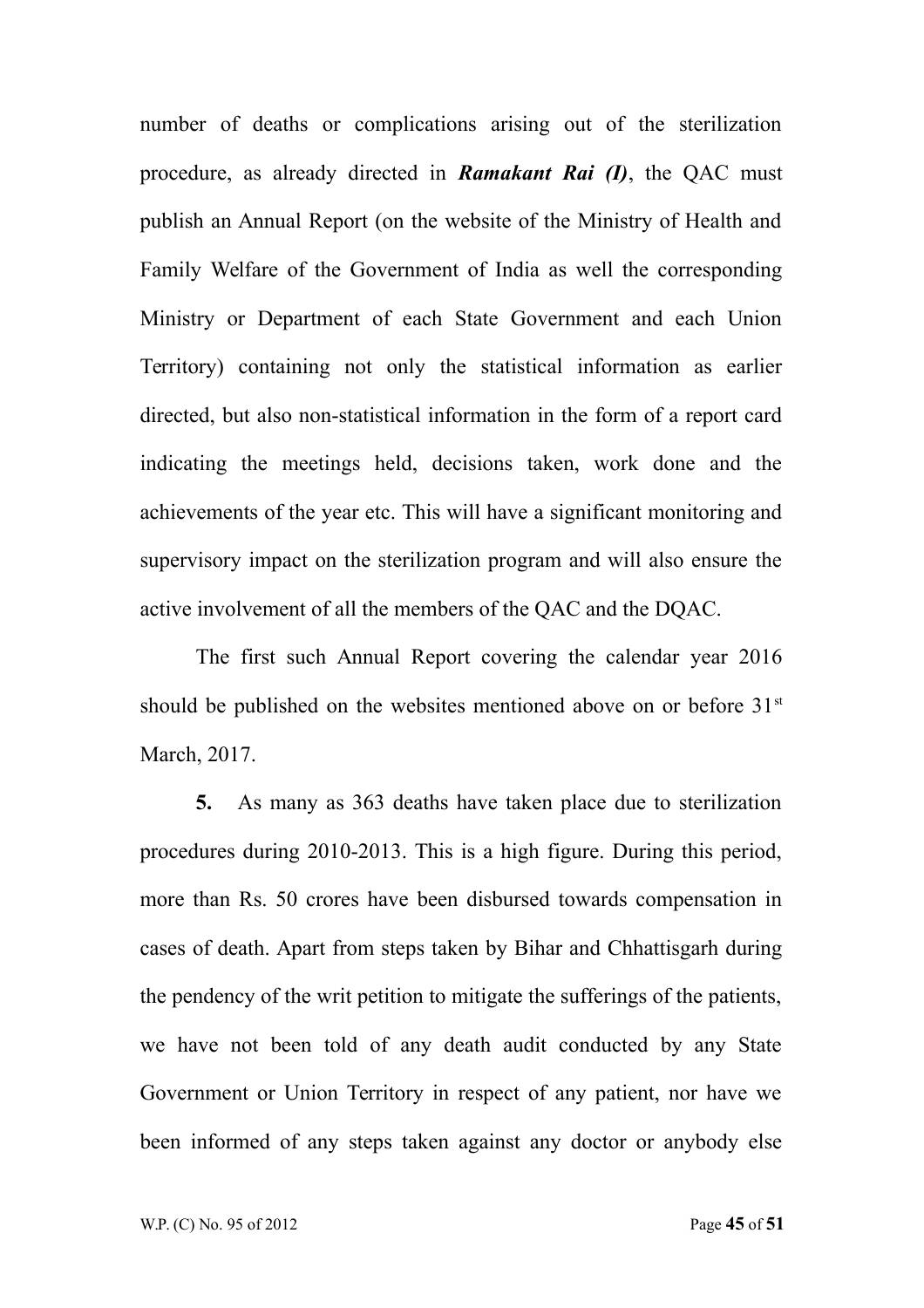involved in the sterilization procedure that has resulted in the death of a patient or any failure or any other complication connected with the sterilization procedure. There is a need for transparency coupled with accountability and the death of a patient should not be treated as a one-off aberration. Therefore, it is directed that the Annual Report prepared by the QAC must indicate the details of all inquiries held and remedial steps taken.

**6.** With regard to the implementation of the Family Planning Indemnity Scheme (FPIS), there does not seem to be any definitive information with regard to the number of claims filed, the claims accepted and in which category (death, failure, complication etc.), claims pending (and since when) and claims rejected and the reasons for rejection. The QAC is directed to include this information in the Annual Report and the Ministry of Health and Family Welfare of the Government of India as well as the State Governments should make this information accessible on the website, including the quantum of compensation paid under each category and to the number of persons.

We have mentioned above that the learned Solicitor General had assured us on  $20<sup>th</sup>$  March, 2015 that full details of the funds utilized under the FPIS would be furnished but that information has not been given as yet, necessitating the direction that we have passed.

In addition to the direction relating to the FPIS, the Ministry of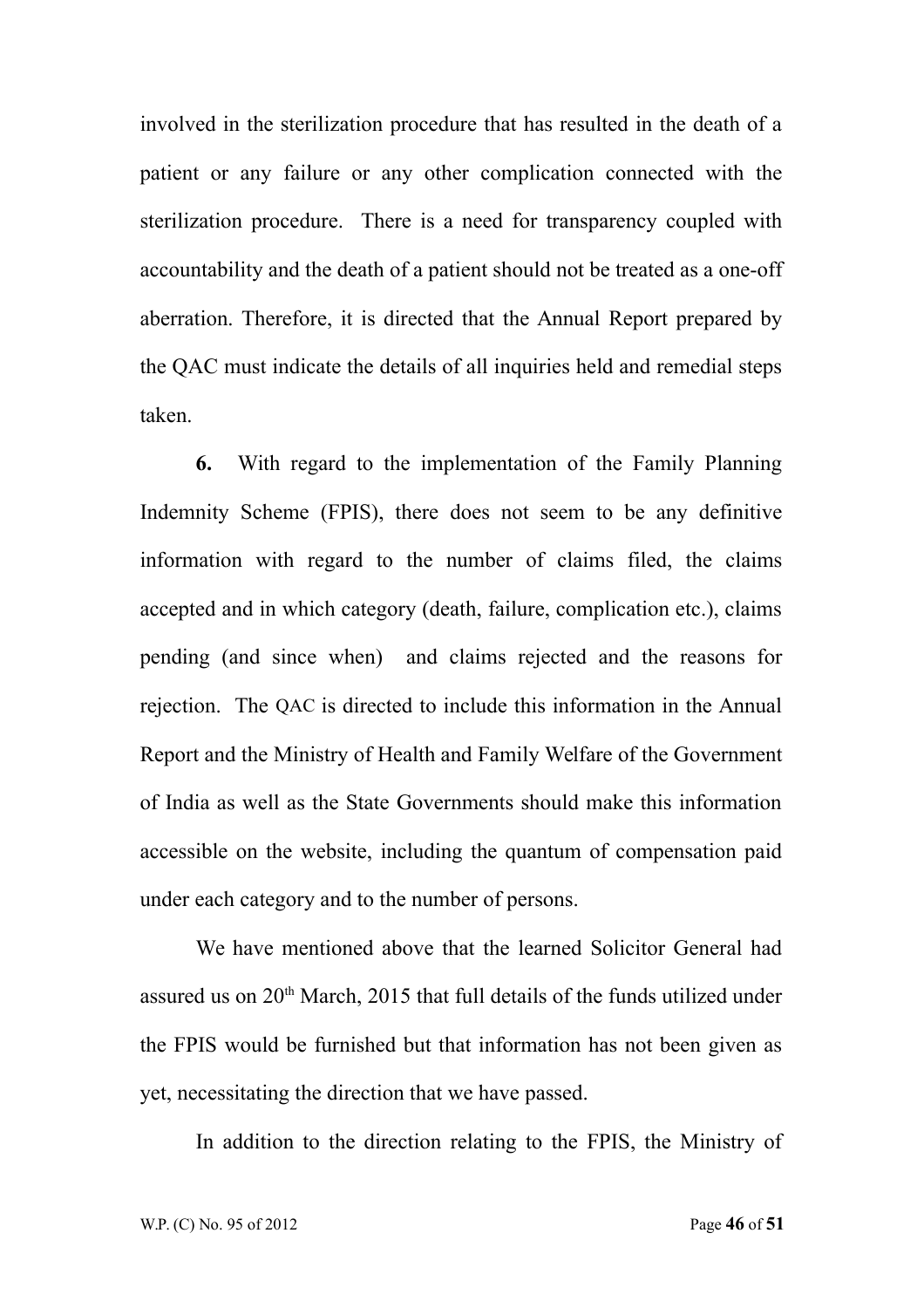Health and Family Welfare should conduct an audit to ensure that the funds given by the Government of India have been utilized for the purpose for which they were given for the period from 2013-14 onwards.

**7.** The quantum of compensation fixed under the Family Planning Indemnity Scheme (FPIS) deserves to be increased substantially and the burden thereof must be equally shared by the Government of India and the State Government. The State of Chhattisgarh has shown the way in this regard and it would be appropriate if others follow the lead. Every death or failure or complication related to the sterilization procedure is a set-back not only to the patient and his or her family but also in the implementation of the national campaign. We decline to fix the quantum of compensation but would suggest, following the example of the State of Chhattisgarh, that the amount should be doubled and shared equally.

**8.** The Union of India is directed to persuade the State Governments to halt the system of holding sterilization camps as has been done by at least four States across the country. In any event, the Union of India should adhere to its view that sterilization camps will be stopped within a period of three years. In our opinion, this will necessitate simultaneous strengthening of the Primary Health Care centres across the country both in terms of infrastructure and otherwise so that health care is made available to all persons. The significance of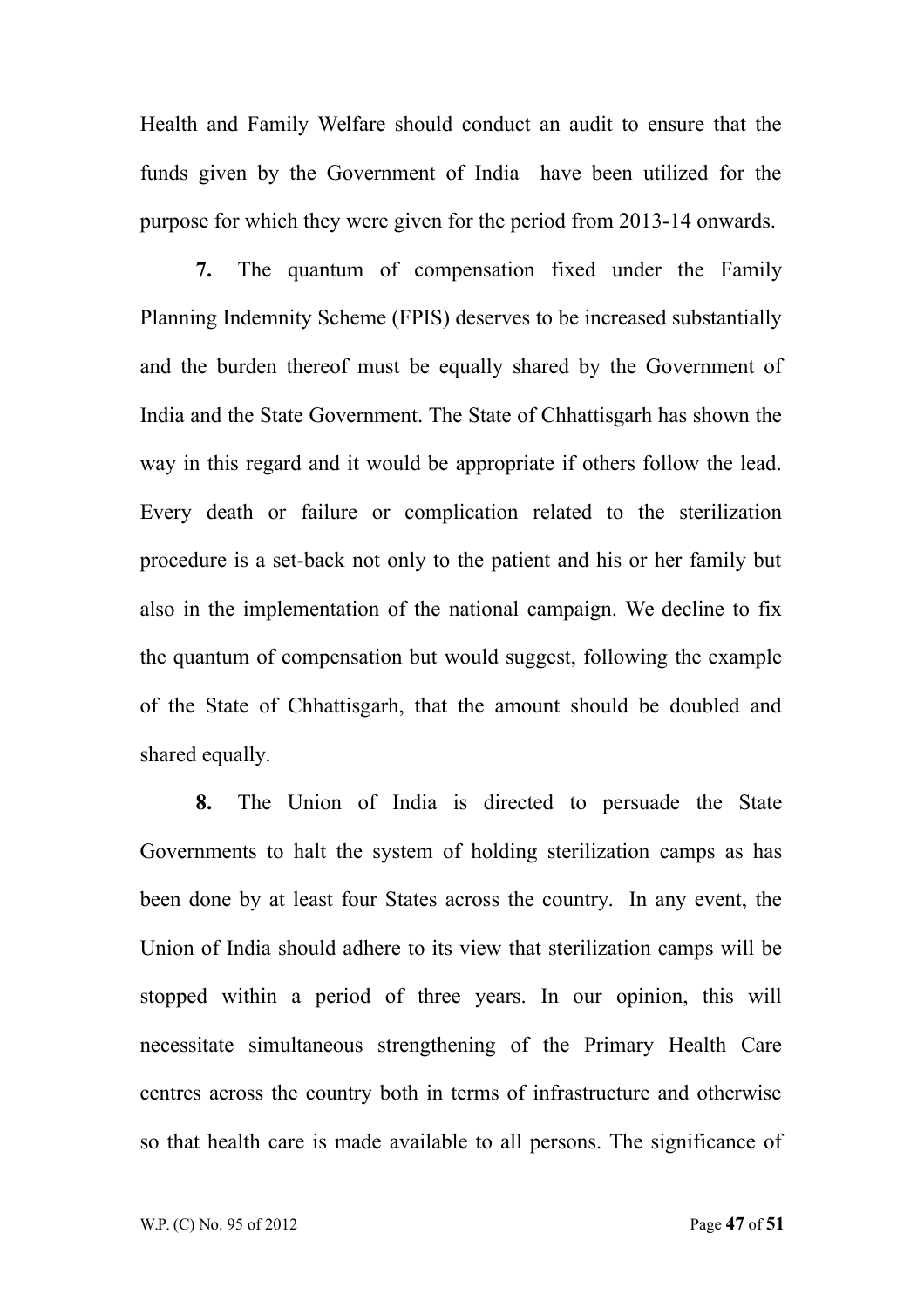having well equipped Primary Health Centres across the country certainly cannot be over-emphasized. Therefore, we direct the Union of India to pay attention to this as well, since it is absolutely important that all citizens of our country have access to primary health care.

**9.** The Union of India should make efforts to ensure that sterilization camps are discontinued as early as possible but in any case within the time frame already fixed and adverted to above. The Union of India and the State Governments must simultaneously ensure that Primary Health Centres are strengthened

**10.** Although the Union of India has stated that no targets have been fixed for the implementation of the sterilization program, it appears that there is an informal system of fixing targets. We leave it to the good sense of the each State Government and Union Territory to ensure that such targets are not fixed so that health workers and others do not compel persons to undergo what would amount to a forced or non-consensual sterilization merely to achieve the target.

**11.** The decisions taken in the high level meetings held on  $15<sup>th</sup>$ May 2015 and 17<sup>th</sup> November 2015 as well as the National Summit on Family Planning held on  $5<sup>th</sup>$  and  $6<sup>th</sup>$  April 2016 should be scrupulously implemented by the Ministry of Health and Family Welfare of the Government of India. The said Ministry should also ensure effective implementation of the decisions taken keeping in mind that the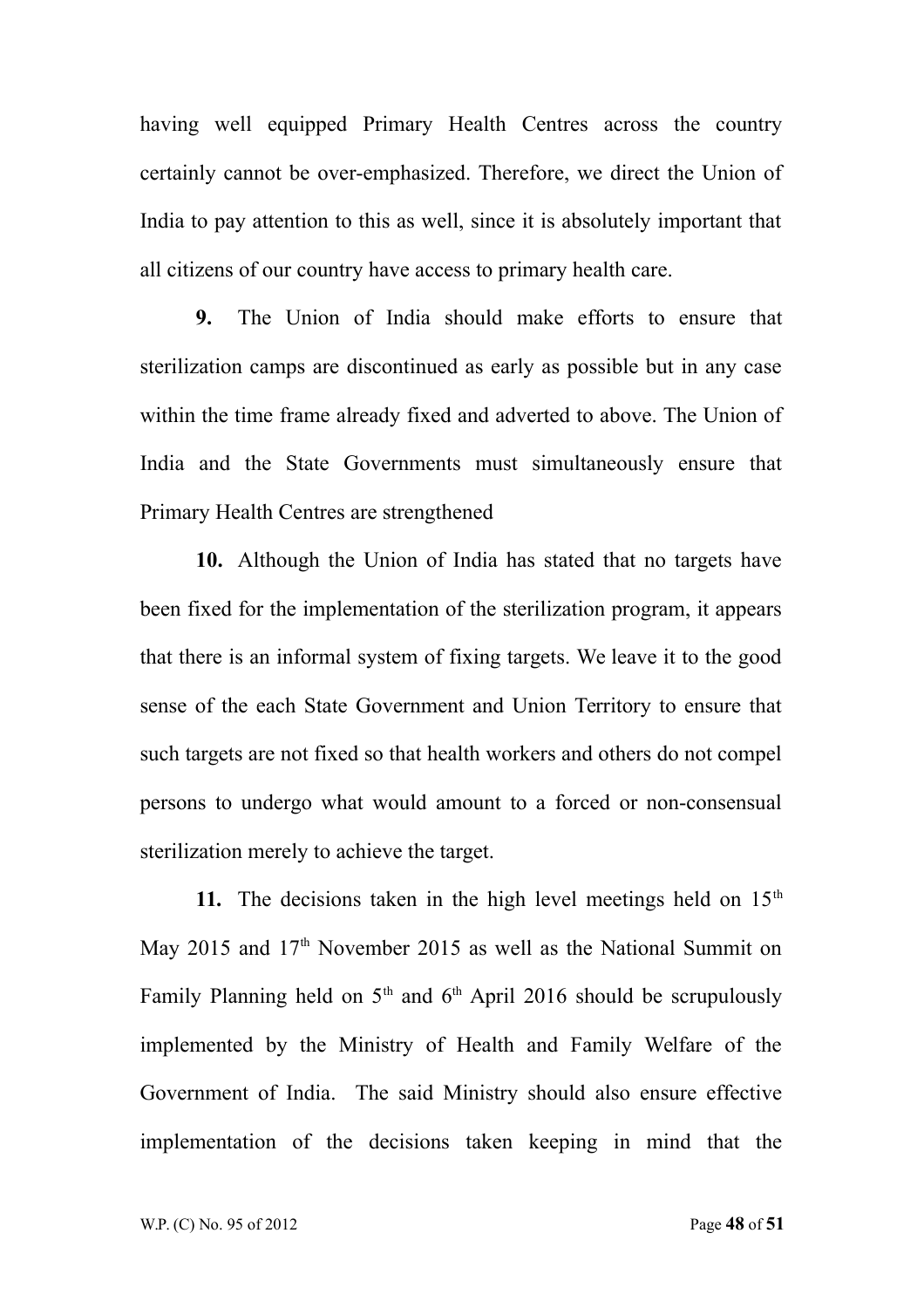sterilization program is a part of a national campaign.

**12.** The Union of India is directed to ensure strict adherence to the guidelines and standard operating procedures in the various manuals issued by it. The Sterilization program is not only a Public Health issue but a national campaign for Population Control and Family Planning. The Union of India has overarching responsibility for the success of the campaign and it cannot shift the burden of implementation entirely on the State Governments and Union Territories on the ground that it is only a public health issue. As the Justice Sarkaria Commission put it "Population Control and Family Planning is a matter of national importance and of common concern of the Union and the States."

**13.** We are pained to note the extremely casual manner in which some of the States have responded to this public interest petition. What stands out is the response of the States of Madhya Pradesh, Maharashtra, Rajasthan and Kerala in respect of which States allegations were made concerning mismanagement in at least one sterilization camp. None of these States have given any acceptable response to the allegations and we have no option but to assume that the camps that have been referred to in the writ petition were mismanaged as alleged by Devika Biswas. However, the matter should not end here. We direct the Registry of this Court to transmit a copy of this judgment to the Registrar General of the High Court in the States of Madhya Pradesh, Maharashtra, Rajasthan and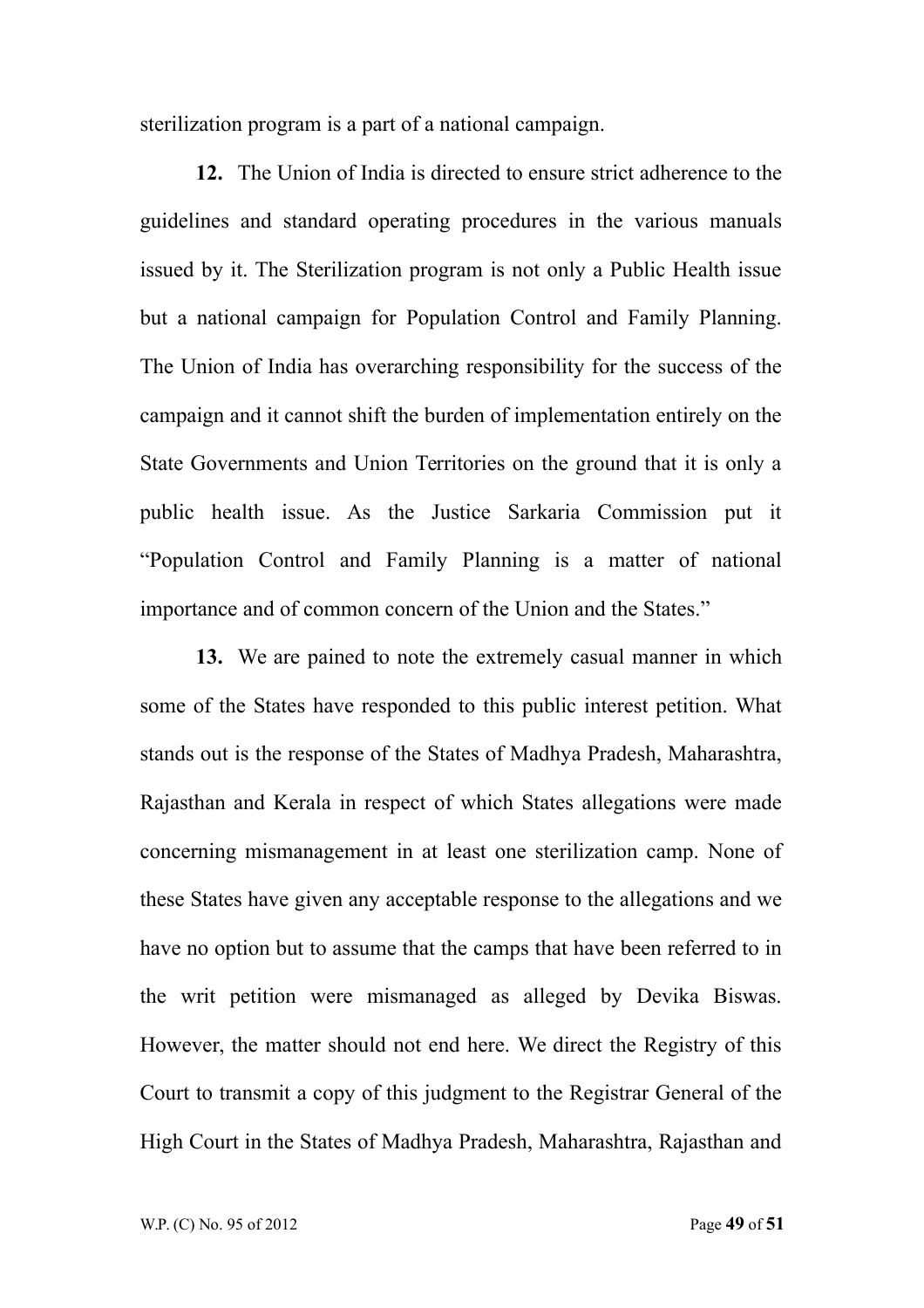Kerala for being placed before the Chief Justice of the High Court. We request the Chief Justice to initiate a *suo moto* public interest petition to consider the allegations made by Devika Biswas in respect of the sterilization camp(s) held in these States (the allegations not having been specifically denied) and any other similar laxity or unfortunate mishap that might be brought to the notice of the Court and pass appropriate orders thereon. We also direct the Registry of this Court to transmit a copy of this judgment to the Registrar General of the Patna High Court for being placed before the Chief Justice of the High Court. We request the Chief Justice to ensure speedy completion of the investigations and proceedings relating to the mishap on  $7<sup>th</sup>$  January 2012 in the sterilization camp in Kaparfora Government Middle School, Kursakanta, Araria district as well as the mishap in Chhapra in Saran district that led to cancellation of the accreditation of Gunjan Maternity and Surgical Clinic on 24<sup>th</sup> March 2012.

**14.** The State of Chhattisgarh is directed to implement the recommendations given in the Ms. Anita Jha Report at the earliest and with all sincerity.

**15.** We have already expressed our sadness at the fact that the National Health Policy has not yet been finalized despite the passage of more than one and a half years. We direct the Union of India to take a decision on or before 31<sup>st</sup> December, 2016 on whether it would like to